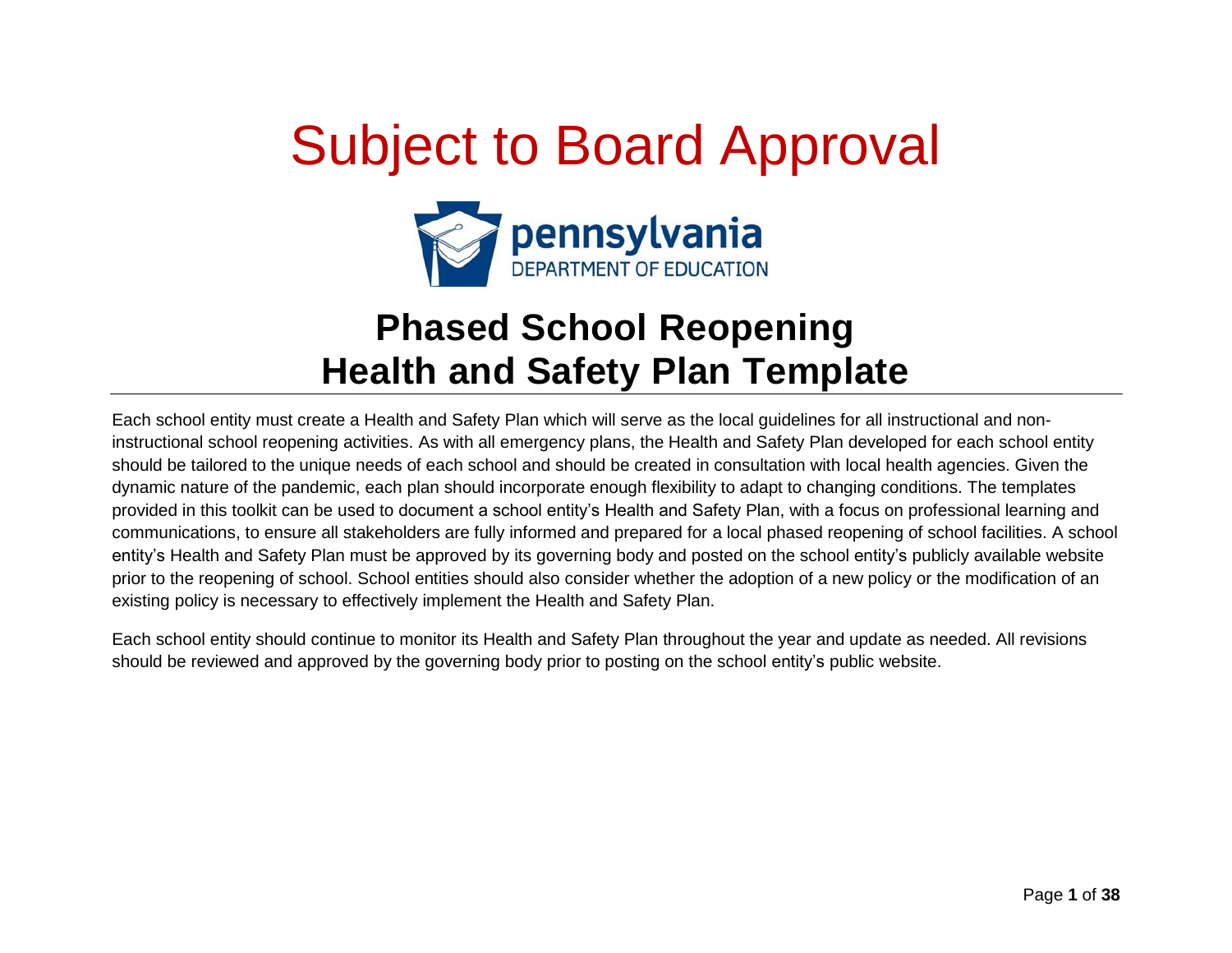# **Table of Contents**

| Health and Safety Plan Governing Body Affirmation Statement 38 |  |
|----------------------------------------------------------------|--|

*This resource draws on a resource created by the Council of Chief State School Officers (CCSSO) that is based on official guidance from multiple sources to include: the Centers for Disease Control and Prevention, the White House, American Academy of Pediatrics, Learning Policy Institute, American Enterprise Institute, Rutgers Graduate School of Education, the World Health Organization, the Office of the Prime Minister of Norway as well as the departments of education/health and/or offices of the governor for Idaho, Montana, New York, Texas and Washington, DC.*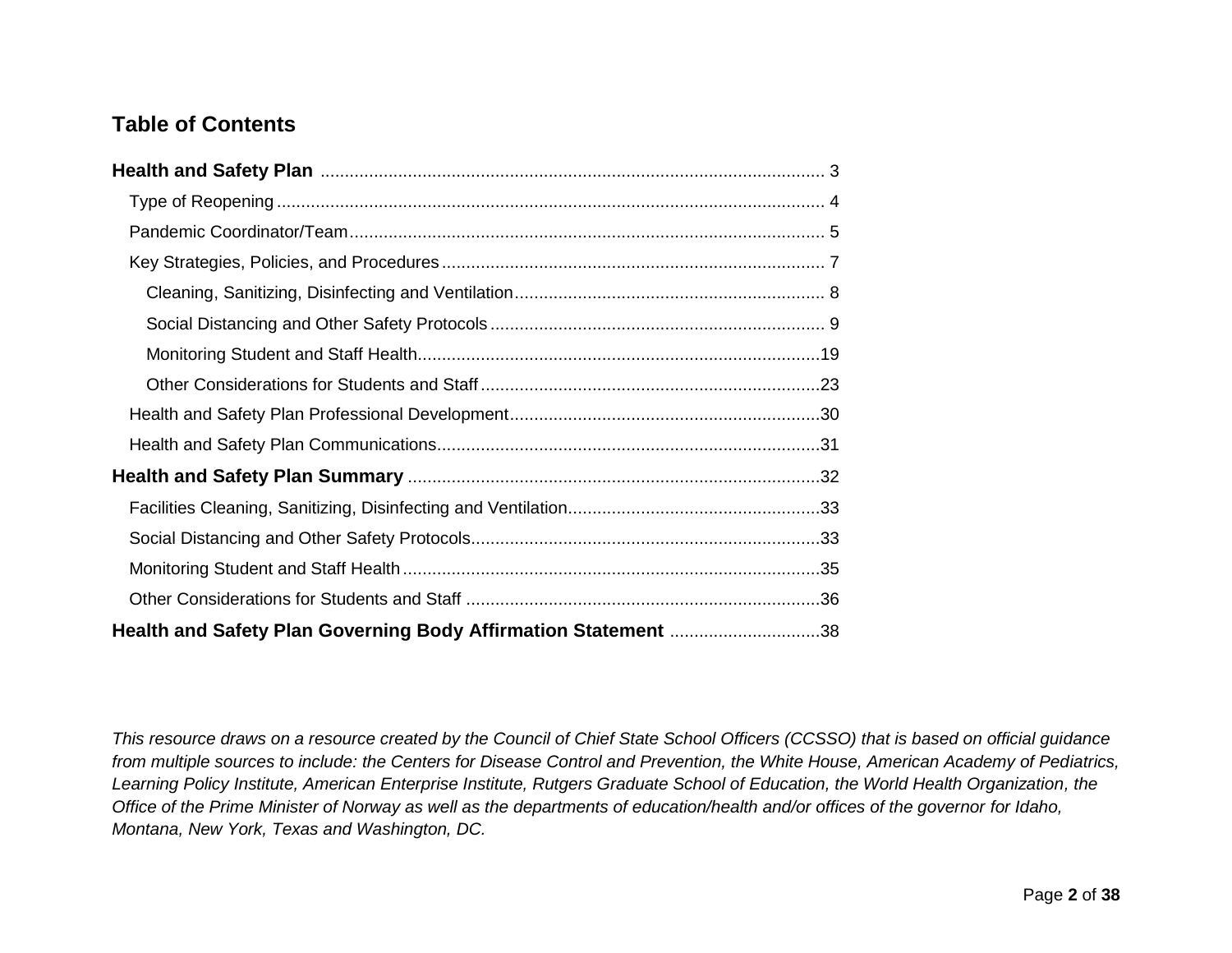### <span id="page-2-0"></span>**Health and Safety Plan: Uniontown Area School District**

All decision-makers should be mindful that as long as there are cases of COVID-19 in the community, there are no strategies that can completely eliminate transmission risk within a school population. The goal is to keep transmission as low as possible to safely continue school activities. All school activities must be informed by [Governor Wolf's Process to Reopen Pennsylvania.](https://www.governor.pa.gov/process-to-reopen-pennsylvania/) The administration has categorized reopening into three broad phases: red, yellow, or green. These designations signal how counties and/or regions may begin easing some restrictions on school, work, congregate settings, and social interactions:

- The Red Phase: Schools remain closed for in-person instruction and all instruction must be provided via remote learning, whether using digital or non-digital platforms. Provisions for student services such as school meal programs should continue. Large gatherings are prohibited.
- The Yellow Phase and Green Phase: Schools may provide in-person instruction after developing a written Health and Safety Plan, to be approved by the local governing body (e.g. board of directors/trustees) and posted on the school entity's publicly available website.

Based on your county's current designation (i.e., red, yellow, green) and the best interests of your local community, indicate which type of reopening your LEA has selected by checking the appropriate box in row three of the table below. Use the remainder of the template to document your LEA's plan to bring back students and staff, how you will communicate the type of reopening with stakeholders in your community, and the process for continued monitoring of local health data to assess implications for school operations and potential adjustments throughout the school year.

Depending upon the public health conditions in any county within the Commonwealth, there could be additional actions, orders, or guidance provided by the Pennsylvania Department of Education (PDE) and/or the Pennsylvania Department of Health (DOH) designating the county as being in the red, yellow, or green phase. Some counties may not experience a straight path from a red designation, to a yellow, and then a green designation. Instead, cycling back and forth between less restrictive to more restrictive designations may occur as public health indicators improve or worsen. This means that your school entity should account for changing conditions in your local Health and Safety Plan to ensure fluid transition from more to less restrictive conditions in each of the phase requirements as needed.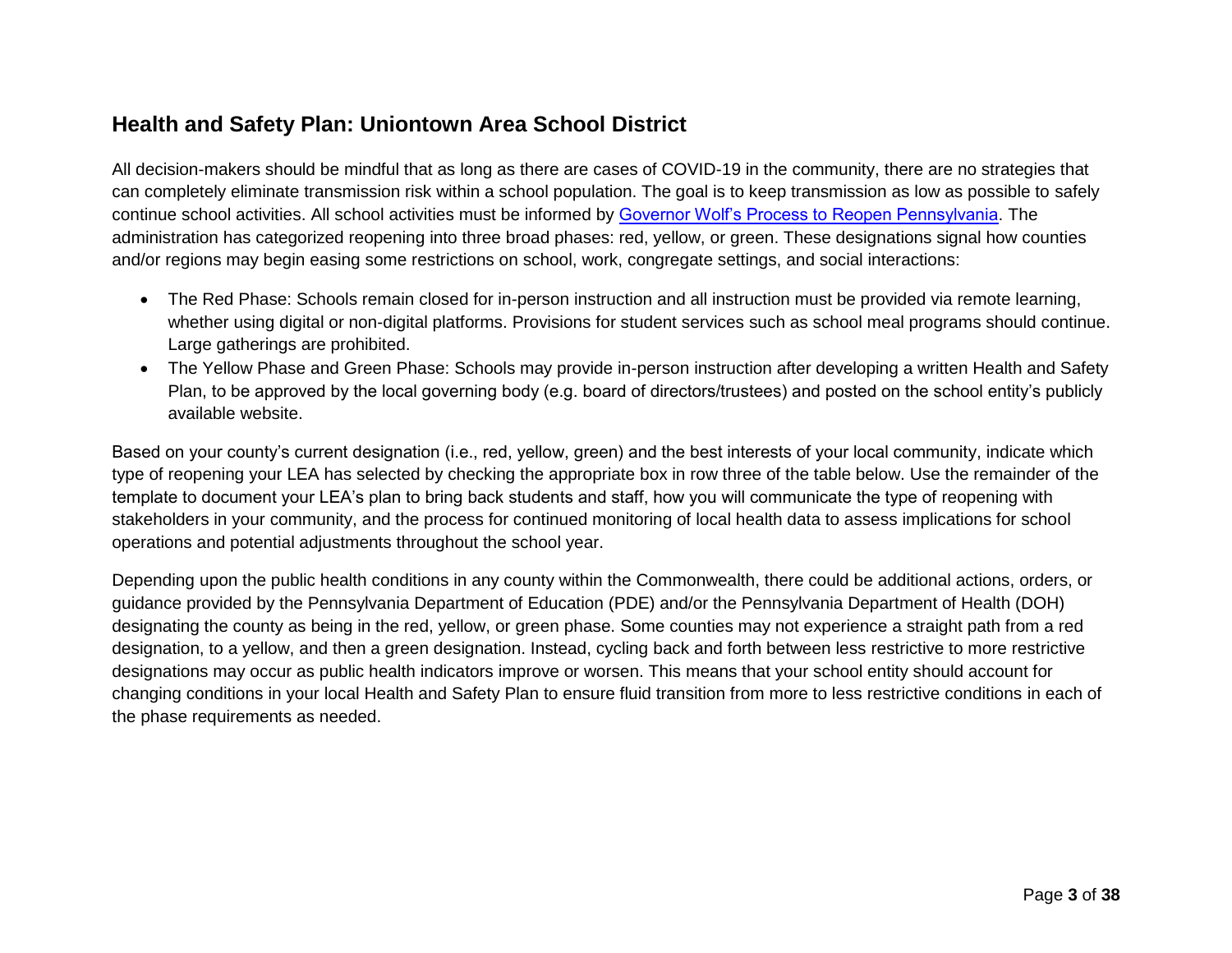#### <span id="page-3-0"></span>**Type of Reopening**

#### **Key Questions**

- How do you plan to bring students and staff back to physical school buildings, particularly if you still need social distancing in place?
- How did you engage stakeholders in the type of re-opening your school entity selected?
- How will you communicate your plan to your local community?
- Once you reopen, what will the decision-making process look like to prompt a school closure or other significant modification to operations?

#### **Based on your county's current designation and local community needs, which type of reopening has your school entity selected? (SELECT ONE BOX BELOW)**

- $\boxtimes$  Total reopen for all students and staff (but some students/families opt for distance learning out of safety/health concern).
- ☐ Scaffolded reopening: Some students are engaged in in-person learning, while others are distance learning (i.e., some grade levels in-person, other grade levels remote learning).
- ☐ Blended reopening that balances in-person learning and remote learning for all students (i.e., alternating days or weeks).
- ☐ Total remote learning for all students. (Plan should reflect future action steps to be implemented and conditions that would prompt the decision as to when schools will re-open for in-person learning).

#### **Anticipated launch date for in-person learning (i.e., start of blended, scaffolded, or total reopening): August 24, 2020**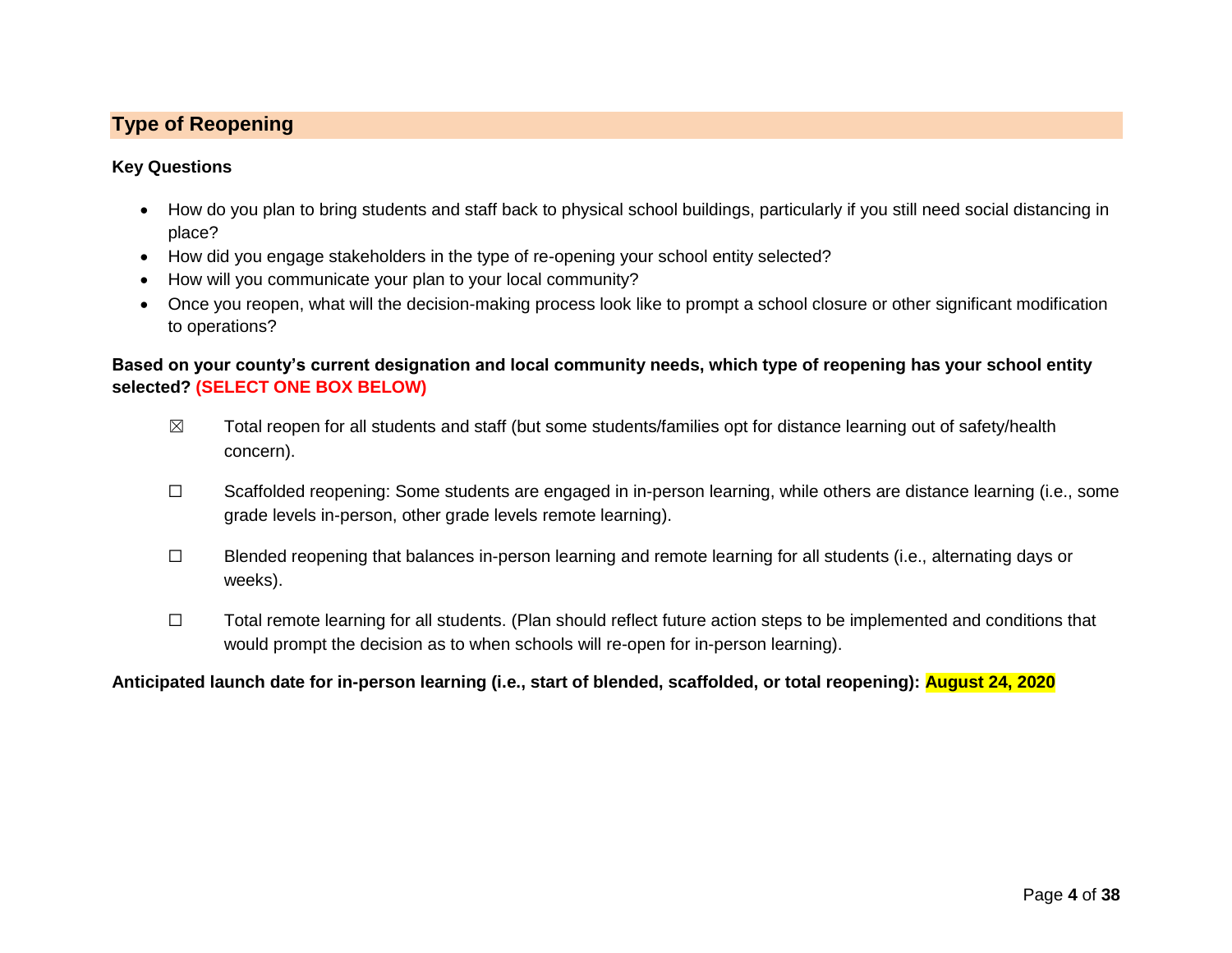#### <span id="page-4-0"></span>**Pandemic Coordinator/Team**

Each school entity is required to identify a pandemic coordinator and/or pandemic team with defined roles and responsibilities for health and safety preparedness and response planning during the phased reopening of schools. The pandemic coordinator and team will be responsible for facilitating the local planning process, monitoring implementation of your local Health and Safety Plan, and continued monitoring of local health data to assess implications for school operations and potential adjustments to the Health and Safety Plan throughout the school year. To ensure a comprehensive plan that reflects the considerations and needs of every stakeholder in the local education community, LEAs are encouraged to establish a pandemic team to support the pandemic coordinator. Inclusion of a diverse group of stakeholders is critical to the success of planning and implementation. LEAs are highly encouraged to make extra effort to engage representatives from every stakeholder group (i.e., administrators, teachers, support staff, students, families, community health official or other partners), with a special focus on ensuring that the voices of underrepresented and historically marginalized stakeholder groups are prioritized. In the table below, identify the individual who will serve as the pandemic coordinator and the stakeholder group they represent in the row marked "Pandemic Coordinator". For each additional pandemic team member, enter the individual's name, stakeholder group they represent, and the specific role they will play in planning and implementation of your local Health and Safety Plan by entering one of the following under "Pandemic Team Roles and Responsibilities":

- **Health and Safety Plan Development:** Individual will play a role in drafting the enclosed Health and Safety Plan;
- **Pandemic Crisis Response Team:** Individual will play a role in within-year decision making regarding response efforts in the event of a confirmed positive case or exposure among staff and students; or
- **Both (Plan Development and Response Team):** Individual will play a role in drafting the plan and within-year decision making regarding response efforts in the event of confirmed positive case.

| Individual(s)          | <b>Stakeholder Group Represented</b>         | <b>Pandemic Team Roles and Responsibilities</b><br>(Options Above) |
|------------------------|----------------------------------------------|--------------------------------------------------------------------|
| <b>Jennifer George</b> | <b>Pandemic Coordinator</b>                  |                                                                    |
| <b>Kelly Swartz</b>    | Coordinator of Special/Alternative Education |                                                                    |
| <b>Mindy Harris</b>    | <b>Curriculum Coordinator</b>                |                                                                    |
| <b>Robert Smalley</b>  | Director of Buildings and Grounds            |                                                                    |
| <b>Brian Lafferty</b>  | Assistant Director of Buildings and Grounds  |                                                                    |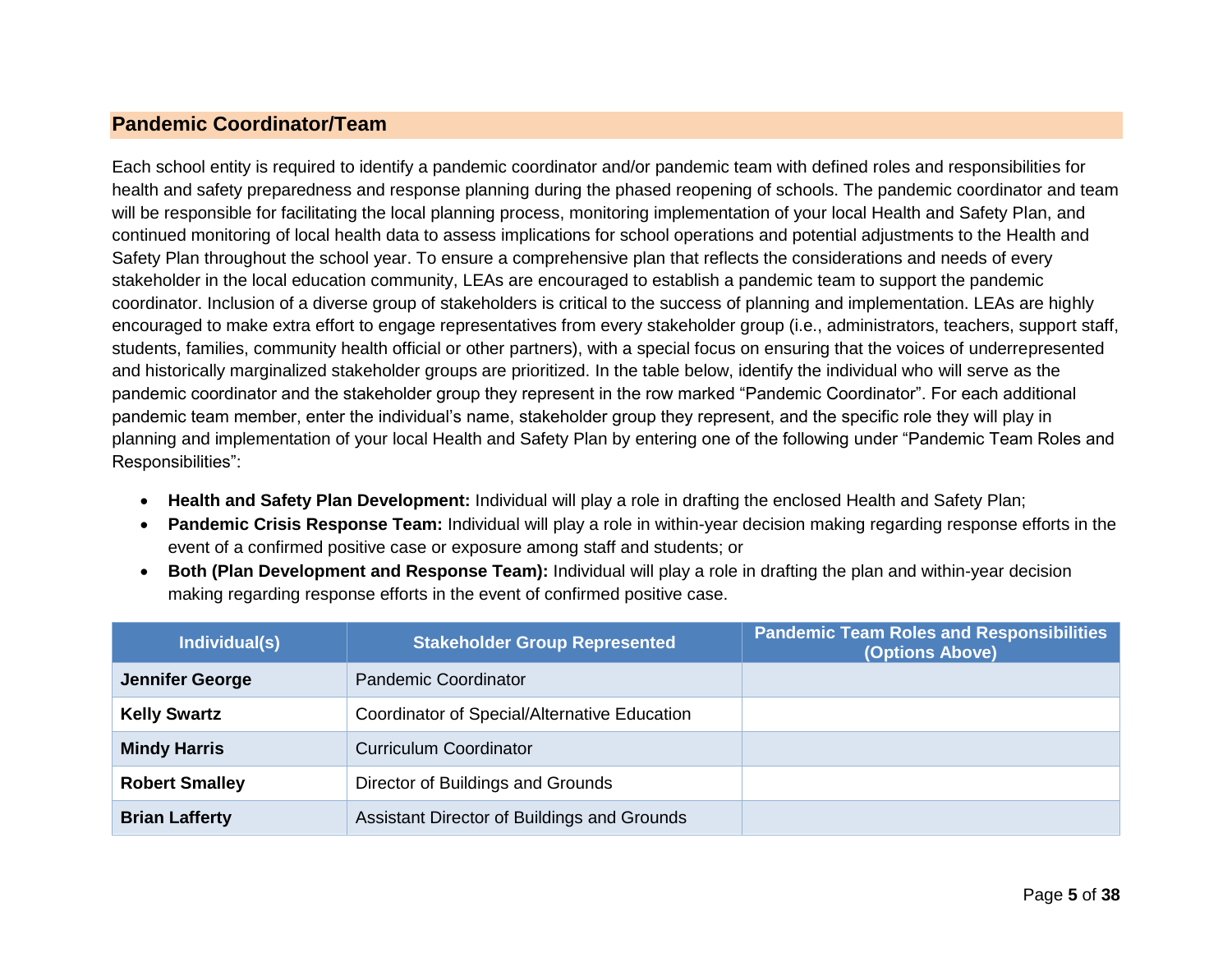| <b>Donald Gmitter</b>   | <b>UASD Chief of Police/Truancy Officer</b>     |  |
|-------------------------|-------------------------------------------------|--|
| <b>David Winfrey</b>    | Director of Transportation                      |  |
| <b>Sally Matthews</b>   | <b>Business Manager</b>                         |  |
| <b>Chuck Brown</b>      | <b>Director of Cafeteria Services</b>           |  |
| D.J. Burns              | Director of Athletics/PIMS Coordinator          |  |
| <b>Heather Sefcheck</b> | <b>High School Principal</b>                    |  |
| <b>Robert Manges</b>    | <b>High School Principal</b>                    |  |
| <b>Lauren Clemmer</b>   | Lafayette Elementary/Middle School Principal    |  |
| <b>Meg Howard</b>       | Ben Franklin Elementary/Middle School Principal |  |
| <b>Tracy Holesapple</b> | A.J. McMullen/Marclay/Wharton School Principal  |  |
| <b>Joseph Galie</b>     | Franklin/Menallen Elementary School Principal   |  |
| <b>Christie Grimm</b>   | <b>UASD Nurse</b>                               |  |
| <b>Kelley Bortz</b>     | <b>UASD Nurse</b>                               |  |
| <b>Michelle Flowers</b> | <b>UASD Nurse</b>                               |  |
| <b>Shelly Kostik</b>    | High School Teacher; Teacher Union President    |  |
| <b>Ronda Risha</b>      | <b>Elementary Teacher</b>                       |  |
| Douglas Zajac           | Middle School Teacher                           |  |
| <b>Christa Sabatula</b> | <b>Library Science Teacher</b>                  |  |
|                         |                                                 |  |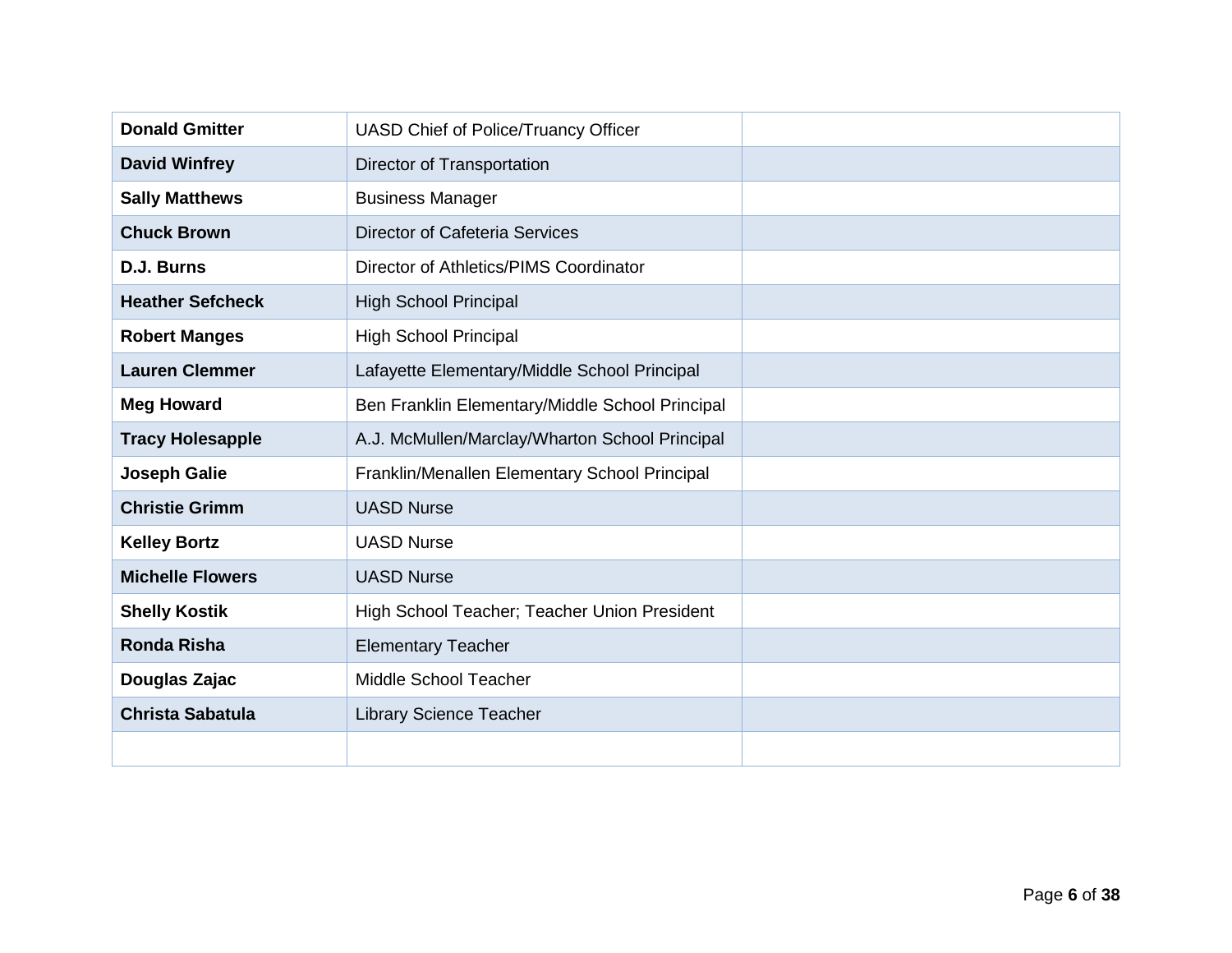#### <span id="page-6-0"></span>**Key Strategies, Policies, and Procedures**

Once your LEA has determined the type of reopening that is best for your local community and established a pandemic coordinator and/or pandemic team, use the action plan templates on the following pages to create a thorough plan for each of the requirements outlined in the Pennsylvania Department of Education's Preliminary Guidance for Phased Reopening of PreK-12 Schools.

For each domain of the Health and Safety Plan, draft a detailed summary describing the key strategies, policies, and procedures your LEA will employ to satisfy the requirements of the domain. The domain summary will serve as the public-facing description of the efforts your LEA will take to ensure health and safety of every stakeholder in your local education community. Thus, the summary should be focused on the key information that staff, students, and families will require to clearly understand your local plan for the phased reopening of schools. You can use the key questions to guide your domain summary.

For each requirement within each domain, document the following:

- **Action Steps under Yellow Phase:** Identify the discrete action steps required to prepare for and implement the requirement under the guidelines outlined for counties in yellow. List the discrete action steps for each requirement in sequential order.
- **Action Steps under Green Phase:** Identify the specific adjustments the LEA or school will make to the requirement during the time period the county is designated as green. If implementation of the requirement will be the same regardless of county designation, then type "same as Yellow" in this cell.
- **Lead Individual and Position:** List the person(s) responsible for ensuring the action steps are fully planned and the school system is prepared for effective implementation.
- **Materials, Resources, and/or Supports Needed:** List any materials, resources, or support required to implement the requirement.
- **Professional Development (PD) Required:** In order to implement this requirement effectively, will staff, students, families, or other stakeholders require professional development?

In the following tables, an asterisk (\*) denotes a mandatory element of the plan. All other requirements are highly encouraged to the extent possible.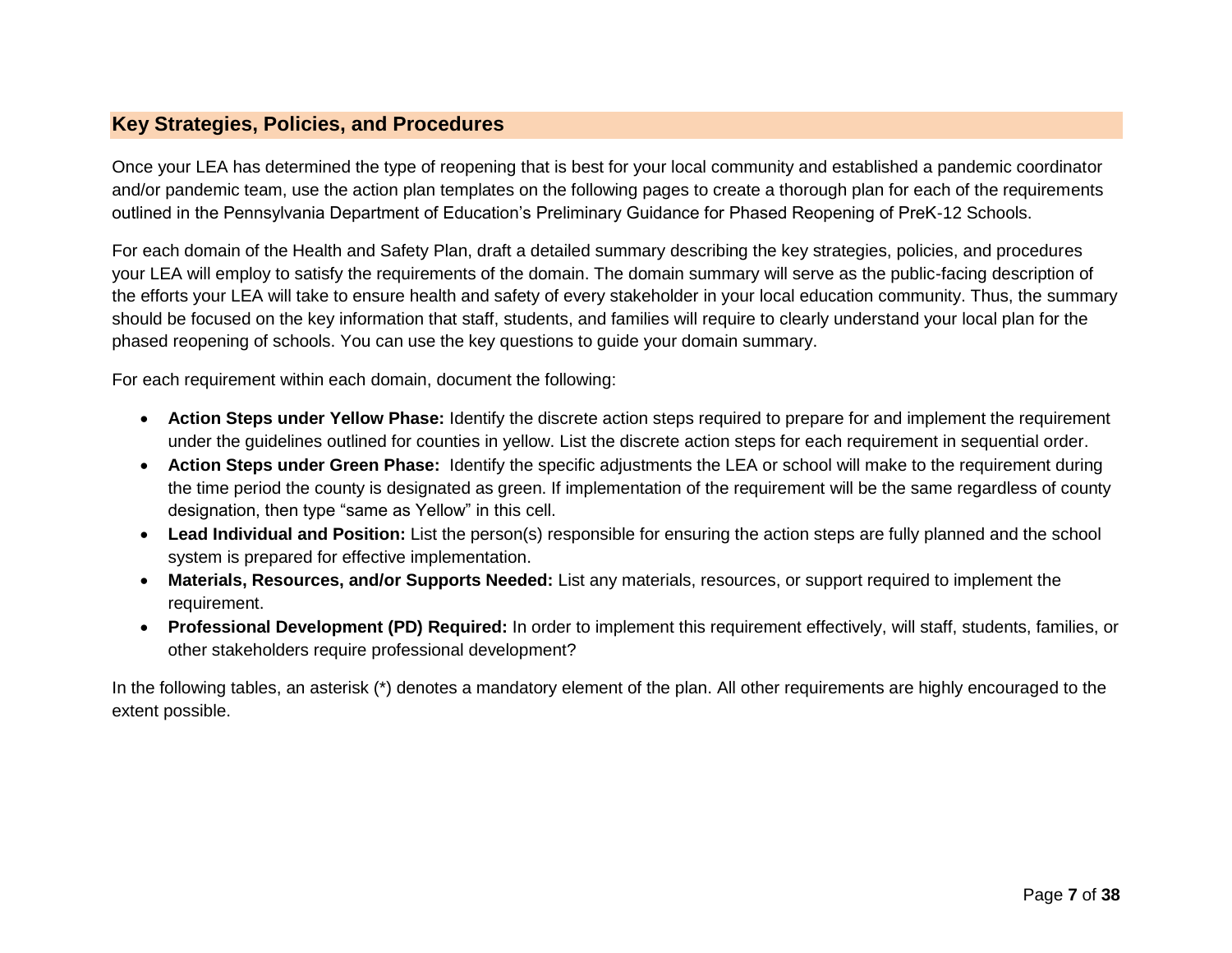#### <span id="page-7-0"></span>**Cleaning, Sanitizing, Disinfecting, and Ventilation**

#### **Key Questions**

- How will you ensure the building is cleaned and ready to safely welcome staff and students?
- How will you procure adequate disinfection supplies meeting OSHA and [CDC requirements for COVID-19?](https://www.cdc.gov/coronavirus/2019-ncov/community/disinfecting-building-facility.html)
- How often will you implement cleaning, sanitation, disinfecting, and ventilation protocols/procedures to maintain staff and student safety?
- What protocols will you put in place to clean and disinfect throughout an individual school day?
- Which stakeholders will be trained on cleaning, sanitizing, disinfecting, and ventilation protocols? When and how will the training be provided? How will preparedness to implement as a result of the training be measured?

**Summary of Responses to Key Questions:** Buildings will be cleaned, disinfected and ready according to steps indicated in the chart below using OSHA and CDC guidelines with all custodian staff trained. Other recommendations from the CDC will be followed and staff will be provided with appropriate guidance and procedures to ensure their safety. Operations will be evaluated to ensure all required areas are being addressed. Changes will be made as deemed necessary.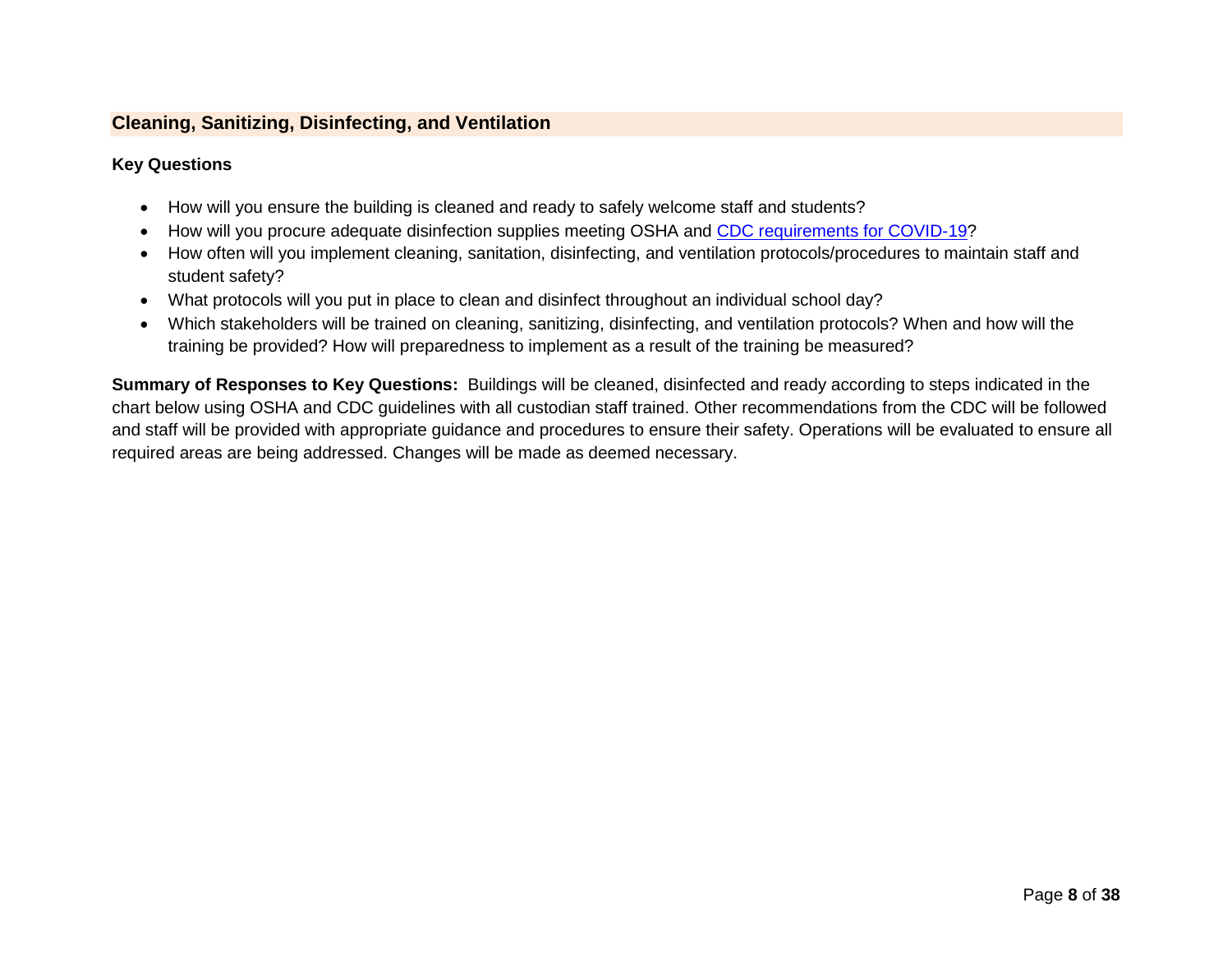| <b>Requirements</b>                                                                                                                                                                                                         | <b>Action Steps</b><br>under Yellow Phase                                                                                                                                                                                                                                                                                                                                                                                                                                                                                                                                                                                                                                                                                                                                                                                                                                                             | <b>Action Steps</b><br>under Green Phase                                                                                                                                                                                                                                                                                                                                                                                                                                                                                                                                                             | <b>Lead Individual</b><br>and Position                           | <b>Materials, Resources,</b><br>and or Supports<br><b>Needed</b>                                               | <b>PD</b><br><b>Required</b><br>(Y/N) |
|-----------------------------------------------------------------------------------------------------------------------------------------------------------------------------------------------------------------------------|-------------------------------------------------------------------------------------------------------------------------------------------------------------------------------------------------------------------------------------------------------------------------------------------------------------------------------------------------------------------------------------------------------------------------------------------------------------------------------------------------------------------------------------------------------------------------------------------------------------------------------------------------------------------------------------------------------------------------------------------------------------------------------------------------------------------------------------------------------------------------------------------------------|------------------------------------------------------------------------------------------------------------------------------------------------------------------------------------------------------------------------------------------------------------------------------------------------------------------------------------------------------------------------------------------------------------------------------------------------------------------------------------------------------------------------------------------------------------------------------------------------------|------------------------------------------------------------------|----------------------------------------------------------------------------------------------------------------|---------------------------------------|
| Cleaning,<br>sanitizing,<br>disinfecting, and<br>ventilating<br>learning spaces,<br>surfaces, and any<br>other areas used<br>by students (i.e.,<br>restrooms,<br>drinking<br>fountains,<br>hallways, and<br>transportation) | • Daily cleaning of schools with<br>soap and water will decrease how<br>much of the virus is on surfaces<br>and objects, which reduces the<br>risk of exposure. Apply to<br>frequently touched surfaces and<br>objects including door handles,<br>sink handles and drinking<br>fountains.<br>• At least daily and throughout the<br>day disinfecting schools and<br>transportation vehicles using EPA-<br>approved disinfectants against<br>COVID-19 external icon to reduce<br>the risk<br>https://www.epa.gov/pesticide-<br>registration/list-n-disinfectants-<br>use-against-sars-cov-2-covid-19<br>• Ensure ventilation systems<br>operate properly and increase<br>circulation of outdoor air as much<br>as possible. Do not open windows<br>and doors if doing so poses a<br>safety or health risk (e.g., risk of<br>falling, triggering asthma<br>symptoms) to children using the<br>facility. | • Daily cleaning of schools with<br>soap and water will decrease how<br>much of the virus is on surfaces<br>and objects, which reduces the<br>risk of exposure. Apply to<br>frequently touched surfaces and<br>objects including door handles,<br>sink handles and drinking<br>fountains.<br>• At least daily and throughout the<br>day disinfecting schools and<br>transportation vehicles using EPA-<br>approved disinfectants against<br>COVID-19 external icon to reduce<br>the risk.<br>https://www.epa.gov/pesticide-<br>registration/list-n-disinfectants-<br>use-against-sars-cov-2-covid-19 | Administrators<br>Custodian<br>Maintenance<br><b>Bus drivers</b> | Cleaning Supplies -<br>Ensure supply chain<br>through multiple<br>vendors<br>Continuously monitor<br>inventory | Y                                     |
|                                                                                                                                                                                                                             |                                                                                                                                                                                                                                                                                                                                                                                                                                                                                                                                                                                                                                                                                                                                                                                                                                                                                                       |                                                                                                                                                                                                                                                                                                                                                                                                                                                                                                                                                                                                      |                                                                  |                                                                                                                |                                       |

# <span id="page-8-0"></span>**Social Distancing and Other Safety Protocols**

#### **Key Questions**

How will classrooms/learning spaces be organized to mitigate spread?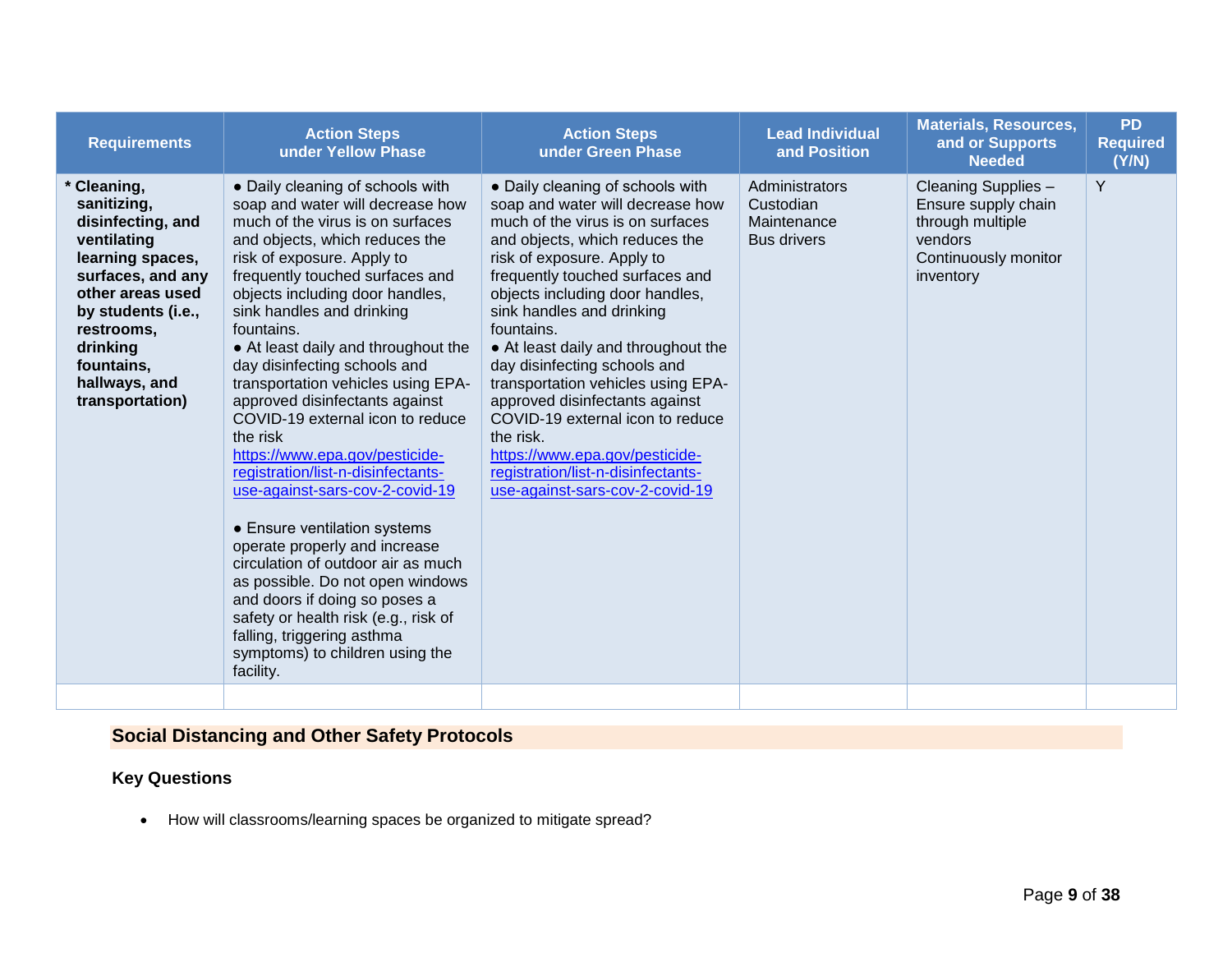- How will you group students with staff to limit the number of individuals who come into contact with each other throughout the school day?
- What policies and procedures will govern use of other communal spaces within the school building?
- How will you utilize outdoor space to help meet social distancing needs?
- What hygiene routines will be implemented throughout the school day?
- How will you adjust student transportation to meet social distancing requirements?
- What visitor and volunteer policies will you implement to mitigate spread?
- Will any of these social distancing and other safety protocols differ based on age and/or grade ranges?
- Which stakeholders will be trained on social distancing and other safety protocols? When and how will the training be provided? How will preparedness to implement as a result of the training be measured?

#### **Summary of Responses to Key Questions:**

The following action steps address all aspects of a school day. The safety protocols and social distancing selected will be implemented to the extent possible. Prior to the start of the school year, the school district will issue letters of intent to parents to determine the number of students who will opt for the full-time remote learning option. This will provide the school district with expected attendance for face to face instruction and further planning can be done based on those actual numbers.

In Green Phase: Buildings will operate at full capacity; parents will be given option to send their kids to school or participate in remote learning. Social distancing will be enforced to the extent practicable throughout instructional and non-instructional settings. It will be required that students and staff wear face coverings in any scenario in which 6ft. distance from one another cannot be maintained. Under guidance of cleaning and sanitizing procedures, students and staff can resume class changes, following guidelines for hallways, and the use of small group instructional practices. Unnecessary congregations of students and staff will be minimized. Cafeteria procedures and seating will be established to promote social distancing to the extent practicable. Meals will be served by cafeteria staff. Barcodes on Student ID cards will be scanned to eliminate the use of a pin pad. Accounts made for students and staff will allow for Ala Carte items to be purchased on-line. Hygiene practices will be implemented throughout the school day and hand sanitizer made readily available to all students and staff. Signage that promote protective measures and how to present the spread of germs will be placed in highly visible areas, including cafeterias, gymnasiums, and other common areas throughout all buildings. Staff and students will receive training on the protocols.

In Yellow Phase: Buildings will operate at 50% capacity; parents will be given option to send their kids to school (2 days/week) or participate in fulltime remote learning. Social distancing guidelines will be in place to the extent practicable throughout instructional and non-instructional settings. It will be required that students and staff wear face coverings in any scenario in which 6ft. distance from one another cannot be maintained. Under guidance of cleaning and sanitizing procedures, students and staff can resume class changes, following guidelines for hallways, and the use of small group instructional practices. Unnecessary congregations of students and staff will be minimized. Cafeteria procedures and seating will be established to promote social distancing to the extent practicable.). Meals will be served by cafeteria staff. Barcodes on Student ID cards will be scanned to eliminate the use of a pin pad. Accounts made for students and staff will allow for Ala Carte items to be purchased on-line. Hygiene practices will be implemented throughout the school day and hand sanitizer made readily available to all students and staff. Signage that promote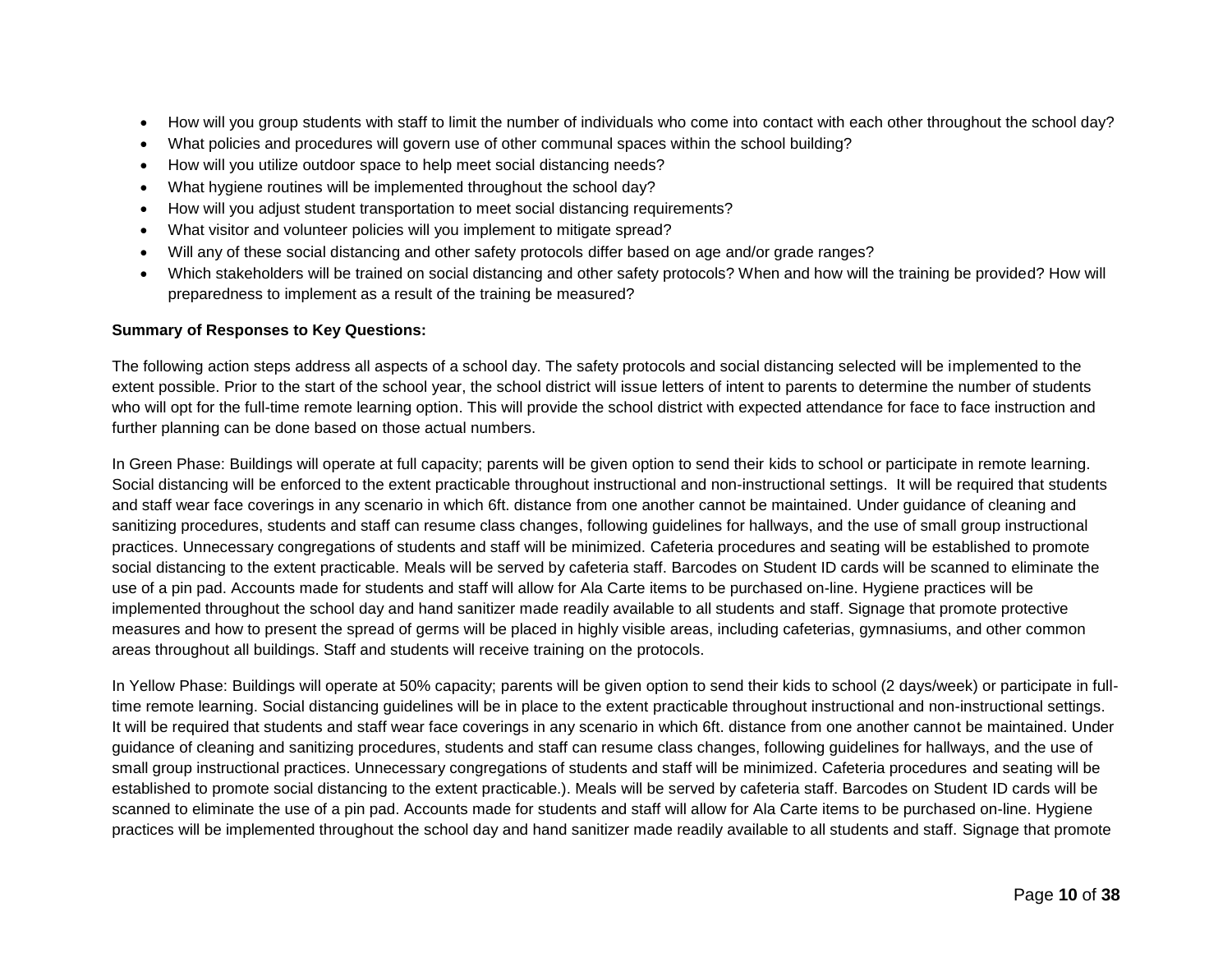protective measures and how to present the spread of germs will be placed in highly visible areas, including cafeterias, gymnasiums, and other common areas throughout all buildings. Staff and students will receive training on the protocols.

| <b>Requirements</b>                                                                                                                                                               | <b>Action Steps</b><br>under Yellow Phase                                                                                                                                                                                                                                                                                                                                                                                                                                                                                                                                                                                                                                                                                                                                                                                                                                                                                                    | <b>Action Steps</b><br>under Green Phase                                                                                                                                                                                                                                                                                                                                                                                                                                                                                                                                                                                                                                                                                                                                                                                                                                                                                                     | <b>Lead Individual and</b><br><b>Position</b>                               | Materials,<br><b>Resources, and or</b><br><b>Supports Needed</b>                                                                                                          | <b>PD</b><br><b>Requir</b><br>ed<br>(Y/N) |
|-----------------------------------------------------------------------------------------------------------------------------------------------------------------------------------|----------------------------------------------------------------------------------------------------------------------------------------------------------------------------------------------------------------------------------------------------------------------------------------------------------------------------------------------------------------------------------------------------------------------------------------------------------------------------------------------------------------------------------------------------------------------------------------------------------------------------------------------------------------------------------------------------------------------------------------------------------------------------------------------------------------------------------------------------------------------------------------------------------------------------------------------|----------------------------------------------------------------------------------------------------------------------------------------------------------------------------------------------------------------------------------------------------------------------------------------------------------------------------------------------------------------------------------------------------------------------------------------------------------------------------------------------------------------------------------------------------------------------------------------------------------------------------------------------------------------------------------------------------------------------------------------------------------------------------------------------------------------------------------------------------------------------------------------------------------------------------------------------|-----------------------------------------------------------------------------|---------------------------------------------------------------------------------------------------------------------------------------------------------------------------|-------------------------------------------|
|                                                                                                                                                                                   |                                                                                                                                                                                                                                                                                                                                                                                                                                                                                                                                                                                                                                                                                                                                                                                                                                                                                                                                              |                                                                                                                                                                                                                                                                                                                                                                                                                                                                                                                                                                                                                                                                                                                                                                                                                                                                                                                                              |                                                                             |                                                                                                                                                                           |                                           |
| * Classroom/<br>learning space<br>occupancy that<br>allows for 6 feet of<br>separation among<br>students and staff<br>throughout the<br>day, to the<br>maximum extent<br>feasible | • Letter of intent sent to families to<br>decide if students will participate in<br>100% remote learning or attend<br>school for in-face instruction at 50%<br>capacity.<br>• Reduce Class Size<br>Half of class roster on<br>$\bullet$<br>blended model; maximize<br>social distancing (to the<br>extent practicable)<br>• Use the master schedule to<br>balance class numbers as much as<br>possible - remove unused desks<br>and furniture in classrooms;<br>maximize social distancing (to the<br>extent practicable)<br>• Turn desks in the same direction.<br>• Students sit on one side of<br>tables/desk facing the same<br>direction.<br>• Limit physical interaction through<br>partner or group work<br>• Establish distance between the<br>teacher's desk/board and students'<br>desks<br>• Identify and utilize large spaces<br>(i.e. gymnasiums, auditoriums,<br>outside spaces - as weather<br>permits) for social distancing | • Letter of intent sent to families to<br>decide if students will participate in<br>100% remote learning or attend<br>school for in-face instruction.<br>• Normal classroom capacity;<br>maximize social distancing (to the<br>extent practicable)<br>• Balance class numbers as much<br>as possible - remove unused desks<br>and furniture in classrooms;<br>maximize social distancing (to the<br>extent practicable)<br>• Turn desks in the same direction.<br>• Students sit on one side of<br>tables/desk facing the same<br>direction.<br>• Minimize physical interaction<br>through partner or group work<br>• Establish distance between the<br>teacher's desk/board and students'<br>desks<br>• Identify and utilize large spaces<br>(i.e. gymnasiums, auditoriums,<br>outside spaces - as weather<br>permits) for social distancing<br>• Implement standard operating<br>procedures while taking preventative<br>measures such as: | Administrators<br>Principal<br><b>Teachers</b><br>Custodians<br>Maintenance | <b>Master Scheduling</b><br>per building<br>Cleaning Supplies -<br>Ensure supply chain<br>through multiple<br>vendors.<br>Continuously monitor<br>inventory<br><b>PPE</b> | N<br>N<br>N<br>N<br>N<br>N<br>N<br>N<br>N |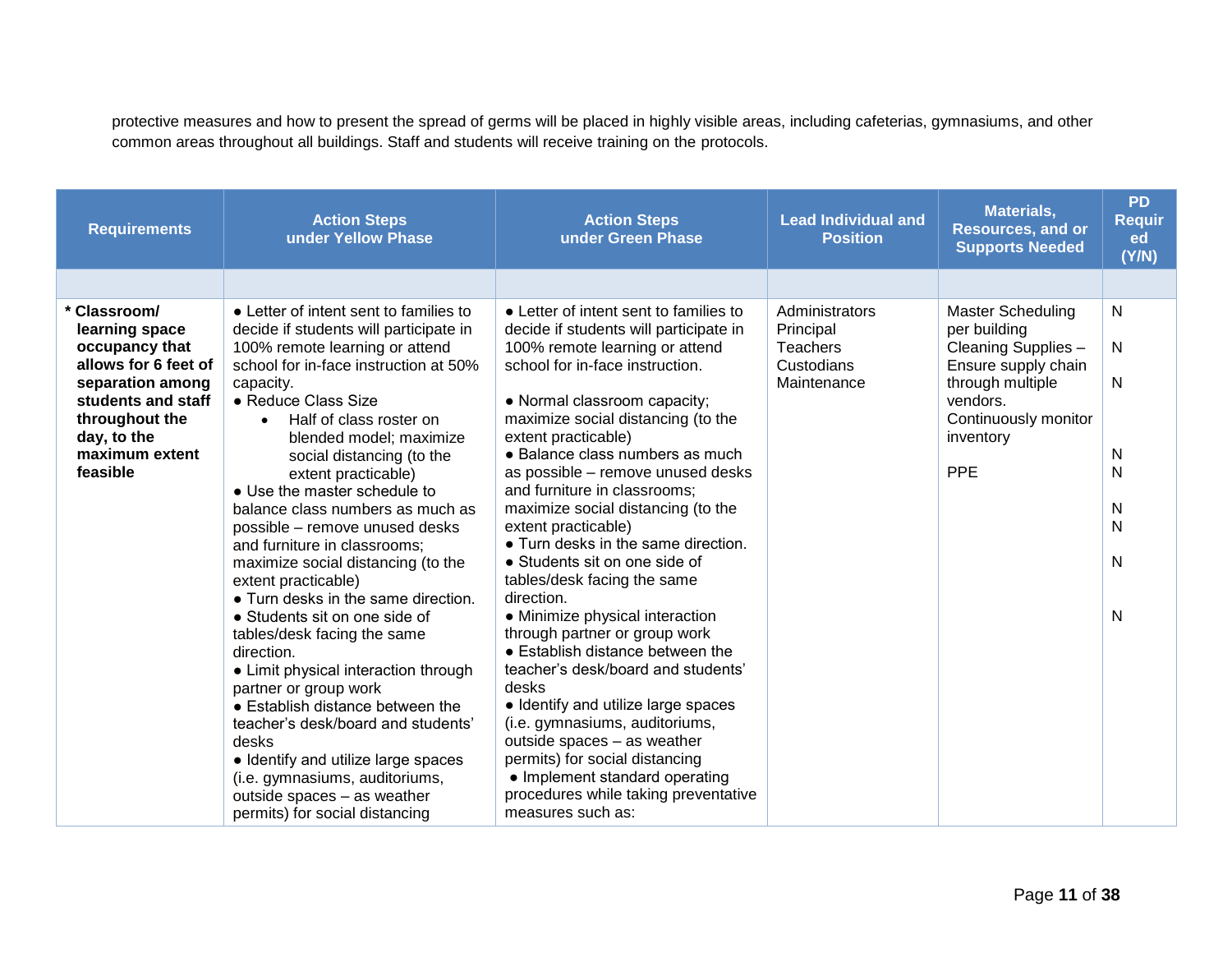|                                                                                                                                                       | • Implement standard operating<br>procedures while taking preventative<br>measures such as:<br>Providing hand sanitizer for<br>$\bullet$<br>students and staff<br>Allowing students and staff<br>to wear face<br>Limiting unnecessary<br>congregations of students<br>and staff                                                                                                                                                                                                                                                                                                                                                                                                                                                                                                                                                              | Providing hand sanitizer for<br>$\bullet$<br>students and staff<br>Allowing students and staff<br>$\bullet$<br>to wear face<br>masks/coverings<br>Minimizing unnecessary<br>congregations of students<br>and staff                                                                                                                                                                                                                                                                                                                                                                                                                                                                                                                                                                                                                                                                                                 |                                                                          |                                                                                                                                   |   |
|-------------------------------------------------------------------------------------------------------------------------------------------------------|----------------------------------------------------------------------------------------------------------------------------------------------------------------------------------------------------------------------------------------------------------------------------------------------------------------------------------------------------------------------------------------------------------------------------------------------------------------------------------------------------------------------------------------------------------------------------------------------------------------------------------------------------------------------------------------------------------------------------------------------------------------------------------------------------------------------------------------------|--------------------------------------------------------------------------------------------------------------------------------------------------------------------------------------------------------------------------------------------------------------------------------------------------------------------------------------------------------------------------------------------------------------------------------------------------------------------------------------------------------------------------------------------------------------------------------------------------------------------------------------------------------------------------------------------------------------------------------------------------------------------------------------------------------------------------------------------------------------------------------------------------------------------|--------------------------------------------------------------------------|-----------------------------------------------------------------------------------------------------------------------------------|---|
| * Restricting the<br>use of cafeterias<br>and other<br>congregate<br>settings, and<br>serving meals in<br>alternate settings<br>such as<br>classrooms | • Implement standard operating<br>procedures while taking preventative<br>measures such as:<br>• Provide hand sanitizer for students<br>and staff<br>• Allow student hand washing<br>before and after meal service<br>• Install plexiglass dividers between<br>at the register and in serving lines.<br>• Bar codes and scanners will<br>eliminate pin pad usage<br>• Limit the use of cash for<br>purchases. - SchoolCafe accounts<br>will be created for on-line payments<br>for students and staff<br>· Use disposable plates, utensils,<br>etc.<br>• Mark spaced lines to enter the<br>cafeteria and serving lines (to the<br>extent practicable); designate<br>entrances and exit flow paths;<br>stagger use<br>• Conduct cleaning of cafeterias and<br>high-touch surfaces throughout the<br>school day Alternative Serving<br>Models: | • Implement standard operating<br>procedures while taking preventative<br>measures such as:<br>• Allow student hand washing<br>before and after meal service to the<br>extent possible<br>· Install plexiglass dividers between<br>at the register and in serving lines.<br>• Bar codes and scanners will<br>eliminate pin pad usage<br>• Limit the use of cash for<br>purchases. - SchoolCafe accounts<br>will be created for on-line payments<br>for students and staff<br>• Consuming meals in alternate<br>areas throughout the school to the<br>extent possible.<br>• Allowing students and staff to<br>wear face masks Allow face shields<br>while eating.<br>• Conducting cleaning of cafeterias<br>and high-touch surfaces throughout<br>the school day<br>• Consider pre-packaged boxes or<br>bags for each student instead of<br>traditional serving lines.<br>• Avoid sharing of foods and<br>utensils. | Principal<br>Custodian<br>Cafeteria Staff<br><b>Teachers</b><br>Security | <b>Hand Sanitizer</b><br><b>Sanitizing Wipes</b><br><b>Cleaning Supplies</b><br><b>Masks Shields</b><br>Pre-packaged<br>materials | Y |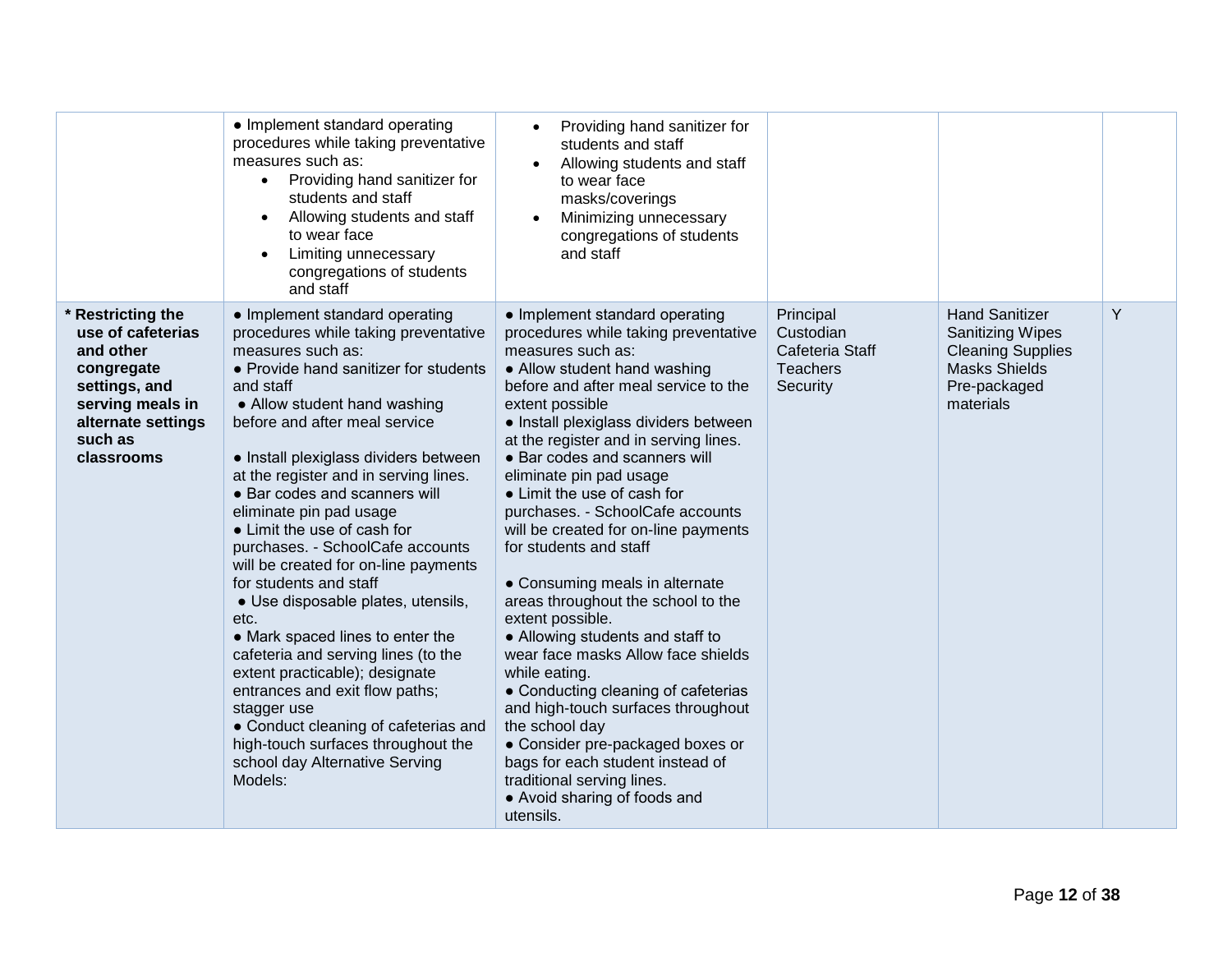|                                                                                                                                                  | • Allowing students and staff to<br>wear face masks. Allow face shields<br>while eating.<br>• Consuming meals in alternate<br>areas throughout the school to the<br>extent possible.<br>• Consider pre-packaged boxes or<br>bags for each student instead of<br>traditional serving lines.<br>• Avoid sharing of foods and<br>utensils.<br>• Meals will be served by cafeteria<br>staff<br>• Consider serving meals in<br>cafeterias with:<br>• Spaced serving lines<br>(marked on floors)<br>• Spaced seating to the<br>extent possible             | • Meals will be served by cafeteria<br>staff<br>• Consider serving meals in<br>cafeterias with:<br>• Spaced serving lines<br>(marked on floors)<br>• Spaced seating to the<br>extent possible                                                                                                                                                                                                                                                                                                                                                                                                            |                                                                                |                                                                               |   |
|--------------------------------------------------------------------------------------------------------------------------------------------------|------------------------------------------------------------------------------------------------------------------------------------------------------------------------------------------------------------------------------------------------------------------------------------------------------------------------------------------------------------------------------------------------------------------------------------------------------------------------------------------------------------------------------------------------------|----------------------------------------------------------------------------------------------------------------------------------------------------------------------------------------------------------------------------------------------------------------------------------------------------------------------------------------------------------------------------------------------------------------------------------------------------------------------------------------------------------------------------------------------------------------------------------------------------------|--------------------------------------------------------------------------------|-------------------------------------------------------------------------------|---|
| <b>Hygiene practices</b><br>for students and<br>staff including the<br>manner and<br>frequency of<br>hand-washing and<br>other best<br>practices | • Teach and reinforce good hygiene<br>measures such as handwashing,<br>coverings coughs, and face<br>coverings<br>• Provide hand soap and hand<br>sanitizer with at least 60% alcohol,<br>paper towels, and open top trash<br>cans will be used in bathrooms,<br>classrooms, and strategically placed<br>6ft apart in frequently trafficked<br>areas<br>• Post signage in classrooms,<br>hallways, and entrances to<br>communicate how to stop the<br>spread. COVID-19 symptoms,<br>preventative measures (including<br>staying home when sick, good | • Teach and reinforce good hygiene<br>measures such as handwashing,<br>covering coughs, and face coverings<br>• Provide hand soap and hand<br>sanitizer with at least 60% alcohol,<br>paper towels, and open top trash<br>cans will be used in bathrooms,<br>classrooms, and strategically placed<br>6ft apart in frequently trafficked<br>areas<br>• Post signage in classrooms,<br>hallways, and entrances to<br>communicate how to stop the<br>spread. COVID-19 symptoms,<br>preventative measures (including<br>staying home when sick, good<br>hygiene, and school/district specific<br>protocols.) | Administrator<br>Teacher<br>Para<br><b>Nurse</b><br><b>Students</b><br>Parents | Signs<br><b>Health Curriculum</b><br>Hand soap &<br>Sanitizer<br>Paper towels | Y |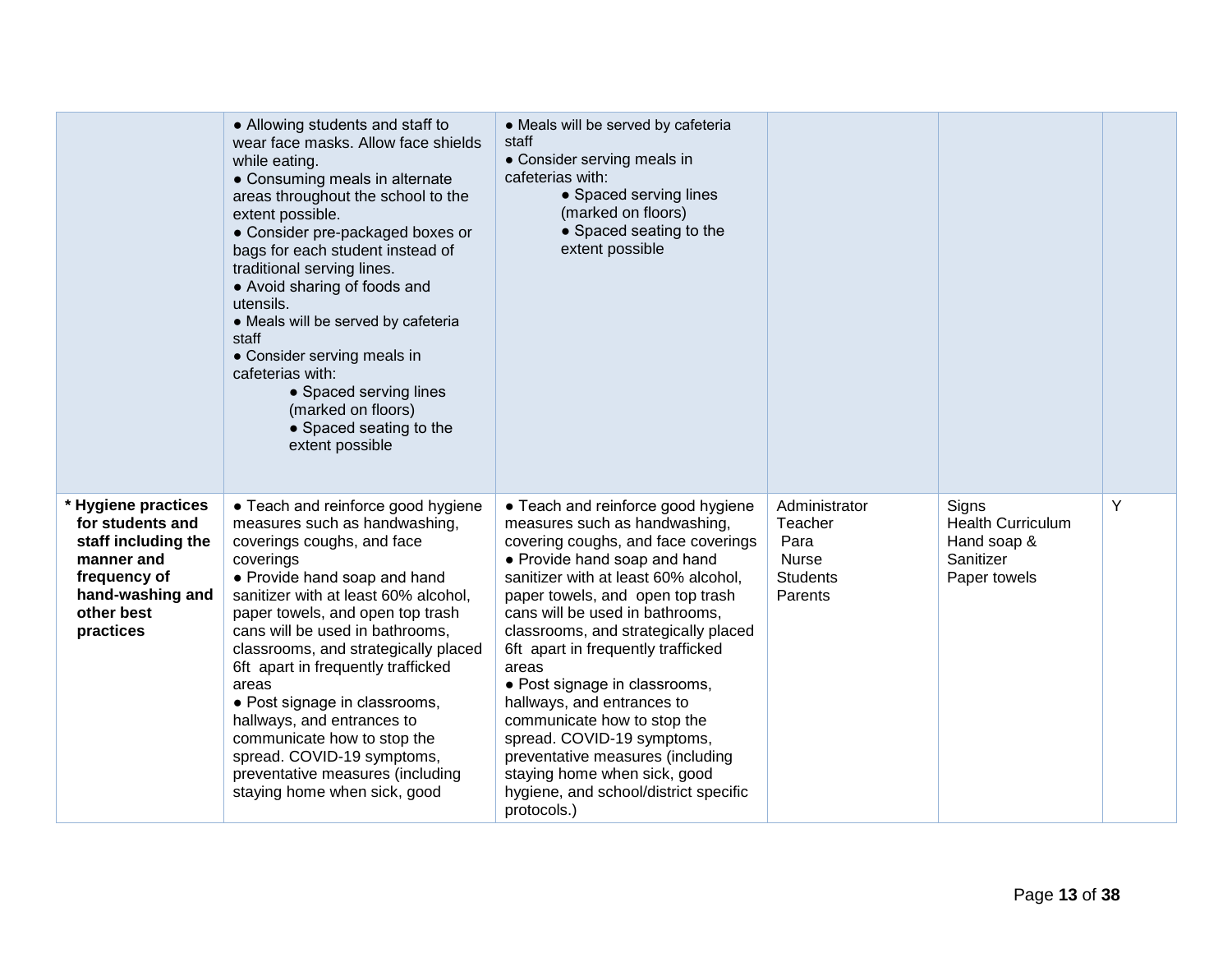|                                                                                                                                                                 | hygiene, and school/district specific<br>protocols.)                                                                                                                                                                                                                                                                                                                                                                                                                                                                                                                                                                                                      |                                                                                                                                                                                                                                                                                                                                                                                                                                                                                                                                                                                                                                                                                        |                                                                                                                            |                                                                                                                                                                                                  |              |
|-----------------------------------------------------------------------------------------------------------------------------------------------------------------|-----------------------------------------------------------------------------------------------------------------------------------------------------------------------------------------------------------------------------------------------------------------------------------------------------------------------------------------------------------------------------------------------------------------------------------------------------------------------------------------------------------------------------------------------------------------------------------------------------------------------------------------------------------|----------------------------------------------------------------------------------------------------------------------------------------------------------------------------------------------------------------------------------------------------------------------------------------------------------------------------------------------------------------------------------------------------------------------------------------------------------------------------------------------------------------------------------------------------------------------------------------------------------------------------------------------------------------------------------------|----------------------------------------------------------------------------------------------------------------------------|--------------------------------------------------------------------------------------------------------------------------------------------------------------------------------------------------|--------------|
| * Posting signs, in<br>highly visible<br>locations, that<br>promote everyday<br>protective<br>measures, and<br>how to stop the<br>spread of germs               | https://www.cdc.gov/coronavirus/201<br>9-ncov/communication/print-<br>resources.html?Sort=Date%3A%3A<br>desc                                                                                                                                                                                                                                                                                                                                                                                                                                                                                                                                              | https://www.cdc.gov/coronavirus/201<br>9-ncov/communication/print-<br>resources.html?Sort=Date%3A%3A<br>desc                                                                                                                                                                                                                                                                                                                                                                                                                                                                                                                                                                           | Administrators<br>Principal<br>Security                                                                                    | Laminated posters &<br>signs                                                                                                                                                                     | $\mathsf{N}$ |
| * Identifying and<br>restricting non-<br>essential visitors<br>and volunteers                                                                                   | • Refrain from scheduling large<br>group activities such as field trips,<br>inter-group events, and<br>extracurricular activities.<br>• Restrict nonessential visitors,<br>volunteers, and activities that involve<br>other groups.                                                                                                                                                                                                                                                                                                                                                                                                                       | • Refrain from scheduling large<br>group activities such as field trips,<br>inter-group events, and<br>extracurricular activities.<br>• Restrict nonessential visitors,<br>volunteers, and activities that involve<br>other groups.                                                                                                                                                                                                                                                                                                                                                                                                                                                    | Administrators<br>Principal<br>Security                                                                                    | Policies &<br>procedures                                                                                                                                                                         | N            |
| * Handling sporting<br>activities for<br>recess and<br>physical<br>education classes<br>consistent with<br>the CDC<br><b>Considerations</b><br>for Youth Sports | • Refer to Athletic Return to Play<br><b>Health and Safety Plan</b><br>• CDC Guidance for Youth Sports:<br>https://www.cdc.gov/coronavirus/201<br>9-ncov/community/schools-<br>childcare/youth-sports.html<br>• PIAA Guidance on Youth Sports<br>https://www.governor.pa.gov/covid-<br>19/sports-quidance/<br>• Stagger the schedule for large<br>group gatherings such as recess to<br>extent possible.<br>• Identify and utilize large spaces<br>(i.e. gymnasiums, auditoriums,<br>outside spaces - as weather<br>permits) for social distancing<br>• Clean equipment/materials<br>between PE classes, recess,<br>training room<br>• Weight room closed | • Refer to Athletic Return to Play<br><b>Health and Safety Plan</b><br>• CDC Guidance for Youth Sports:<br>https://www.cdc.gov/coronavirus/201<br>9-ncov/community/schools-<br>childcare/youth-sports.html<br>• PIAA Guidance on Youth Sports<br>https://www.governor.pa.gov/covid-<br>19/sports-quidance/<br>• Stagger the schedule for large<br>group gatherings such as recess to<br>extent possible.<br>• Identify and utilize large spaces<br>(i.e. gymnasiums, auditoriums,<br>outside spaces - as weather<br>permits) for social distancing<br>• Clean equipment/materials<br>between PE classes, recess,<br>training room, and weight room to<br>the greatest extent possible. | Administrators<br><b>Director of Athletics</b><br>Coaches<br><b>Teachers</b><br>Paraprofessional<br>Custodians<br>Security | <b>Master Schedules</b><br>per buildings<br>Policies/Procedures<br>Cleaning Supplies -<br>Ensure supply chain<br>through multiple<br>vendors.<br>Continuously monitor<br>inventory<br><b>PPE</b> | Y            |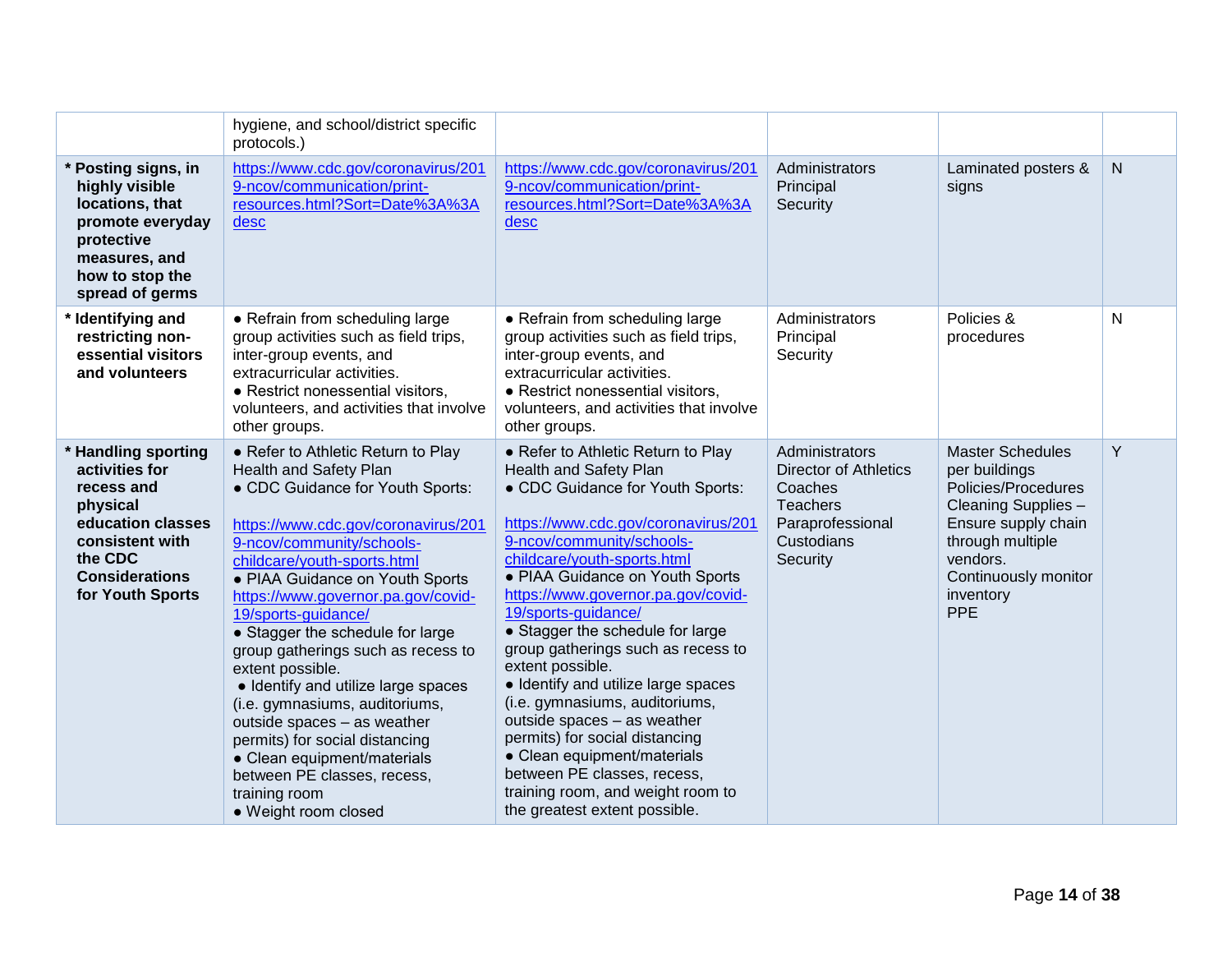|                                                               | • Students do not dress for PE<br>• Individual items are placed in<br>designated location within the gym<br>• Implement standard operating<br>procedures while taking preventative<br>measures such as:<br>Allowing students and staff<br>$\bullet$<br>to wash their hands before<br>and after PE/Recess.<br>Allowing students and staff<br>$\bullet$<br>to wear face<br>masks/coverings<br>Limiting unnecessary<br>congregations of students<br>and staff<br>Schedule recess so<br>students remain in same<br>groups together<br>Consider sports/activities<br>that do not require sharing<br>equipment | • Weight room 50% capacity<br>• Students do not dress for PE<br>• Individual items are placed in<br>designated location within the gym<br>• Implement standard operating<br>procedures while taking preventative<br>measures such as:<br>• Allowing students and staff<br>to wash their hands before<br>and after PE/Recess.<br>Allowing students and staff<br>to wear face<br>masks/coverings<br>Limiting unnecessary<br>congregations of students<br>and staff<br>Schedule recess so<br>students remain in same<br>groups together<br>Consider sports/activities<br>$\bullet$<br>that do not require sharing<br>equipment |                                                                                                  |                                                                                                                                                                                                                                                                                                                 |   |
|---------------------------------------------------------------|----------------------------------------------------------------------------------------------------------------------------------------------------------------------------------------------------------------------------------------------------------------------------------------------------------------------------------------------------------------------------------------------------------------------------------------------------------------------------------------------------------------------------------------------------------------------------------------------------------|-----------------------------------------------------------------------------------------------------------------------------------------------------------------------------------------------------------------------------------------------------------------------------------------------------------------------------------------------------------------------------------------------------------------------------------------------------------------------------------------------------------------------------------------------------------------------------------------------------------------------------|--------------------------------------------------------------------------------------------------|-----------------------------------------------------------------------------------------------------------------------------------------------------------------------------------------------------------------------------------------------------------------------------------------------------------------|---|
| <b>Limiting the sharing</b><br>of materials among<br>students | • Identify necessary learning tools<br>and resources, consider using<br>student iPads and consumables<br>(when possible)<br>• Assign a cubby or bin to each<br>child where s/he can keep hard copy<br>texts and learning tools (e.g. rulers,<br>calculators)<br>• Limit the sharing of technology<br>tools (laptops, ipads, etc) and<br>provide cleaning materials to be<br>used between uses<br>• Limit sharing of high-touch<br>materials to extent possible (art<br>supplies, math manipulatives,<br>science equipment, etc.), or limit the<br>use of supplies and equipment to                       | · Identify necessary learning tools<br>and resources, consider using<br>student iPads and consumables<br>(when possible)<br>• Assign a cubby or bin to each<br>child where s/he can keep hard copy<br>texts and learning tools (e.g. rulers,<br>calculators)<br>• Limit the sharing of technology<br>tools (laptops, ipads, etc) and<br>provide cleaning materials to be<br>used between uses<br>• Limit sharing of high-touch<br>materials to extent possible (art<br>supplies, math manipulatives,<br>science equipment, etc.), or limit the<br>use of supplies and equipment to                                          | Administrators<br>Principals<br><b>Teachers</b><br><b>Tech Coordinators</b><br>Paraprofessionals | Bins/Cubby<br>Individual Tech tools<br>such as<br>ipads, laptops, etc.<br>Art supplies<br>Manipulatives<br>Individual basic<br>school supplies such<br>as scissors, ruler,<br>pencils, crayons,<br>notebooks<br>Science equipment<br>Cleaning Supplies -<br>Ensure supply chain<br>through multiple<br>vendors. | N |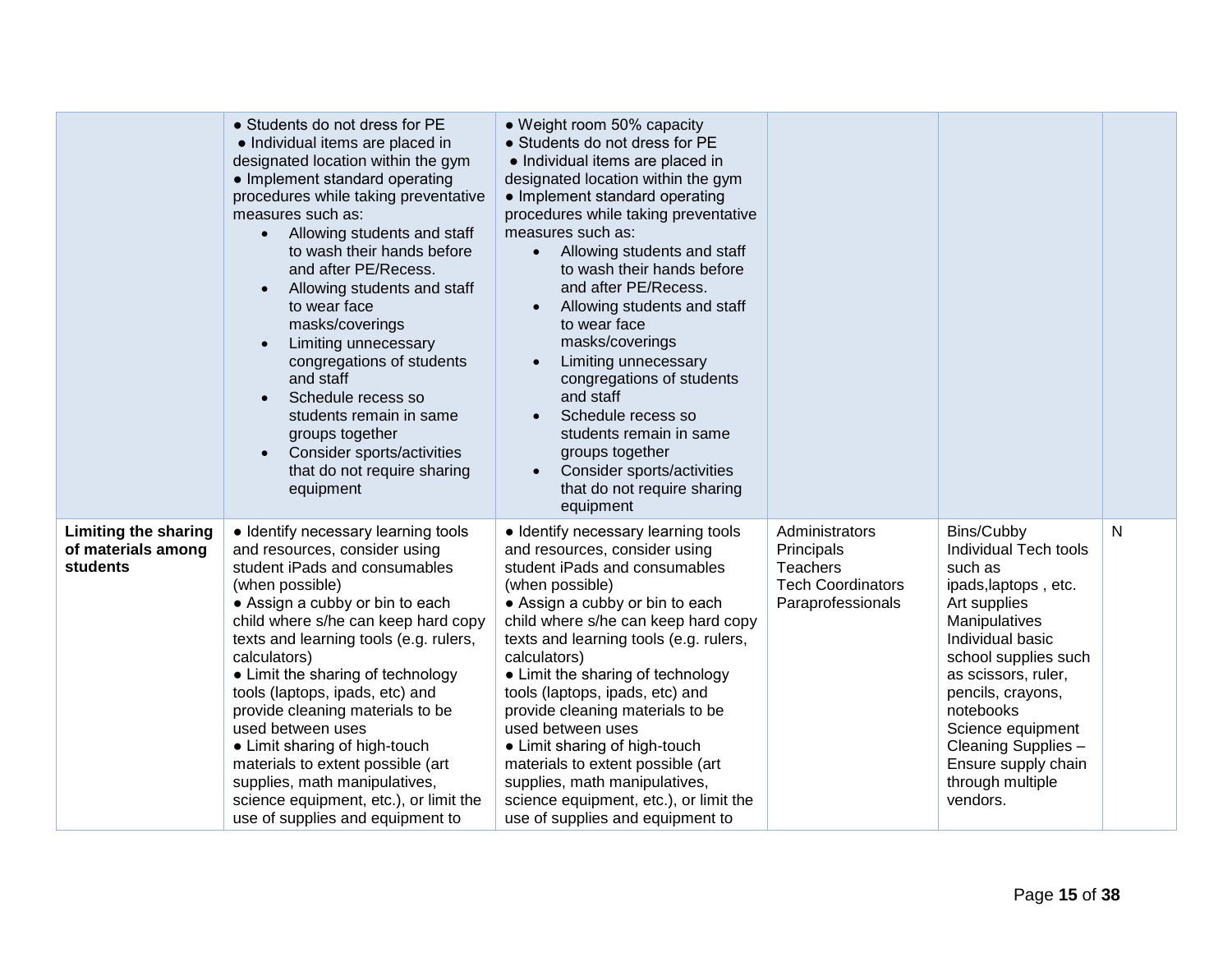|                                                                    | one group of children at a time and<br>clean and disinfect these items<br>between uses                                                                                                                                                                                                                                                                                                                                                                                                                                                                                                                                                                                                                                                                                                                                                                                                                                                                                                                                                                 | one group of children at a time and<br>clean and disinfect these items<br>between uses<br>• Limit use of weight-lifting<br>equipment/machines and clean after<br>each use                                                                                                                                                                                                                                                                                                                                                                                                                                                                                                                                                                                                                                                                                                                                                                                                                                                                                                                                     |                                                                                                                   | Continuously monitor<br>inventory, tech wipes<br>for all technology<br><b>PPE</b>                                                                                                                                                                                                                                |   |
|--------------------------------------------------------------------|--------------------------------------------------------------------------------------------------------------------------------------------------------------------------------------------------------------------------------------------------------------------------------------------------------------------------------------------------------------------------------------------------------------------------------------------------------------------------------------------------------------------------------------------------------------------------------------------------------------------------------------------------------------------------------------------------------------------------------------------------------------------------------------------------------------------------------------------------------------------------------------------------------------------------------------------------------------------------------------------------------------------------------------------------------|---------------------------------------------------------------------------------------------------------------------------------------------------------------------------------------------------------------------------------------------------------------------------------------------------------------------------------------------------------------------------------------------------------------------------------------------------------------------------------------------------------------------------------------------------------------------------------------------------------------------------------------------------------------------------------------------------------------------------------------------------------------------------------------------------------------------------------------------------------------------------------------------------------------------------------------------------------------------------------------------------------------------------------------------------------------------------------------------------------------|-------------------------------------------------------------------------------------------------------------------|------------------------------------------------------------------------------------------------------------------------------------------------------------------------------------------------------------------------------------------------------------------------------------------------------------------|---|
| <b>Staggering the use</b><br>of communal<br>spaces and<br>hallways | • Develop Entry Procedures and<br>master schedule<br>• Require face coverings while in<br>these areas for older students, as<br>appropriate<br>• Require face coverings while in<br>these areas for staff.<br>• Direct movement with clear traffic<br>patterns; Establish clear traffic<br>patterns with appropriate visual<br>supports (e. g., directional arrows,<br>signage, etc.) to enter the building<br>and designate entrance and exit flow<br>paths<br>• Establish a protocol for student<br>pick/drop up: staggered entry and<br>release (by grade, class, or bus<br>numbers), marked spacing for<br>pickup<br>• Clear one van/bus before another<br>begins unloading / loading to the<br>extent possible.<br>• Close water fountains<br>• Close communal-use spaces such<br>as cafeterias and playgrounds if<br>possible; otherwise, stagger their<br>use and disinfect them in between<br>uses.<br>• Provide hand sanitizer for students<br>and staff in high traffic areas.<br>• Limit unnecessary congregations<br>of students and staff | • Develop Entry Procedures and<br>schedule<br>• Require face coverings while in<br>these areas for students and staff.<br>• Direct movement with clear traffic<br>patterns; Establish clear traffic<br>patterns with appropriate visual<br>supports (e. g., directional arrows,<br>signage, etc.) to enter the building<br>and designate entrance and exit flow<br>paths<br>• Establish a protocol for student<br>pick/drop up: staggered entry and<br>release (by grade, class, or bus<br>numbers), marked spacing for<br>pickup<br>• Clear one van/bus before another<br>begins unloading / loading to the<br>extent possible.<br>• Limit communal-use spaces such<br>as cafeterias and playgrounds if<br>possible; otherwise, stagger their<br>use and disinfect them in between<br>uses.<br>• Close water fountains<br>• Provide hand sanitizer for students<br>and staff in high traffic areas.<br>• Minimize unnecessary<br>congregations of students and staff<br>• Minimize movement throughout<br>the building and restrict mixing<br>between groups to the extent<br>possible. Try to keep the same | Administrators<br>Principals<br><b>Teachers</b><br>Custodians<br>Security<br>Cafeteria staff<br>Paraprofessionals | Master Schedule per<br>building<br>Signs on floors and<br>walls<br><b>Building procedures</b><br>for drop-off/pick-up<br><b>Building procedures</b><br>for recess and<br>cafeteria use<br>Cleaning Supplies -<br>Ensure supply chain<br>through multiple<br>vendors.<br>Continuously monitor<br>inventory<br>PPE | Y |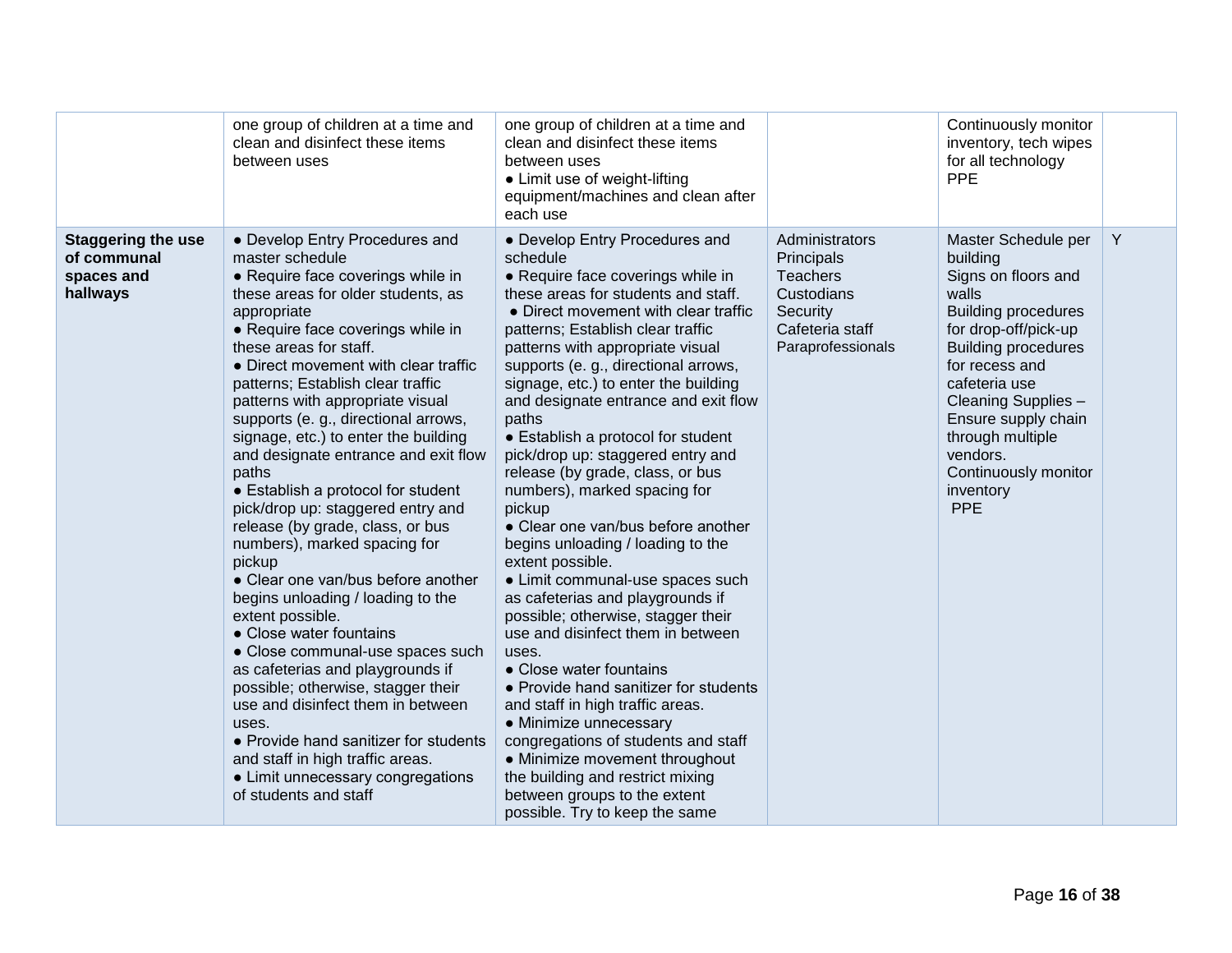|                                                                            | • Limit movement throughout the<br>building and restrict mixing between<br>groups to the extent possible. Try to<br>keep the same student and staff<br>groupings together throughout the<br>school day as much as possible.<br>• Transitions: For class changes<br>and other transitions throughout the<br>school day:<br>Designate areas of the<br>$\bullet$<br>hallway (i.e. lanes) as flow<br>paths to keep students<br>separated students to limit<br>congregation of students<br>Limit staggered class (ex: by<br>hall, odd/even room<br>numbers, grade/ discipline)<br>changes to decrease<br>number of students in<br>hallways at one time<br>Keep elementary students in<br>$\bullet$<br>the same classroom;<br>Teachers switch classrooms<br>instead of students (as<br>much as feasible for middle<br>and high school students)<br>• Implement standard operating<br>procedures while taking preventative<br>measures such as:<br>Allowing students and staff<br>to wash their hands, as<br>needed.<br>Limiting unnecessary<br>congregations of students<br>and staff | student and staff groupings together<br>throughout the school day as much<br>as possible.<br>• Transitions: For class changes<br>and other transitions throughout the<br>school day:<br>Designate areas of the<br>hallway (i.e. lanes) as flow<br>paths to keep students<br>separated students to<br>minimize congregation of<br>students<br>Consider elementary<br>students remain in the same<br>classroom; Teachers switch<br>classrooms instead of<br>students, as deemed<br>necessary.<br>• Implement standard operating<br>procedures while taking preventative<br>measures such as:<br>Allowing students and staff<br>$\bullet$<br>to wash their hands, as<br>needed.<br>Limiting unnecessary<br>congregations of students<br>and staff |                                                                   |                                                                        |   |
|----------------------------------------------------------------------------|---------------------------------------------------------------------------------------------------------------------------------------------------------------------------------------------------------------------------------------------------------------------------------------------------------------------------------------------------------------------------------------------------------------------------------------------------------------------------------------------------------------------------------------------------------------------------------------------------------------------------------------------------------------------------------------------------------------------------------------------------------------------------------------------------------------------------------------------------------------------------------------------------------------------------------------------------------------------------------------------------------------------------------------------------------------------------------|------------------------------------------------------------------------------------------------------------------------------------------------------------------------------------------------------------------------------------------------------------------------------------------------------------------------------------------------------------------------------------------------------------------------------------------------------------------------------------------------------------------------------------------------------------------------------------------------------------------------------------------------------------------------------------------------------------------------------------------------|-------------------------------------------------------------------|------------------------------------------------------------------------|---|
| <b>Adjusting</b><br>transportation<br>schedules and<br>practices to create | • Reduce capacity to 50%<br>• Require face masks / coverings for<br>bus drivers and students                                                                                                                                                                                                                                                                                                                                                                                                                                                                                                                                                                                                                                                                                                                                                                                                                                                                                                                                                                                    | • Require face masks / coverings for<br>bus drivers and students<br>• Utilize spaced seating (to the<br>extent practicable)                                                                                                                                                                                                                                                                                                                                                                                                                                                                                                                                                                                                                    | Transportation<br>Director<br>Administrators<br><b>Bus driver</b> | Master schedules<br>per building<br><b>Cleaning Materials</b><br>Masks | Y |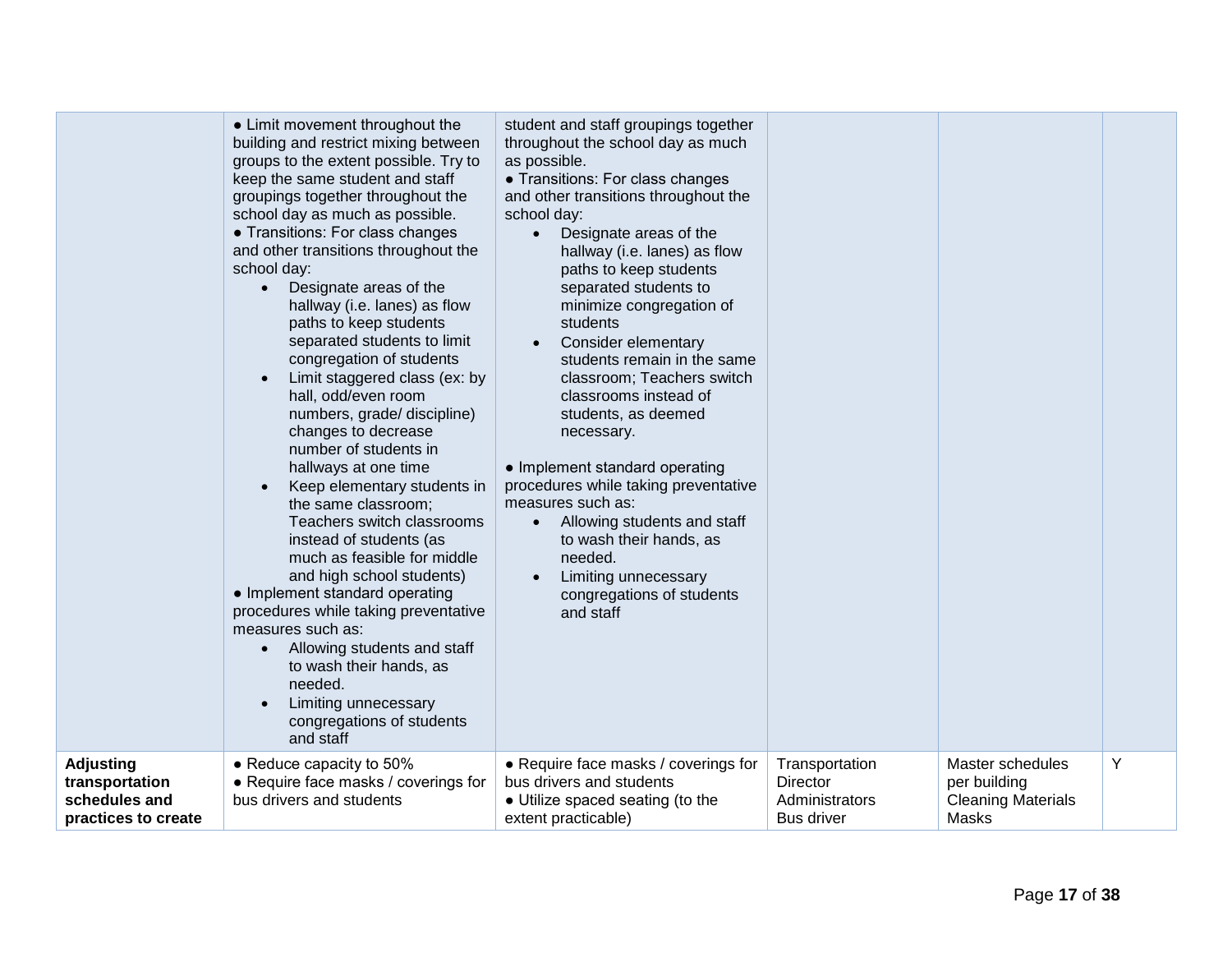| social distance<br>between students                                                                                                                        | • Utilize spaced seating (to the<br>extent practicable)<br>• Eliminate field trips<br>• Clean and disinfect frequently<br>touched surfaces on the bus at least<br>daily<br>• Establish protocols for bus stops,<br>loading/unloading students to<br>minimize congregation of children<br>from different households<br><b>CDC Guidance</b><br>https://www.cdc.gov/coronavirus/201<br>$9 -$<br>ncov/community/organizations/bus-<br>transit-operator.html                                                                                                                                                                                                                                                                                                       | • Eliminate field trips<br>• Clean and disinfect frequently<br>touched surfaces on the bus at least<br>daily<br>• Establish protocols for bus stops,<br>loading/unloading students to<br>minimize congregation of children<br>from different households<br><b>CDC Guidance</b><br>https://www.cdc.gov/coronavirus/201<br>$9-$<br>ncov/community/organizations/bus-<br>transit-operator.html                                                                                                                                                                                                                                                                                                                                             |                                                                              |                                                                                                                                                                                                                     |   |
|------------------------------------------------------------------------------------------------------------------------------------------------------------|---------------------------------------------------------------------------------------------------------------------------------------------------------------------------------------------------------------------------------------------------------------------------------------------------------------------------------------------------------------------------------------------------------------------------------------------------------------------------------------------------------------------------------------------------------------------------------------------------------------------------------------------------------------------------------------------------------------------------------------------------------------|-----------------------------------------------------------------------------------------------------------------------------------------------------------------------------------------------------------------------------------------------------------------------------------------------------------------------------------------------------------------------------------------------------------------------------------------------------------------------------------------------------------------------------------------------------------------------------------------------------------------------------------------------------------------------------------------------------------------------------------------|------------------------------------------------------------------------------|---------------------------------------------------------------------------------------------------------------------------------------------------------------------------------------------------------------------|---|
| <b>Limiting the number</b><br>of individuals in<br>classrooms and<br>other learning<br>spaces, and<br>interactions<br>between groups of<br><b>students</b> | • Limit movement throughout the<br>building<br>• Restrict mixing between groups;<br>Keep the same student and staff<br>groupings together throughout the<br>school day as much as possible.<br>• Keep elementary students in the<br>same classroom; Teachers switch<br>classrooms instead of students (as<br>much as feasible for middle and high<br>school students)<br>• Use the master schedule to<br>balance class numbers as much as<br>possible<br>• Remove unused desks and<br>furniture in classrooms; maximize<br>social distancing (to the extent<br>practicable)<br>• Limit physical interaction through<br>partner or group work<br>• Establish distance between the<br>teacher's desk/board and students'<br>desks; Mark spaced lines for entry, | • Minimize movement throughout<br>the building<br>· Minimize mixing between groups;<br>Keep the same student and staff<br>groupings together throughout the<br>school day as much as possible.<br>• Consider elementary students<br>remain in the same classroom;<br>Teachers switch classrooms instead<br>of students, as deemed necessary.<br>• Use the master schedule to<br>balance class numbers as much as<br>possible<br>• Remove unused desks and<br>furniture in classrooms; maximize<br>social distancing (to the extent<br>practicable)<br>• Minimize physical interaction<br>through partner or group work<br>• Establish distance between the<br>teacher's desk/board and students'<br>desks; Mark spaced lines for entry, | <b>Admin Principal</b><br><b>Teachers</b><br>Paraprofessionals<br>Custodians | <b>Master Schedule</b><br>Signs for walls &<br>floor decals<br>Policies/Procedures<br>Cleaning Supplies -<br>Ensure supply chain<br>through multiple<br>vendors.<br>Continuously monitor<br>inventory<br><b>PPE</b> | Y |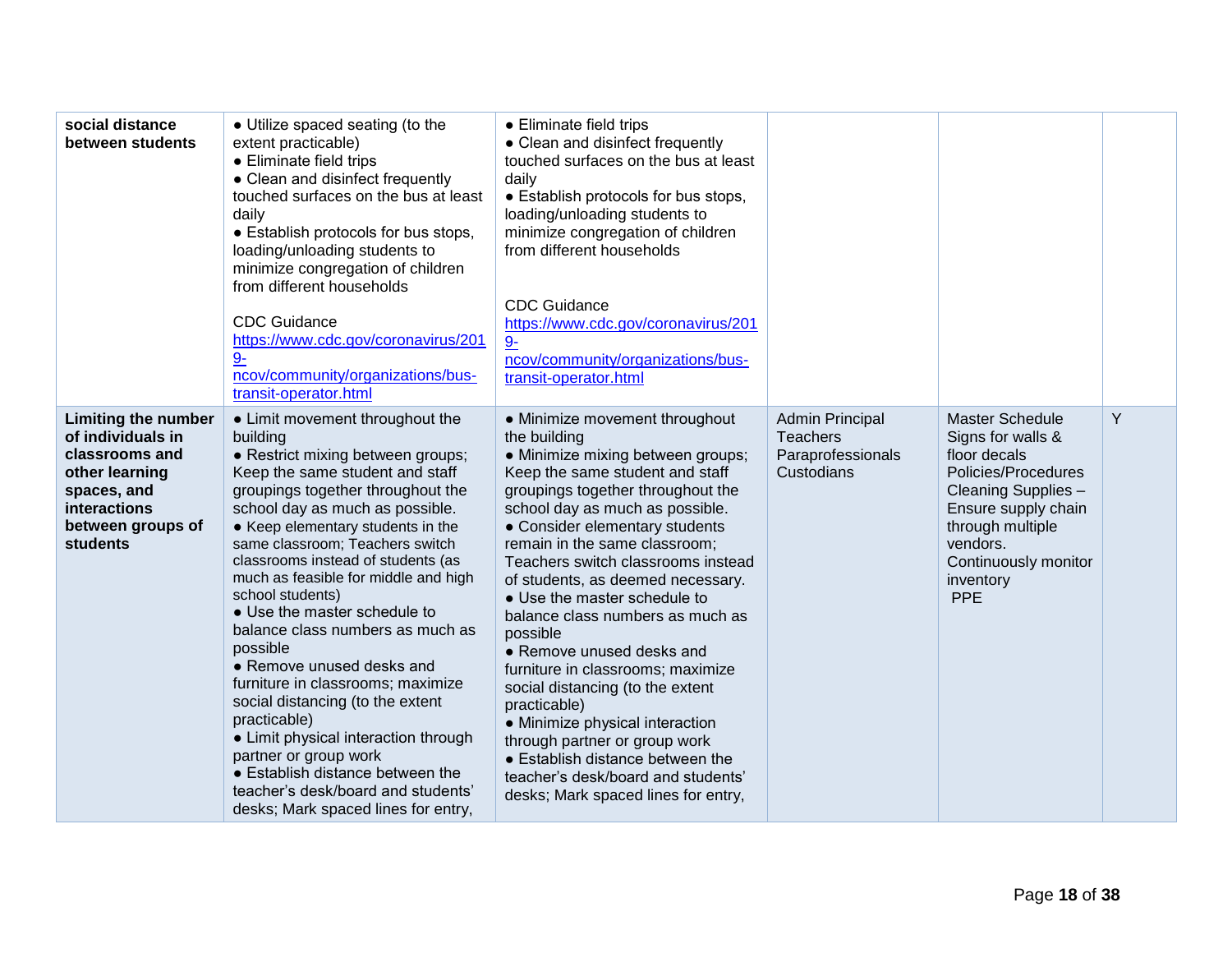|                                                                                                                                                                                                               | exit, and flow in each room to<br>promote social distancing<br>• Identify and utilize large spaces<br>(i.e. gymnasiums, auditoriums,<br>outside spaces for social distancing)<br>• Providing hand sanitizer for<br>students and staff<br>• Conducting cleaning of<br>classrooms and high touch surfaces<br>each day | exit, and flow in each room to<br>promote social distancing<br>• Identify and utilize large spaces<br>(i.e. gymnasiums, auditoriums,<br>outside spaces for social distancing)<br>• Providing hand sanitizer for<br>students and staff<br>• Conducting cleaning of<br>classrooms and high touch surfaces<br>each day |                                                                                                           |                                                   |   |
|---------------------------------------------------------------------------------------------------------------------------------------------------------------------------------------------------------------|---------------------------------------------------------------------------------------------------------------------------------------------------------------------------------------------------------------------------------------------------------------------------------------------------------------------|---------------------------------------------------------------------------------------------------------------------------------------------------------------------------------------------------------------------------------------------------------------------------------------------------------------------|-----------------------------------------------------------------------------------------------------------|---------------------------------------------------|---|
| <b>Coordinating with</b><br>local childcare<br>regarding on site<br>care, transportation<br>protocol changes<br>and, when possible,<br>revised hours of<br>operation or<br>modified school-<br>year calendars | • Increase communication as<br>needed.<br>• Review special arrangements that<br>were in place before Covid-19 and<br>decide whether those processes can<br>continue in the yellow phase.                                                                                                                            | • Increase communication as<br>needed.<br>• Review special arrangements that<br>were in place before Covid-19 and<br>decide whether those processes can<br>continue in the Green phase.                                                                                                                             | Administrators,<br>Transportation<br><b>Director</b><br>Transportation<br>provider<br>Childcare providers | Transportation<br>vehicles and<br>childcare space | N |

#### <span id="page-18-0"></span>**Monitoring Student and Staff Health**

#### **Key Questions**

- How will you monitor students, staff, and others who interact with each other to ensure they are healthy and not exhibiting signs of illness?
- Where, to whom, when, and how frequently will the monitoring take place (e.g. parent or child report from home or upon arrival to school)?
- What is the policy for quarantine or isolation if a staff, student, or other member of the school community becomes ill or has been exposed to an individual confirmed positive for COVID-19?
- Which staff will be responsible for making decisions regarding quarantine or isolation requirements of staff or students?
- What conditions will a staff or student confirmed to have COVID-19 need to meet to safely return to school? How will you accommodate staff who are unable to uncomfortable to return?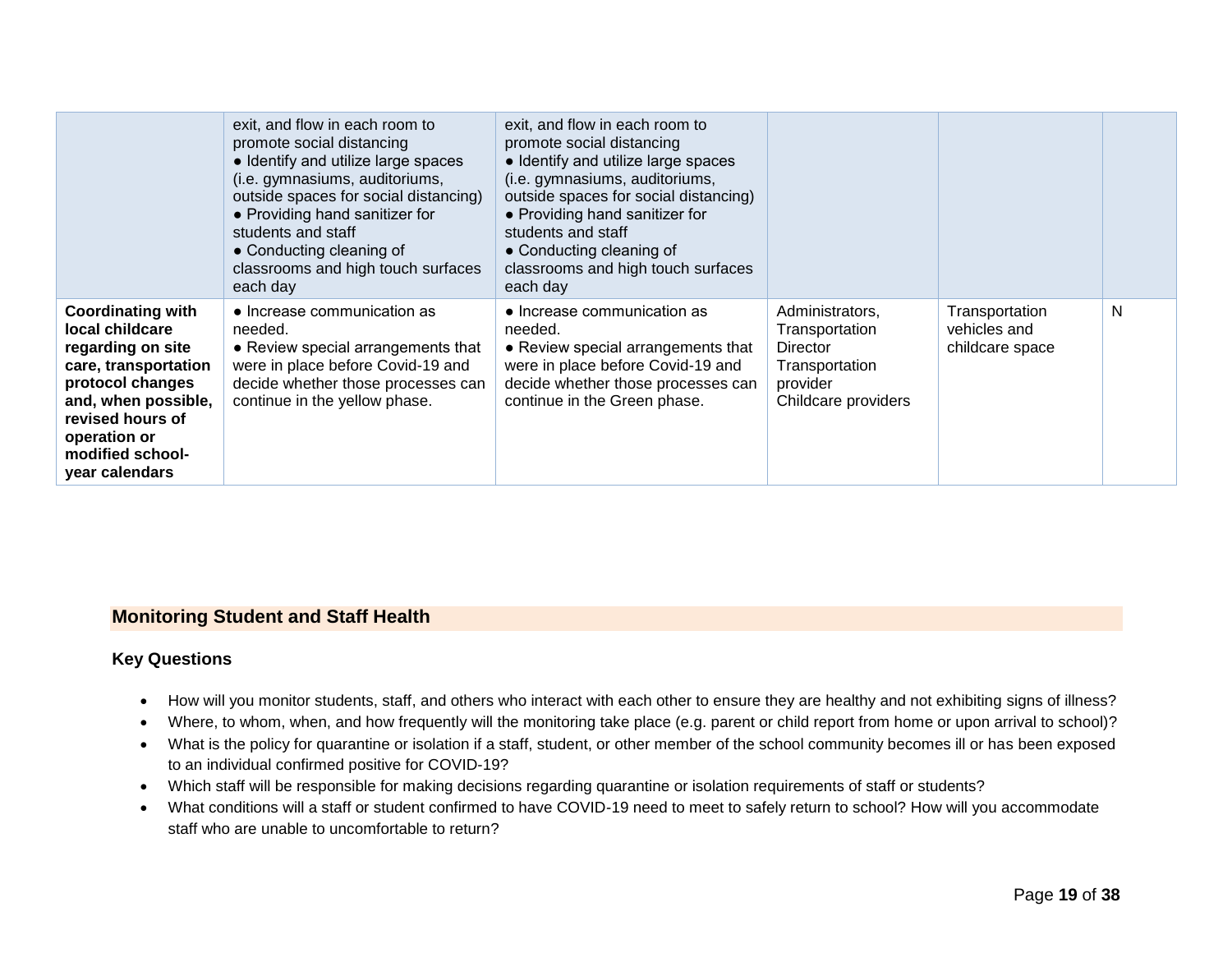- How will you determine which students are willing/able to return? How will you accommodate students who are unable or uncomfortable to return?
- When and how will families be notified of confirmed staff or student illness or exposure and resulting changes to the local Health and Safety Plan?
- Which stakeholders will be trained on protocols for monitoring student and staff health? When and how will the training be provided? How will preparedness to implement as a result of the training be measured?

#### **Summary of Responses to Key Questions:**

The school district will have in place protocols for monitoring student and staff health, including the use of an isolation room. Communications regarding those protocols will be prepared for use in situations listed in this section. CDC and DOH guidelines will be followed regarding the quarantine and return to school of individuals exposed/ tested positive with COVID-19. Employees who have tested positive for COVID-19 are strongly encouraged to self-report their diagnosis to building administrator and Jackie Blackson. Families with health/safety concerns can opt for 100% distance learning. The school district's plan that includes the dual delivery of instruction by the teacher (face to face and remote) will allow students to move without interruption from one mode to another. Our OneCall system will be used to communicate with families via phone, text, and e-mail. Important updates will be shared on the district's social media page. District e-mail will be utilized to provide faculty and staff with the most up-to-date information. Trainings will be provided, and up-to-date information made available to faculty, staff, administrators, students, parents, and other community stakeholders.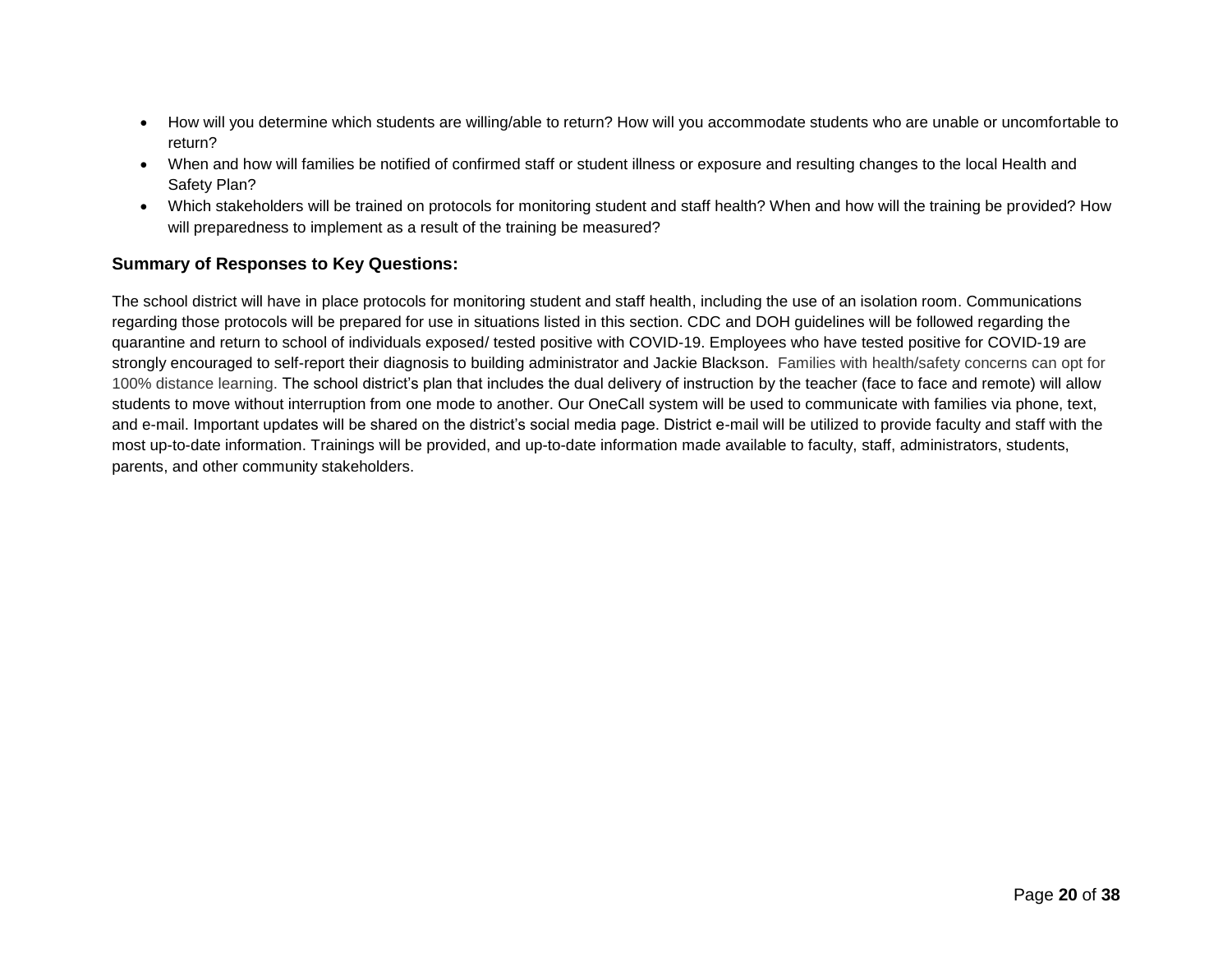| <b>Requirements</b>                                                              | <b>Action Steps</b><br>under Yellow Phase                                                                                                                                                                                                                                                                                                                                                                                                                                                                                                                                                                     | <b>Action Steps</b><br>under Green Phase                                                                                                                                                                                                                                                                                                                                                                                                                                                                                                                                                                      | <b>Lead Individual</b><br>and Position                            | <b>Materials, Resources,</b><br>and or Supports<br><b>Needed</b> | <b>PD</b><br><b>Required</b><br>(Y/N) |
|----------------------------------------------------------------------------------|---------------------------------------------------------------------------------------------------------------------------------------------------------------------------------------------------------------------------------------------------------------------------------------------------------------------------------------------------------------------------------------------------------------------------------------------------------------------------------------------------------------------------------------------------------------------------------------------------------------|---------------------------------------------------------------------------------------------------------------------------------------------------------------------------------------------------------------------------------------------------------------------------------------------------------------------------------------------------------------------------------------------------------------------------------------------------------------------------------------------------------------------------------------------------------------------------------------------------------------|-------------------------------------------------------------------|------------------------------------------------------------------|---------------------------------------|
| * Monitoring<br>students and staff<br>for symptoms and<br>history of<br>exposure | • Implement a system for home/<br>self-screening and reporting<br>procedure.<br>• Check for signs and symptoms<br>of students and employees daily<br>upon arrival.<br>• Individuals who are symptomatic<br>will receive health checks (e.g.,<br>temperature and symptom<br>screening) which include checks<br>for history of exposure.<br>• Address privacy concerns of<br>monitoring practices and the<br>potential stigma associated with<br>monitoring and confirmed<br>exposure or cases.<br>• Staff and students should stay<br>home if they are sick<br>• Flexible attendance policies for<br>students. | • Implement a system for<br>home/self-screening and reporting<br>procedure.<br>• Check for signs and symptoms<br>of students and employees daily<br>upon arrival.<br>• Individuals who are symptomatic<br>will receive health checks (e.g.,<br>temperature and symptom<br>screening) which include checks<br>for history of exposure.<br>• Address privacy concerns of<br>monitoring practices and the<br>potential stigma associated with<br>monitoring and confirmed<br>exposure or cases.<br>• Staff and students should stay<br>home if they are sick.<br>• Flexible attendance policies for<br>students. | Administrators<br>Principal<br>Teacher<br>Nurse<br>Assigned staff | <b>Temperature Scanner</b><br>Policies and<br>Procedures         | Y                                     |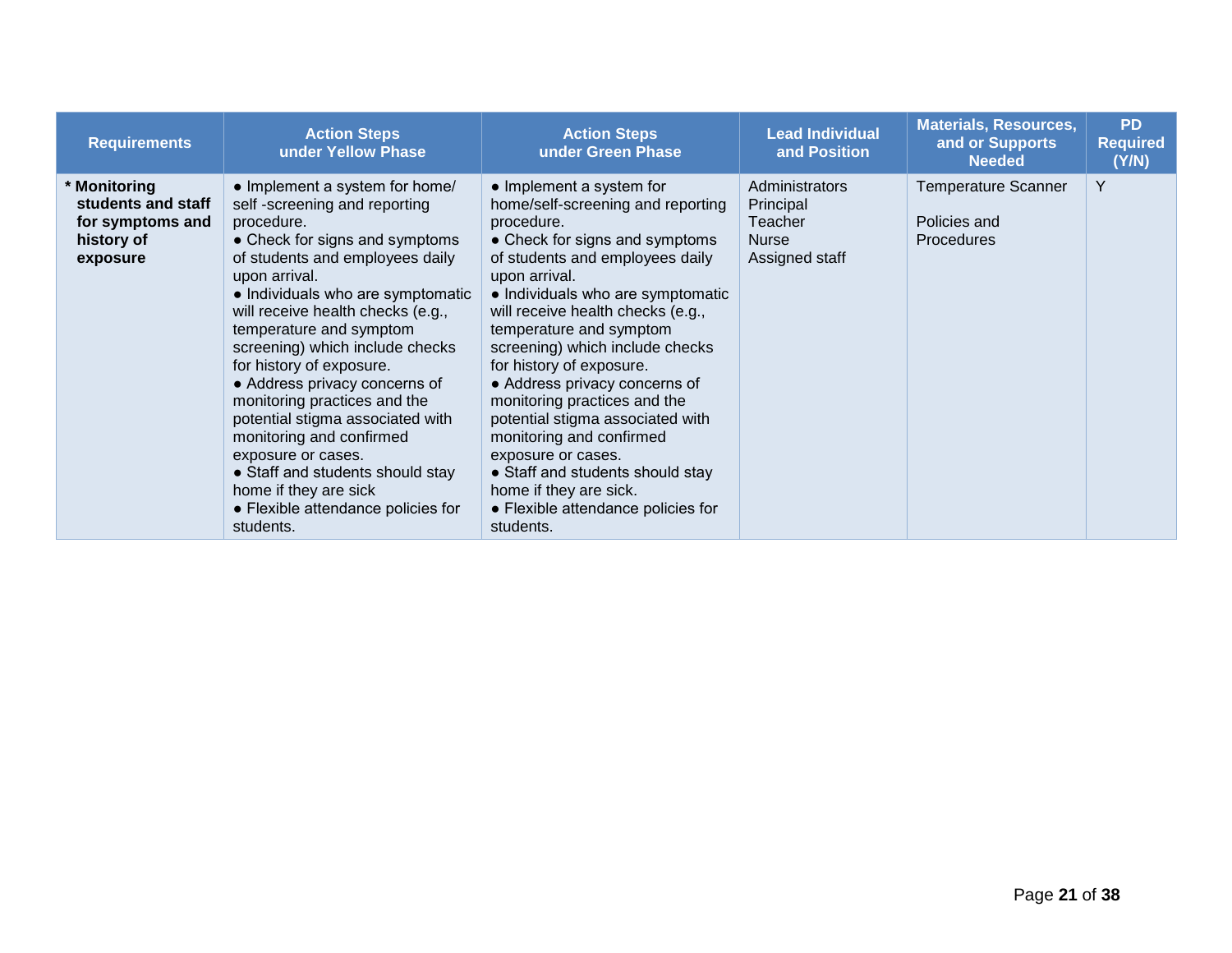| * Isolating or<br>quarantining<br>students, staff, or<br>visitors if they<br>become sick or<br>demonstrate a<br>history of<br>exposure | • Identify an isolation room or<br>area within the school to separate<br>anyone who exhibits COVID-like<br>symptoms.<br>• School nurses and other<br>healthcare providers should use<br>Standard and Transmission-Based<br>Precautions when caring for sick<br>people.<br>• Arrange for the transport of<br>anyone who is sick to go home or<br>to a healthcare facility.<br>• Notify local health officials, staff,<br>and families immediately of a<br>possible case while maintaining<br>confidentiality consistent with the<br>Americans with Disabilities Act<br>(ADA) and other applicable federal<br>and state privacy laws.<br>• Close off areas used by a sick<br>person and do not use before<br>cleaning and disinfection. Wait 24<br>hours before you clean and<br>disinfect. If it is not possible to wait<br>24 hours, wait as long as possible.<br>Ensure safe and correct<br>application of disinfectants and<br>keep disinfectant products away<br>from children.<br>• Advise sick staff members and<br>children not to return until they<br>have met state DOH criteria to<br>discontinue home isolation<br>• The district will follow<br>appropriate state DPH guidance<br>for confirmed cases of COVID-19. | • Identify an isolation room or<br>area within the school to separate<br>anyone who exhibits COVID-like<br>symptoms.<br>• School nurses and other<br>healthcare providers should use<br><b>Standard and Transmission-Based</b><br>Precautions when caring for sick<br>people.<br>• Arrange for the transport of<br>anyone who is sick to go home or<br>to a healthcare facility.<br>• Notify local health officials, staff,<br>and families immediately of a<br>possible case while maintaining<br>confidentiality consistent with the<br>Americans with Disabilities Act<br>(ADA) and other applicable federal<br>and state privacy laws.<br>• Close off areas used by a sick<br>person and do not use before<br>cleaning and disinfection. Wait 24<br>hours before you clean and<br>disinfect. If it is not possible to wait<br>24 hours, wait as long as possible.<br>Ensure safe and correct<br>application of disinfectants and<br>keep disinfectant products away<br>from children.<br>• Advise sick staff members and<br>children not to return until they<br>have met state DOH criteria to<br>discontinue home isolation<br>• The district will follow<br>appropriate state DPH guidance<br>for confirmed cases of COVID-19. | Administrators<br>Principals<br><b>Nurse</b><br>Assigned staff<br>Transportation<br><b>Director</b> | <b>Isolation Room</b><br>Proper PPE Equipment<br>for Health<br>Professionals | Y |
|----------------------------------------------------------------------------------------------------------------------------------------|--------------------------------------------------------------------------------------------------------------------------------------------------------------------------------------------------------------------------------------------------------------------------------------------------------------------------------------------------------------------------------------------------------------------------------------------------------------------------------------------------------------------------------------------------------------------------------------------------------------------------------------------------------------------------------------------------------------------------------------------------------------------------------------------------------------------------------------------------------------------------------------------------------------------------------------------------------------------------------------------------------------------------------------------------------------------------------------------------------------------------------------------------------------------------------------------------------------------------------|---------------------------------------------------------------------------------------------------------------------------------------------------------------------------------------------------------------------------------------------------------------------------------------------------------------------------------------------------------------------------------------------------------------------------------------------------------------------------------------------------------------------------------------------------------------------------------------------------------------------------------------------------------------------------------------------------------------------------------------------------------------------------------------------------------------------------------------------------------------------------------------------------------------------------------------------------------------------------------------------------------------------------------------------------------------------------------------------------------------------------------------------------------------------------------------------------------------------------------------|-----------------------------------------------------------------------------------------------------|------------------------------------------------------------------------------|---|
|----------------------------------------------------------------------------------------------------------------------------------------|--------------------------------------------------------------------------------------------------------------------------------------------------------------------------------------------------------------------------------------------------------------------------------------------------------------------------------------------------------------------------------------------------------------------------------------------------------------------------------------------------------------------------------------------------------------------------------------------------------------------------------------------------------------------------------------------------------------------------------------------------------------------------------------------------------------------------------------------------------------------------------------------------------------------------------------------------------------------------------------------------------------------------------------------------------------------------------------------------------------------------------------------------------------------------------------------------------------------------------|---------------------------------------------------------------------------------------------------------------------------------------------------------------------------------------------------------------------------------------------------------------------------------------------------------------------------------------------------------------------------------------------------------------------------------------------------------------------------------------------------------------------------------------------------------------------------------------------------------------------------------------------------------------------------------------------------------------------------------------------------------------------------------------------------------------------------------------------------------------------------------------------------------------------------------------------------------------------------------------------------------------------------------------------------------------------------------------------------------------------------------------------------------------------------------------------------------------------------------------|-----------------------------------------------------------------------------------------------------|------------------------------------------------------------------------------|---|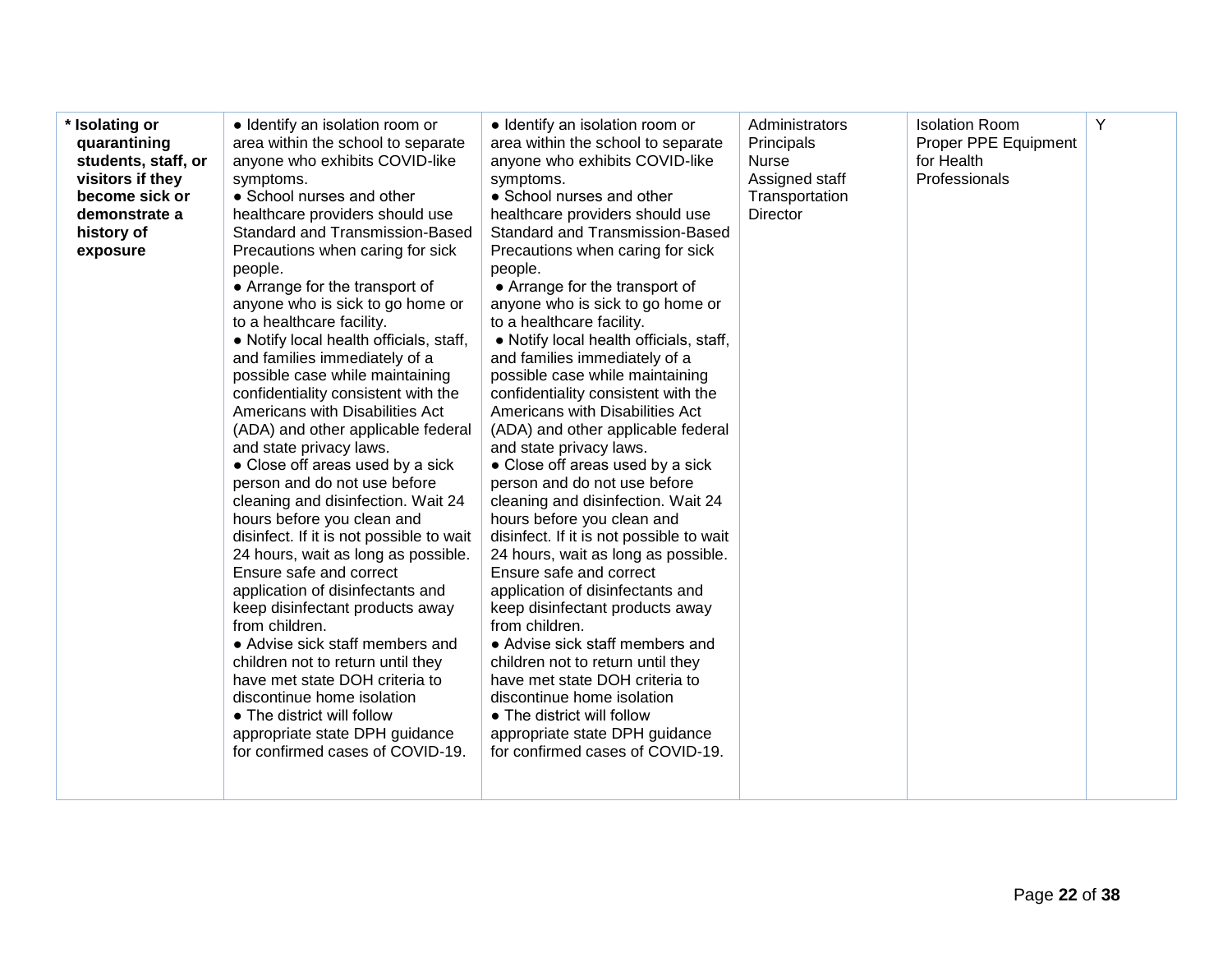| <b>Requirements</b>                                                                                                               | <b>Action Steps</b><br><b>Action Steps</b><br>under Yellow Phase<br>under Green Phase                                                                       |                                                                                                                                                             | <b>Lead Individual</b><br>and Position                                      | <b>Materials, Resources,</b><br>and or Supports<br><b>Needed</b> | <b>PD</b><br><b>Required</b><br>(Y/N) |
|-----------------------------------------------------------------------------------------------------------------------------------|-------------------------------------------------------------------------------------------------------------------------------------------------------------|-------------------------------------------------------------------------------------------------------------------------------------------------------------|-----------------------------------------------------------------------------|------------------------------------------------------------------|---------------------------------------|
| <b>Returning isolated</b><br>or quarantined<br>staff, students, or<br>visitors to school                                          | • Develop policies and procedures<br>based on CDC guidelines:<br>https://www.cdc.gov/coronavirus/2<br>019-ncov/if-you-are-sick/end-<br>home-isolation.html. | • Develop policies and procedures<br>based on CDC guidelines:<br>https://www.cdc.gov/coronavirus/2<br>019-ncov/if-you-are-sick/end-<br>home-isolation.html. | Administrators<br>Department of Health<br><b>Nurse</b><br><b>Principals</b> | Policies and<br><b>Procedures</b>                                | Y                                     |
| Notifying staff,<br>families, and the<br>public of school<br>closures and<br>within-school-year<br>changes in safety<br>protocols | • Post on UASD website<br>• One Call Notification System<br>• Letters sent home<br>• Social Media                                                           | • Post on UASD website<br>• One Call Notification System<br>• Letters sent home<br>• Social Media                                                           | Administrators                                                              | Communication<br>System                                          | N                                     |
| <b>Other monitoring</b><br>and screening<br>practices                                                                             | • Wellness Checks<br>• Health screening for<br>symptomatic individuals                                                                                      | • Wellness Checks<br>• Health screening for<br>symptomatic individuals                                                                                      | <b>Teachers</b><br><b>Nurses</b><br>Transportation<br><b>Director</b>       | <b>Temperature Scanners</b><br>Bus Aides (possibly)              | Y                                     |

#### <span id="page-22-0"></span>**Other Considerations for Students and Staff**

#### **Key Questions**

- What is the local policy/procedure regarding face coverings for staff? What is the policy/procedure for students?
- What special protocols will you implement to protect students and staff at higher risk for severe illness?
- How will you ensure enough substitute teachers are prepared in the event of staff illness?
- How will the LEA strategically deploy instructional and non-instructional staff to ensure all students have access to quality learning opportunities, as well as supports for social emotional wellness at school and at home?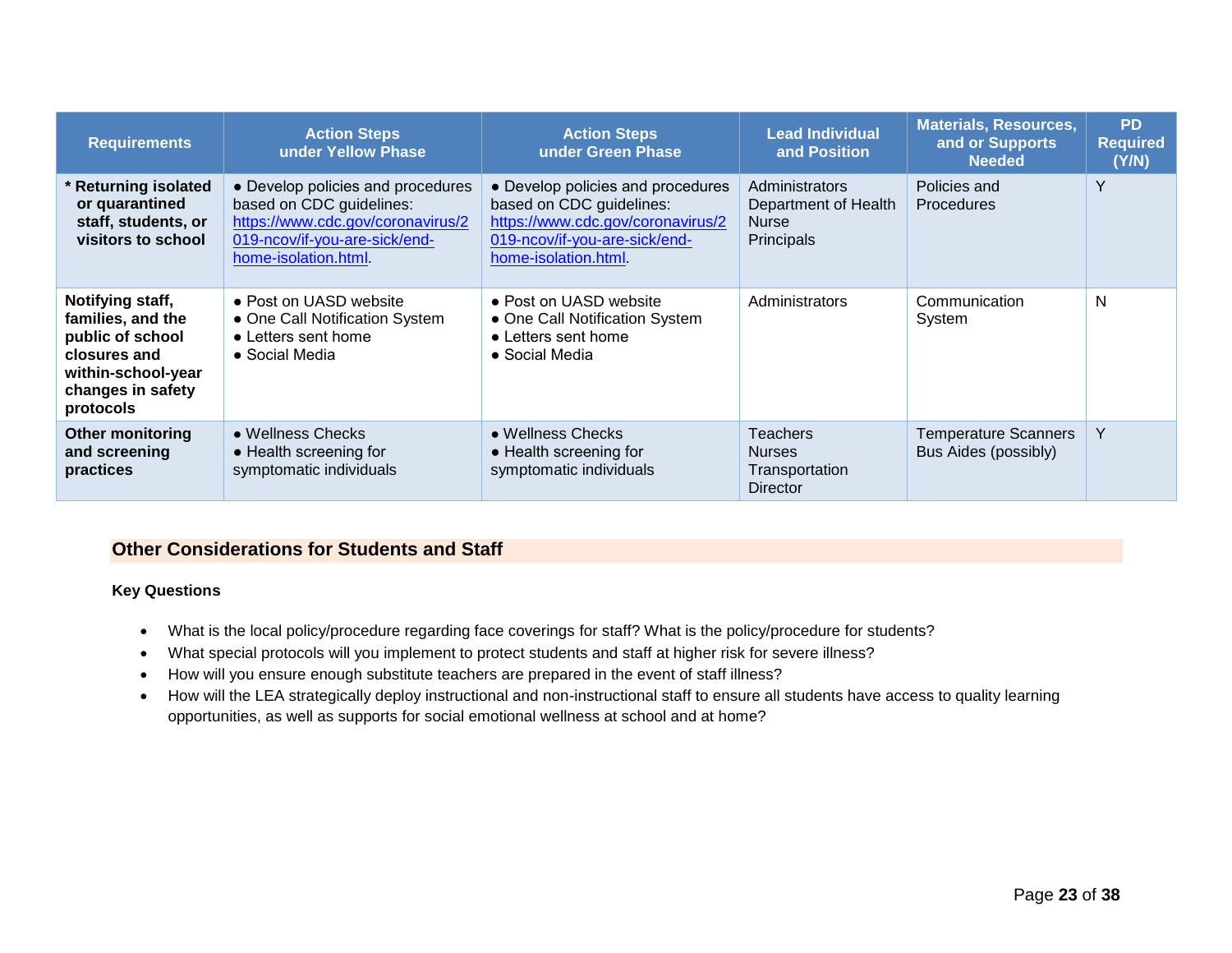#### **Summary of Responses to Key Questions:**

In the green and yellow phase, face masks are required to be worn by students and staff in any scenario in which 6ft. distance from one another cannot be maintained including, schools buses, cafeteria, classrooms, hallways, and in other large gatherings. Students and staff may always choose to wear face coverings at any time. Face coverings may be removed for the following:

- *1. Eating or drinking when spaced at least 6 feet apart;*
- *2. Seated at desks or assigned work spaces at least 6 feet apart; or*
- *3. Engaged in any activity at least 6 feet apart (e.g. face covering breaks, recess, etc.).*

Any student who cannot wear a mask or face shield due to a medical condition, including those with respiratory issues that impede breathing, a mental health condition, or disability, and students who would be unable to remove a mask without assistance are not required to wear face coverings. Individuals who are communicating or seeking to communicate with someone who is hearing impaired or who has another disability, where the ability to see the mouth is essential to communication, are not required to wear a mask; however, individuals should consider using another type of face covering such as a plastic face shield.

Substitute teachers will receive training on the new protocols prior to the start of the school year and anytime a new substitute teacher is hired. The school district will partner with local agencies to provide social and emotional wellness support to students and staff. The LEA will follow regular protocols for safety contracts, referrals to PA Childline, and referrals to Fayette County CYS.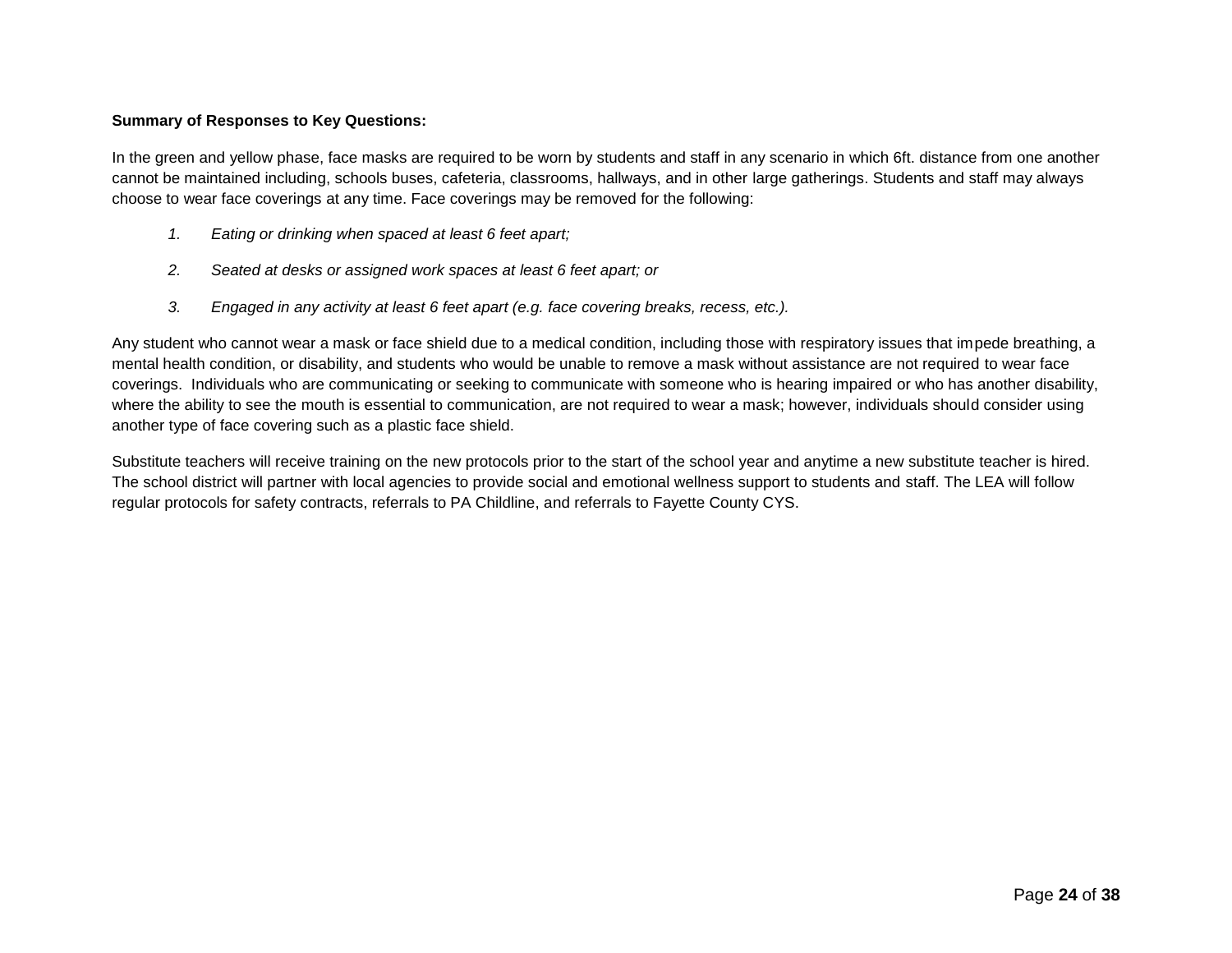| <b>Requirements</b> | <b>Action Steps</b><br><b>Lunder Yellow Phase</b> | <b>Action Steps</b><br>under Green Phase | <b>Lead Individual</b><br>and Position | <b>Materials, Resources,</b><br>and or Supports<br><b>Needed</b> | <b>PD</b><br>Required<br>(Y/N) |
|---------------------|---------------------------------------------------|------------------------------------------|----------------------------------------|------------------------------------------------------------------|--------------------------------|
|                     |                                                   |                                          |                                        |                                                                  |                                |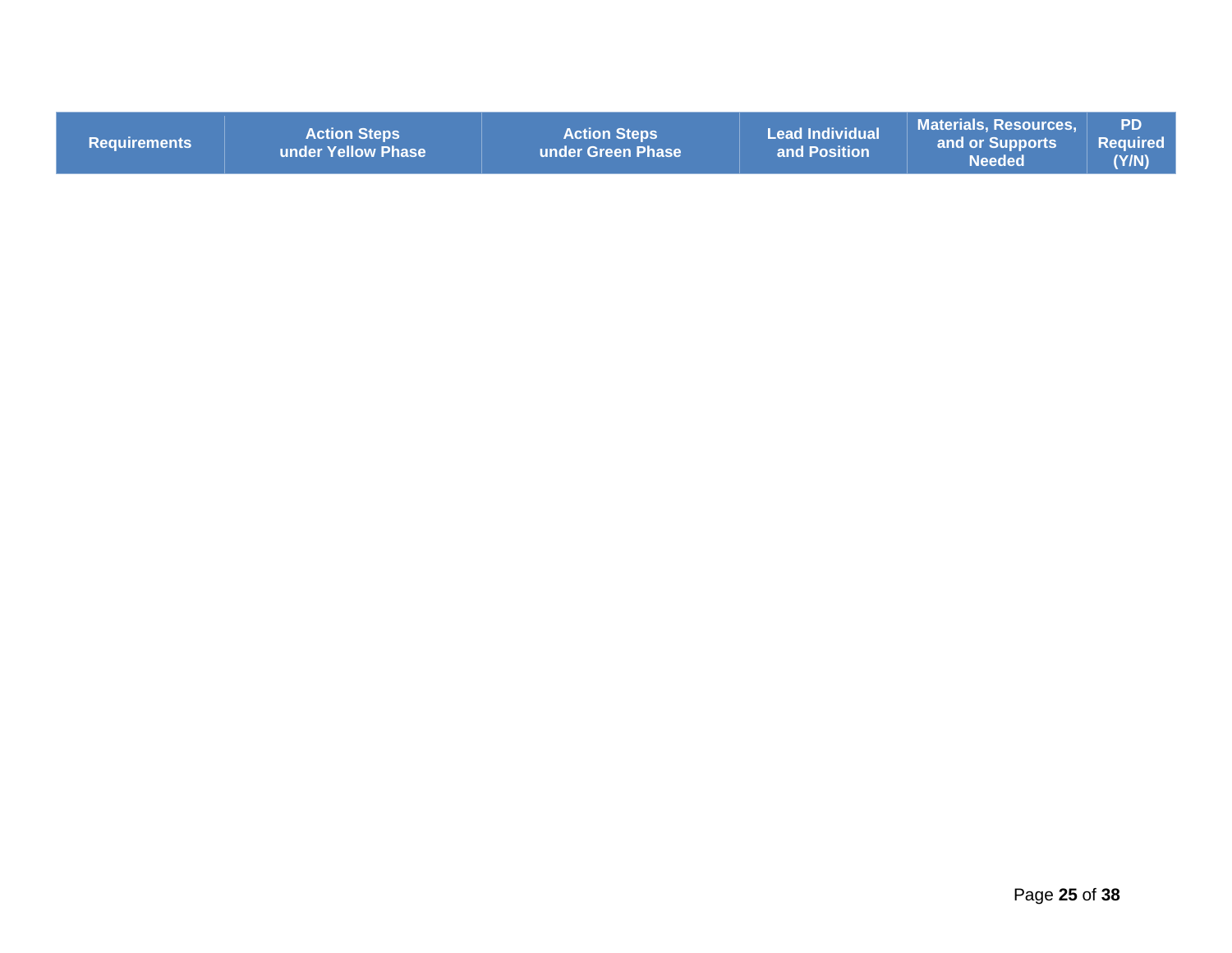| * Protecting<br>students and staff<br>at higher risk for<br>severe illness | https://www.cdc.gov/coronavirus/2<br>019-ncov/need-extra-<br>precautions/index.html<br>• Provide PPE to vulnerable<br>students and staff as appropriate<br>• Survey at-risk staff members to<br>gauge their intentions in returning<br>to work while maintaining<br>confidentiality consistent with the<br>Americans with Disabilities Act<br>(ADA) and other applicable federal<br>and state privacy laws<br>• Survey families with vulnerable<br>children to gauge their intentions<br>in returning to a traditional school<br>setting while maintaining<br>confidentiality consistent with the<br>Americans with Disabilities Act<br>(ADA) and other applicable federal<br>and state privacy laws<br>• Provide remote/distance<br>learning opportunities for<br>vulnerable student populations in<br>consultation with parents and<br>public health officials<br>• The Special Education Director<br>will work with staff who request<br>special accommodations or<br>support.<br>• Adhere to FERPA and HIPPA<br>requirements | https://www.cdc.gov/coronavirus/2<br>019-ncov/need-extra-<br>precautions/index.html<br>• Provide PPE to vulnerable<br>students and staff as appropriate<br>• Survey at-risk staff members to<br>gauge their intentions in returning<br>to work while maintaining<br>confidentiality consistent with the<br>Americans with Disabilities Act<br>(ADA) and other applicable federal<br>and state privacy laws<br>• Survey families with vulnerable<br>children to gauge their intentions<br>in returning to a traditional school<br>setting while maintaining<br>confidentiality consistent with the<br>Americans with Disabilities Act<br>(ADA) and other applicable federal<br>and state privacy laws<br>• Provide remote/distance<br>learning opportunities for<br>vulnerable student populations in<br>consultation with parents and<br>public health officials<br>• Allow vulnerable students and<br>staff to wear PPE throughout the<br>school day (to the extent<br>practicable)<br>• Establish a process for regular<br>check- ins with vulnerable<br>students and staff | Administrators<br>Principals<br><b>Nurse</b><br>Teacher<br>Paraprofessional<br><b>Special Education</b><br><b>Director</b> | Policies and<br>Procedures | $\mathsf{N}$ |
|----------------------------------------------------------------------------|----------------------------------------------------------------------------------------------------------------------------------------------------------------------------------------------------------------------------------------------------------------------------------------------------------------------------------------------------------------------------------------------------------------------------------------------------------------------------------------------------------------------------------------------------------------------------------------------------------------------------------------------------------------------------------------------------------------------------------------------------------------------------------------------------------------------------------------------------------------------------------------------------------------------------------------------------------------------------------------------------------------------------------|-------------------------------------------------------------------------------------------------------------------------------------------------------------------------------------------------------------------------------------------------------------------------------------------------------------------------------------------------------------------------------------------------------------------------------------------------------------------------------------------------------------------------------------------------------------------------------------------------------------------------------------------------------------------------------------------------------------------------------------------------------------------------------------------------------------------------------------------------------------------------------------------------------------------------------------------------------------------------------------------------------------------------------------------------------------------------------|----------------------------------------------------------------------------------------------------------------------------|----------------------------|--------------|
|----------------------------------------------------------------------------|----------------------------------------------------------------------------------------------------------------------------------------------------------------------------------------------------------------------------------------------------------------------------------------------------------------------------------------------------------------------------------------------------------------------------------------------------------------------------------------------------------------------------------------------------------------------------------------------------------------------------------------------------------------------------------------------------------------------------------------------------------------------------------------------------------------------------------------------------------------------------------------------------------------------------------------------------------------------------------------------------------------------------------|-------------------------------------------------------------------------------------------------------------------------------------------------------------------------------------------------------------------------------------------------------------------------------------------------------------------------------------------------------------------------------------------------------------------------------------------------------------------------------------------------------------------------------------------------------------------------------------------------------------------------------------------------------------------------------------------------------------------------------------------------------------------------------------------------------------------------------------------------------------------------------------------------------------------------------------------------------------------------------------------------------------------------------------------------------------------------------|----------------------------------------------------------------------------------------------------------------------------|----------------------------|--------------|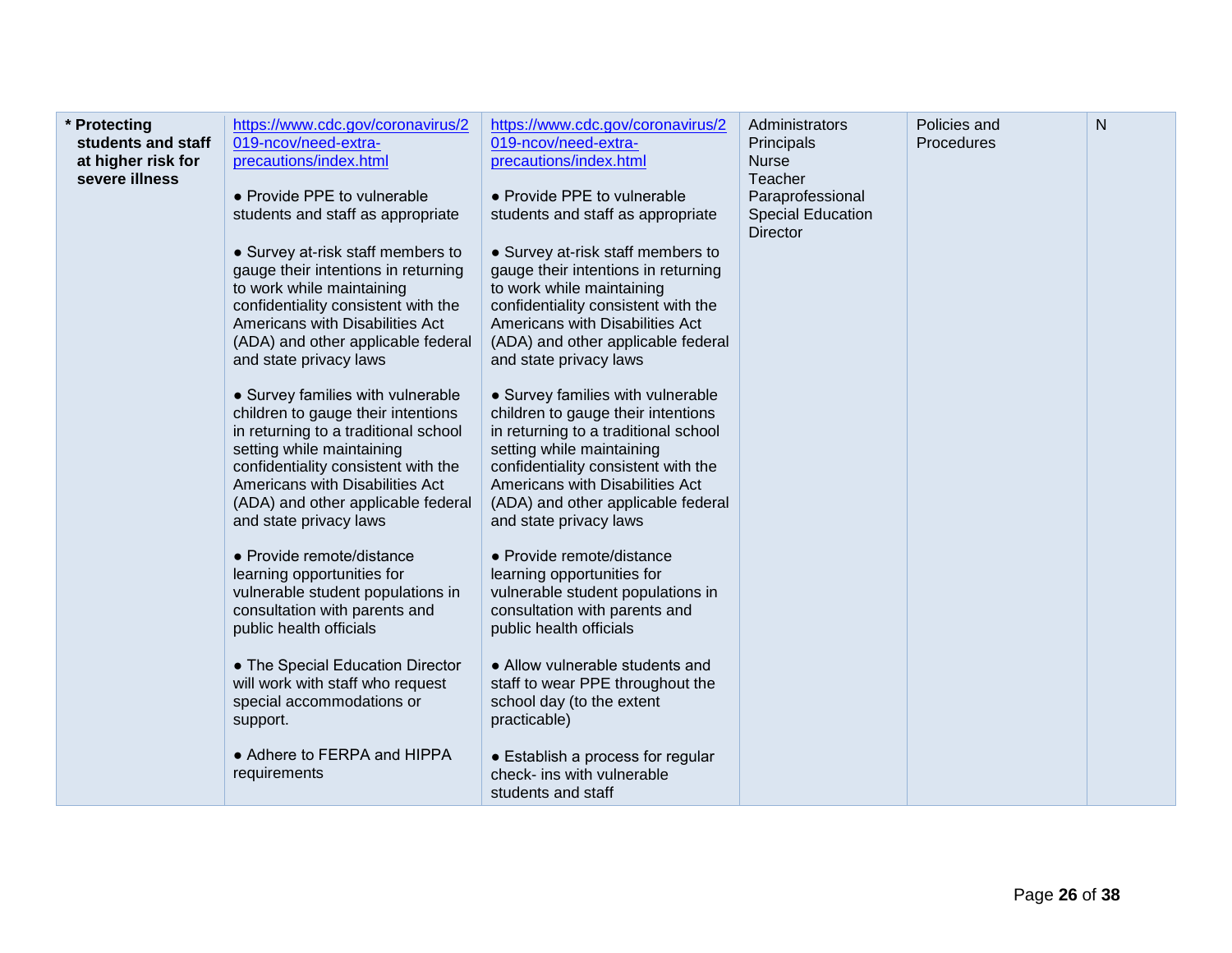| <b>Requirements</b>                                                   | <b>Action Steps</b><br>under Yellow Phase                                                                                                                                                                                                                                                                                                                                                                                                                                                                                                                                                              | <b>Action Steps</b><br>under Green Phase                                                                                                                                                                                                                                                                                                                                                                                                                                                                                                                                                               |                                              | <b>Materials, Resources,</b><br>and or Supports<br><b>Needed</b> | <b>PD</b><br><b>Required</b><br>(Y/N) |
|-----------------------------------------------------------------------|--------------------------------------------------------------------------------------------------------------------------------------------------------------------------------------------------------------------------------------------------------------------------------------------------------------------------------------------------------------------------------------------------------------------------------------------------------------------------------------------------------------------------------------------------------------------------------------------------------|--------------------------------------------------------------------------------------------------------------------------------------------------------------------------------------------------------------------------------------------------------------------------------------------------------------------------------------------------------------------------------------------------------------------------------------------------------------------------------------------------------------------------------------------------------------------------------------------------------|----------------------------------------------|------------------------------------------------------------------|---------------------------------------|
|                                                                       | • Allow vulnerable students and<br>staff to wear PPE throughout the<br>school day (to the extent<br>practicable)<br>• Establish a process for regular<br>check- ins with vulnerable<br>students and staff<br>• Adhere to state and federal<br>employment law and extended<br>leave allowances<br>• Offer an Employee Assistance<br>Program to all staff members<br>• Limit large group<br>gatherings/Interactions for<br>vulnerable students and staff                                                                                                                                                 | • The Special Education Director<br>will work with staff who request<br>special accommodations or<br>support.<br>• Adhere to FERPA and HIPPA<br>requirements<br>• Adhere to state and federal<br>employment law and extended<br>leave allowances<br>• Offer an Employee Assistance<br>Program to all staff members<br>• Limit large group<br>gatherings/Interactions for<br>vulnerable students and staff                                                                                                                                                                                              |                                              |                                                                  |                                       |
| * Use of face<br>coverings (masks<br>or face shields) by<br>all staff | • Provide Information to staff on<br>proper use, removal, and washing<br>of cloth face coverings.<br>• Any policy regarding face<br>coverings should be sensitive to<br>the needs of staff with medical<br>issues that make the wearing of a<br>face covering inadvisable.<br>• Face masks are required to be<br>worn in any scenario in which 6ft.<br>distance from one another cannot<br>be maintained.<br>• Staff members are permitted to<br>wear face masks at all times if<br>they wish.<br>https://www.cdc.gov/coronavirus/2<br>019-ncov/prevent-getting-sick/diy-<br>cloth-face-coverings.html | • Provide Information to staff on<br>proper use, removal, and washing<br>of cloth face coverings.<br>• Any policy regarding face<br>coverings should be sensitive to<br>the needs of staff with medical<br>issues that make the wearing of a<br>face covering inadvisable.<br>• Face masks are required to be<br>worn in any scenario in which 6ft.<br>distance from one another cannot<br>be maintained.<br>• Staff members are permitted to<br>wear face masks at all times if<br>they wish.<br>https://www.cdc.gov/coronavirus/2<br>019-ncov/prevent-getting-sick/diy-<br>cloth-face-coverings.html | Administrators<br>Principals<br><b>Nurse</b> | Masks, signage for<br>proper use per each<br>building            | Y                                     |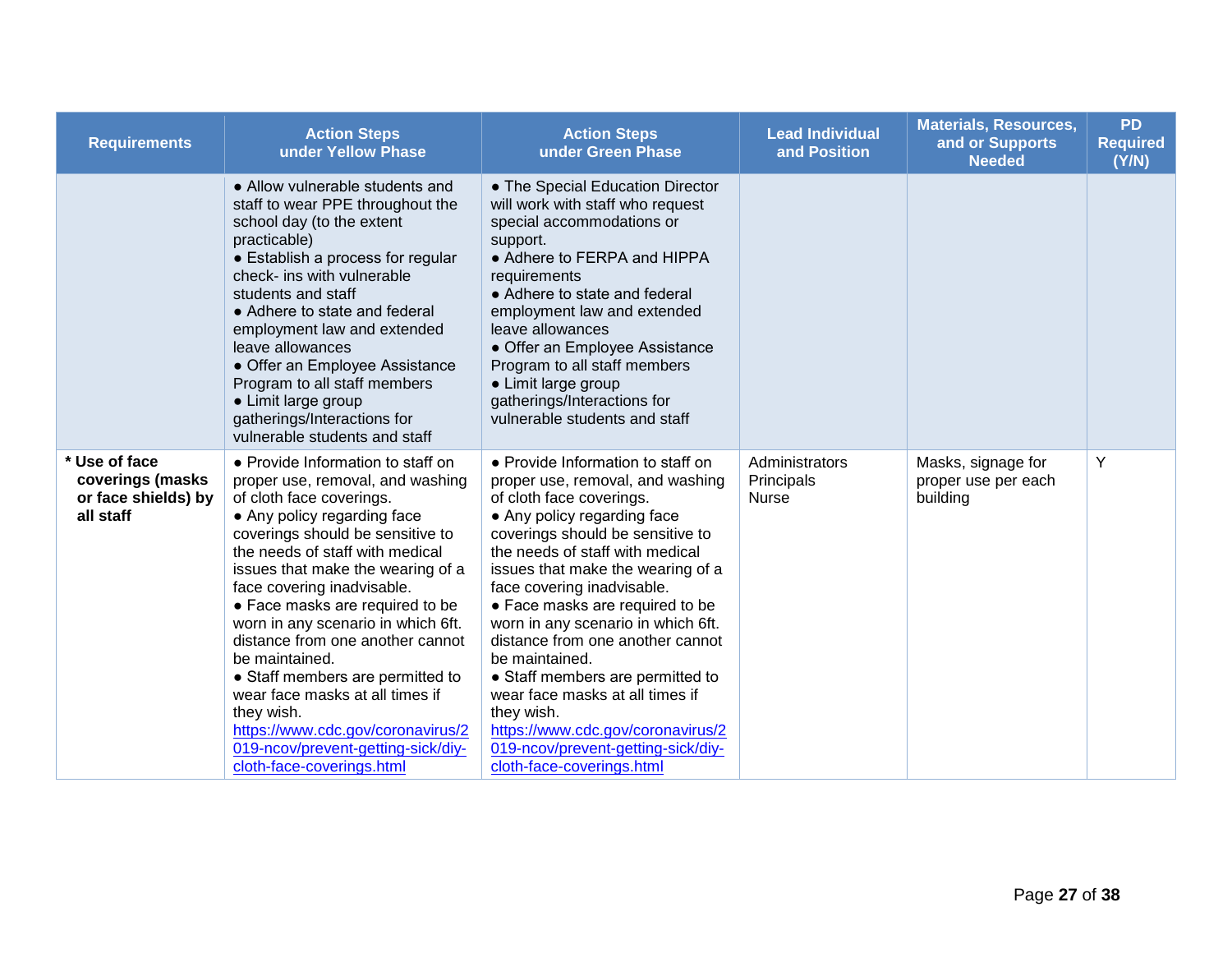| <b>Requirements</b>                                                                                    | <b>Action Steps</b><br>under Yellow Phase                                                                                                                                                                                                                                                                                                                                                                                                                                                                                                                                                   | <b>Action Steps</b><br>under Green Phase                                                                                                                                                                                                                                                                                                                                                                                                                                                                                                                                                    | <b>Lead Individual</b><br>and Position       | <b>Materials, Resources,</b><br>and or Supports<br><b>Needed</b> | <b>PD</b><br><b>Required</b><br>(Y/N) |
|--------------------------------------------------------------------------------------------------------|---------------------------------------------------------------------------------------------------------------------------------------------------------------------------------------------------------------------------------------------------------------------------------------------------------------------------------------------------------------------------------------------------------------------------------------------------------------------------------------------------------------------------------------------------------------------------------------------|---------------------------------------------------------------------------------------------------------------------------------------------------------------------------------------------------------------------------------------------------------------------------------------------------------------------------------------------------------------------------------------------------------------------------------------------------------------------------------------------------------------------------------------------------------------------------------------------|----------------------------------------------|------------------------------------------------------------------|---------------------------------------|
| * Use of face<br>coverings (masks<br>or face shields) by<br>older students (as<br>appropriate)         | • Provide information on proper<br>use, removal, and washing of cloth<br>face coverings.<br>• Any policy regarding face<br>coverings should be sensitive to<br>the needs of students with medical<br>issues that make the wearing of a<br>face covering inadvisable.<br>• Face masks are required to be<br>worn in any scenario in which 6ft.<br>distance from one another cannot<br>be maintained.<br>• Students are permitted to wear<br>face masks at all times if they<br>wish.<br>https://www.cdc.gov/coronavirus/2<br>019-ncov/prevent-getting-sick/diy-<br>cloth-face-coverings.html | • Provide information on proper<br>use, removal, and washing of cloth<br>face coverings.<br>• Any policy regarding face<br>coverings should be sensitive to<br>the needs of students with medical<br>issues that make the wearing of a<br>face covering inadvisable.<br>• Face masks are required to be<br>worn in any scenario in which 6ft.<br>distance from one another cannot<br>be maintained.<br>• Students are permitted to wear<br>face masks at all times if they<br>wish.<br>https://www.cdc.gov/coronavirus/2<br>019-ncov/prevent-getting-sick/diy-<br>cloth-face-coverings.html | Administrators<br>Principals<br><b>Nurse</b> | Masks, signage for<br>proper use per each<br>building            | Y                                     |
| Unique safety<br>protocols for<br>students with<br>complex needs or<br>other vulnerable<br>individuals | • Survey families with vulnerable<br>children to gauge their intentions<br>in returning to a traditional school<br>setting while maintaining<br>confidentiality consistent with the<br>Americans with Disabilities Act<br>(ADA) and other applicable federal<br>and state privacy laws.<br>• Provide remote/distance<br>learning opportunities for<br>vulnerable student populations in<br>consultation with parents and<br>public health officials.<br>• Reconvene IEP Meetings to<br>adjust for Special needs.                                                                            | • Survey families with vulnerable<br>children to gauge their intentions<br>in returning to a traditional school<br>setting while maintaining<br>confidentiality consistent with the<br>Americans with Disabilities Act<br>(ADA) and other applicable federal<br>and state privacy laws.<br>• Provide remote/distance<br>learning opportunities for<br>vulnerable student populations in<br>consultation with parents and<br>public health officials.<br>• Reconvene IEP Meetings to<br>adjust for Special needs.                                                                            | Administrators<br>Principals<br><b>Nurse</b> | Accommodations as<br>needed                                      | N                                     |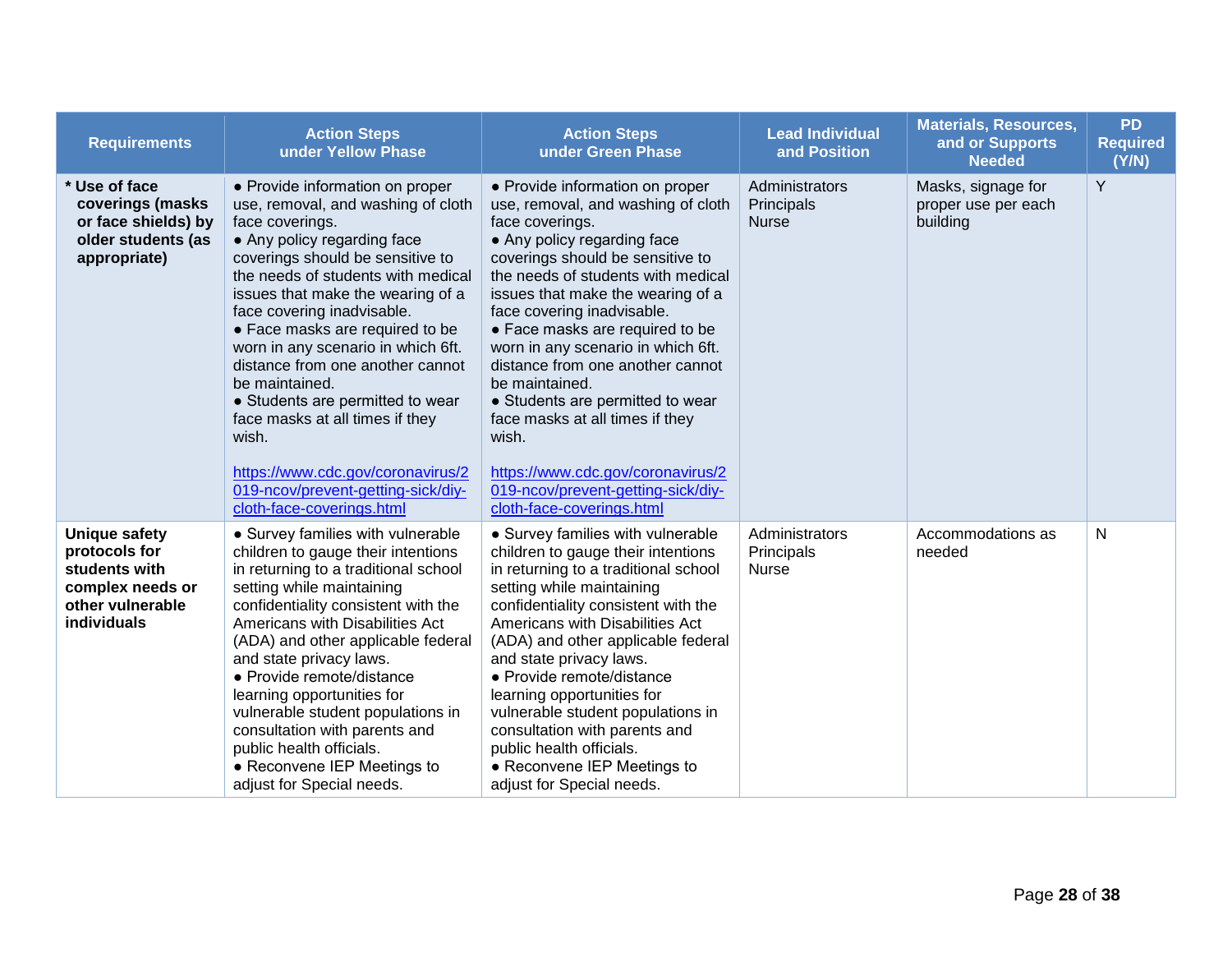| <b>Requirements</b>                     | <b>Action Steps</b><br>under Yellow Phase | <b>Action Steps</b><br>under Green Phase | <b>Lead Individual</b><br>and Position | <b>Materials, Resources,</b><br>and or Supports<br><b>Needed</b> | <b>PD</b><br><b>Required</b><br>(Y/N) |
|-----------------------------------------|-------------------------------------------|------------------------------------------|----------------------------------------|------------------------------------------------------------------|---------------------------------------|
| <b>Strategic</b><br>deployment of staff |                                           |                                          |                                        |                                                                  |                                       |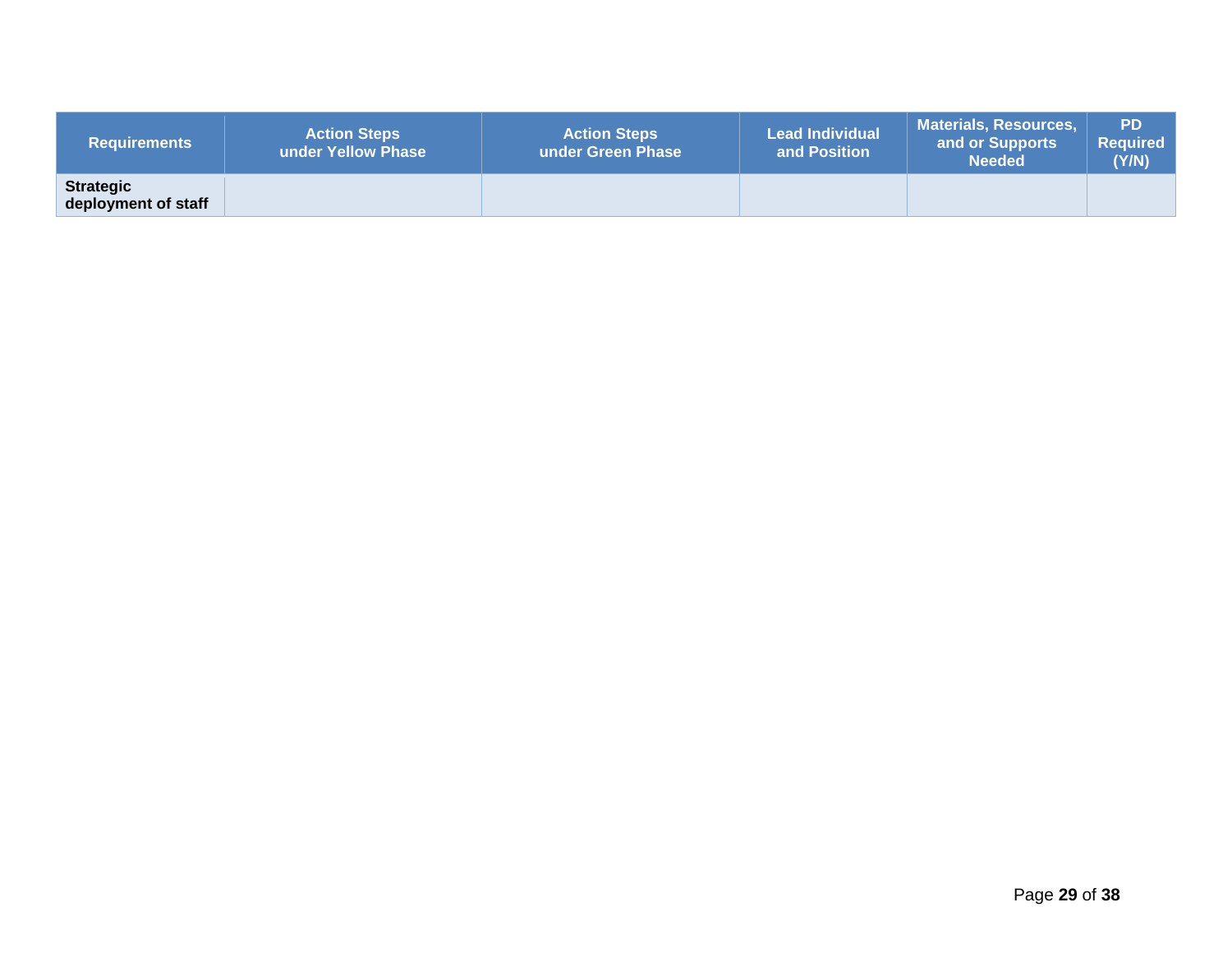#### <span id="page-29-0"></span>**Health and Safety Plan Professional Development**

The success of your plan for a healthy and safe reopening requires all stakeholders to be prepared with the necessary knowledge and skills to implement the plan as intended. For each item that requires professional development, document the following components of your professional learning plan.

- **Topic:** List the content on which the professional development will focus.
- **Audience:** List the stakeholder group(s) who will participate in the professional learning activity.
- **Lead Person and Position:** List the person or organization that will provide the professional learning.
- **Session Format:** List the strategy/format that will be utilized to facilitate participant learning.
- **Materials, Resources, and or Supports Needed:** List any materials, resources, or support required to implement the requirement.
- **Start Date:** Enter the date on which the first professional learning activity for the topic will be offered.
- **Completion Date:** Enter the date on which the last professional learning activity for the topic will be offered.

| <b>Topic</b>                                                                                         | <b>Audience</b>                                  | <b>Lead Person and</b><br><b>Position</b>                    | <b>Session Format</b>                                  | <b>Materials,</b><br><b>Resources, and or</b><br><b>Supports Needed</b>                       | <b>Start Date</b> | <b>Completion</b><br><b>Date</b> |
|------------------------------------------------------------------------------------------------------|--------------------------------------------------|--------------------------------------------------------------|--------------------------------------------------------|-----------------------------------------------------------------------------------------------|-------------------|----------------------------------|
| <b>Daily/Deep Cleaning</b>                                                                           | Custodians/Bus<br>Contractors<br>Cafeteria Staff | Administrators<br>Outside providers                          | F2F/Virtual                                            | CDC resources<br>Cleaning supplies<br>Janitorial supplies                                     |                   |                                  |
| <b>Hygiene Basics</b>                                                                                | Staff and<br><b>Students</b>                     | Administrators<br><b>Building principals</b><br><b>Nurse</b> | F2F/Virtual/<br>Health classes<br><b>Presentations</b> | CDC resources<br>Posters/Signs<br>Video materials<br>Web site                                 |                   |                                  |
| <b>Staggering the use of</b><br>communal spaces and<br>hallways                                      | Staff and<br><b>Students</b>                     | Administrators<br><b>Building principals</b>                 | Staff meetings                                         | Signs and markings<br>for walls and floors/<br>Policies and<br>procedures/<br>Master Schedule |                   |                                  |
| <b>Adjusting transportation</b><br>practices to create<br>social distance between<br><b>students</b> | Bus contractors,<br>Staff, Students              | Administrators<br><b>Building principals</b>                 | F2F/Videos                                             | Policies and<br>procedures/<br>Master schedule                                                |                   |                                  |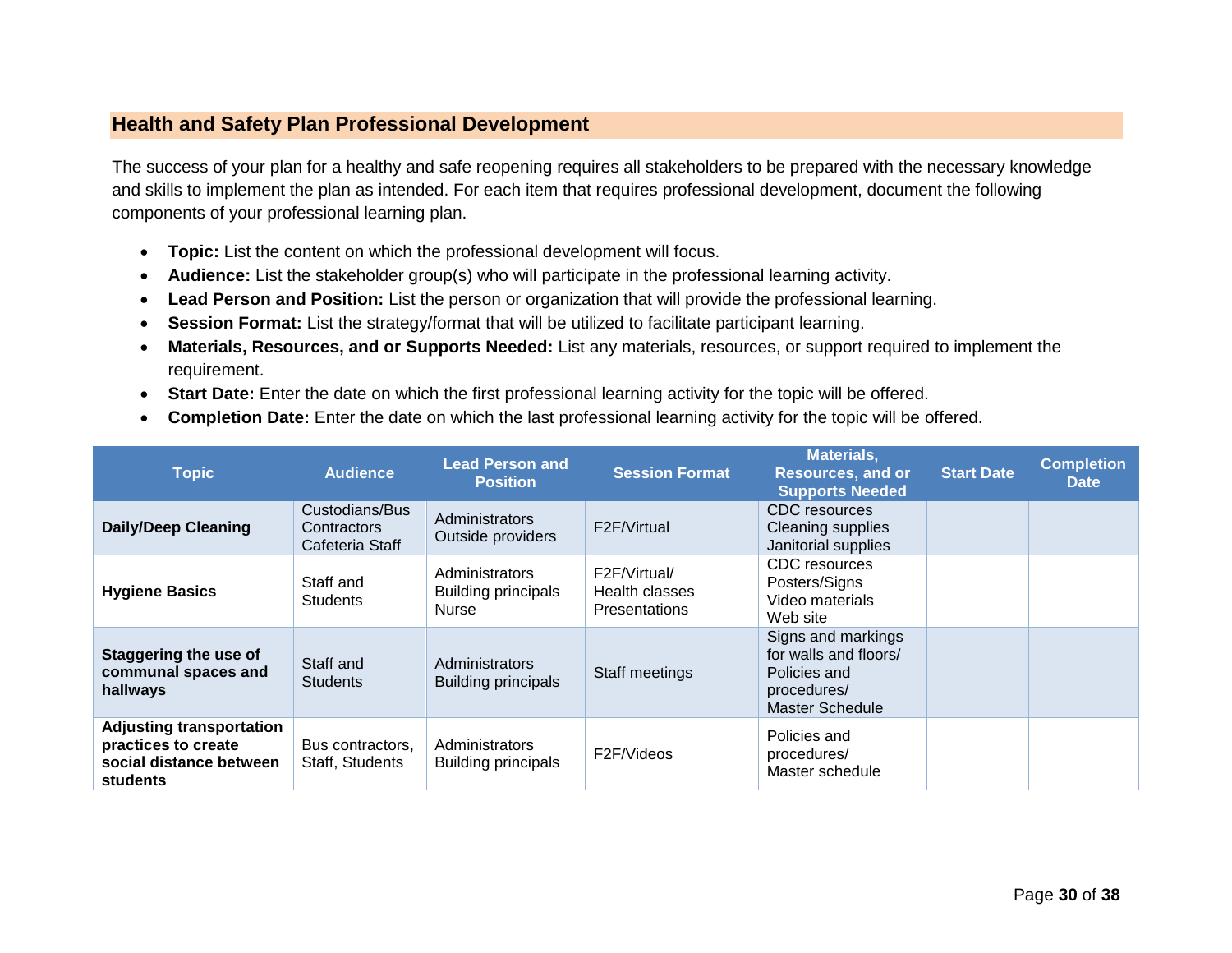| <b>Topic</b>                                                                                                                                      | <b>Audience</b>                              | <b>Lead Person and</b><br><b>Position</b>                                                          | <b>Session Format</b>                                 | <b>Materials,</b><br><b>Resources, and or</b><br><b>Supports Needed</b>                           | <b>Start Date</b> | <b>Completion</b><br><b>Date</b> |
|---------------------------------------------------------------------------------------------------------------------------------------------------|----------------------------------------------|----------------------------------------------------------------------------------------------------|-------------------------------------------------------|---------------------------------------------------------------------------------------------------|-------------------|----------------------------------|
| Limiting the number of<br>individuals in<br>classrooms and other<br>learning spaces, and<br>interaction between<br>groups of students             | Staff and<br><b>Students</b>                 | Administrators<br><b>Building principals</b>                                                       | <b>F2F/Virtual/ Videos</b>                            | Signs & markings for<br>walls and floor/<br>Policies &<br>procedures/<br>Master schedule          |                   |                                  |
| <b>Isolation &amp; Quarantining</b><br>of students, staff, and/or<br>visitors.                                                                    | Staff and<br>students                        | Administrators<br><b>Building principals</b><br><b>Nurses</b>                                      | F2F/Videos/<br><b>Presentations</b>                   | Policies &<br>Procedures<br>CDC guidelines &<br>DOH assistance.<br>Isolation room per<br>building |                   |                                  |
| <b>Returning isolated or</b><br>quarantined staff,<br>students, or visitors to<br>the school                                                      | Parents, Staff                               | <b>Building principals</b><br><b>Nurse</b>                                                         | Virtual/Communication<br>with families of<br>students | Videos, letters, web<br>site                                                                      |                   |                                  |
| <b>Monitoring students and</b><br>staff for symptoms and<br>history of exposure                                                                   | Students and<br>staff                        | Administrators<br><b>Building principals</b><br><b>Nurses</b><br>Security<br><b>Assigned Staff</b> | F2F/ Virtual/ Staff<br>observations                   | Temperature checks<br>Thermometers<br>Symptoms checklist                                          |                   |                                  |
| <b>Restricting the use of</b><br>cafeterias and other<br>congregate settings,<br>and serving meals in<br>alternate settings such<br>as classrooms | Staff and<br><b>Students</b>                 | Administrators<br><b>Building principals</b>                                                       | F2F/Virtual<br>Videos<br>Staff meetings               | Master schedule<br><b>Cleaning supplies</b>                                                       |                   |                                  |
| <b>Handling of sporting</b><br>activities for recess and<br>P.E.                                                                                  | Staff and<br><b>Students</b>                 | Administrators<br><b>Building principals</b>                                                       | F2F/Virtual                                           | Policies &<br>Procedures                                                                          |                   |                                  |
| Use of face<br>coverings/PPE                                                                                                                      | Staff, students,<br>visitors, bus<br>drivers | <b>Nurses</b>                                                                                      | F2F/Virtual                                           | Policies &<br><b>Procedures</b>                                                                   |                   |                                  |

# <span id="page-30-0"></span>**Health and Safety Plan Communications**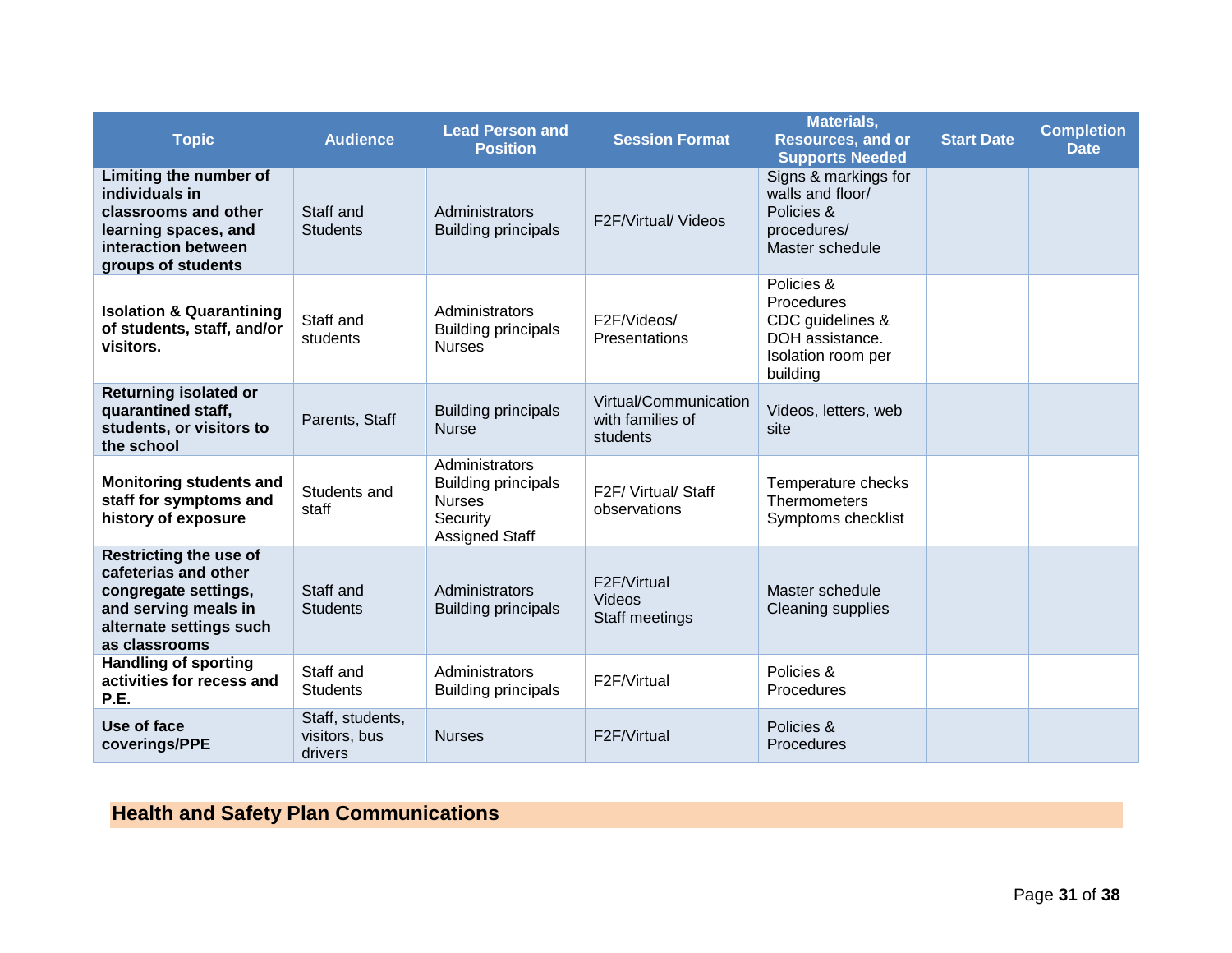Timely and effective family and caregiver communication about health and safety protocols and schedules will be critical. Schools should be particularly mindful that frequent communications are accessible in non-English languages and to all caregivers (this is particularly important for children residing with grandparents or other kin or foster caregivers). Additionally, LEAs should establish and maintain ongoing communication with local and state authorities to determine current mitigation levels in your community.

| <b>Topic</b>                                                                                                                          | <b>Audience</b>                                     | <b>Lead Person and</b><br><b>Position</b>                | <b>Mode of Communications</b>                       | <b>Start Date</b> | <b>Completion</b><br><b>Date</b> |
|---------------------------------------------------------------------------------------------------------------------------------------|-----------------------------------------------------|----------------------------------------------------------|-----------------------------------------------------|-------------------|----------------------------------|
| * Restricting the use of cafeterias<br>and other congregate settings, and<br>serving meals in alternate settings<br>such as classroom | Principals<br><b>Staff</b><br><b>Students</b>       | Administrators                                           | F2F/Virtual/Videos                                  |                   |                                  |
| * Cleaning, sanitizing, disinfecting,<br>and ventilating learning spaces,<br>surfaces, and any other areas used<br>by students        | Custodians<br><b>Bus Drivers</b><br>Cafeteria Staff | Administrators                                           | F2F/Virtual/Videos                                  |                   |                                  |
| * Hygiene practices for students and<br>staff including the manner and<br>frequency of hand-washing and<br>other best practices       | <b>Staff &amp; Students</b>                         | Principals & Nurse                                       | Virtual/Videos/Posters/Markings/<br>School web page |                   |                                  |
| * Monitoring students and staff for<br>symptoms and history of exposure                                                               | <b>Students</b>                                     | Principals<br><b>Nurse</b><br>Security<br>Assigned staff | Virtual/Videos/Use of Temp.<br>scanner              |                   |                                  |
| * Isolating or quarantining students,<br>staff, or visitors if they become sick<br>or demonstrate a history of<br>exposure            | <b>Staff &amp; Students</b>                         | Principals<br><b>Nurse</b><br><b>DOH</b>                 | F2F/Virtual/video<br>Letters<br>School Web page     |                   |                                  |
| * Returning isolated or quarantined<br>staff, students, or visitors to school                                                         | Parents & Staff                                     | Principals<br><b>Nurse</b>                               | F2F/Virtual/Videos, letters,<br>school website      |                   |                                  |
| Other monitoring and screening<br>practices                                                                                           |                                                     |                                                          |                                                     |                   |                                  |
| Unique safety protocols for<br>students with complex needs or<br>other vulnerable individuals                                         | Parents & Staff                                     | Administrators<br><b>Nurse</b>                           | F2F/Virtual/Videos<br>Letters and school website    |                   |                                  |

# <span id="page-31-0"></span>**Health and Safety Plan Summary: Uniontown Area School District**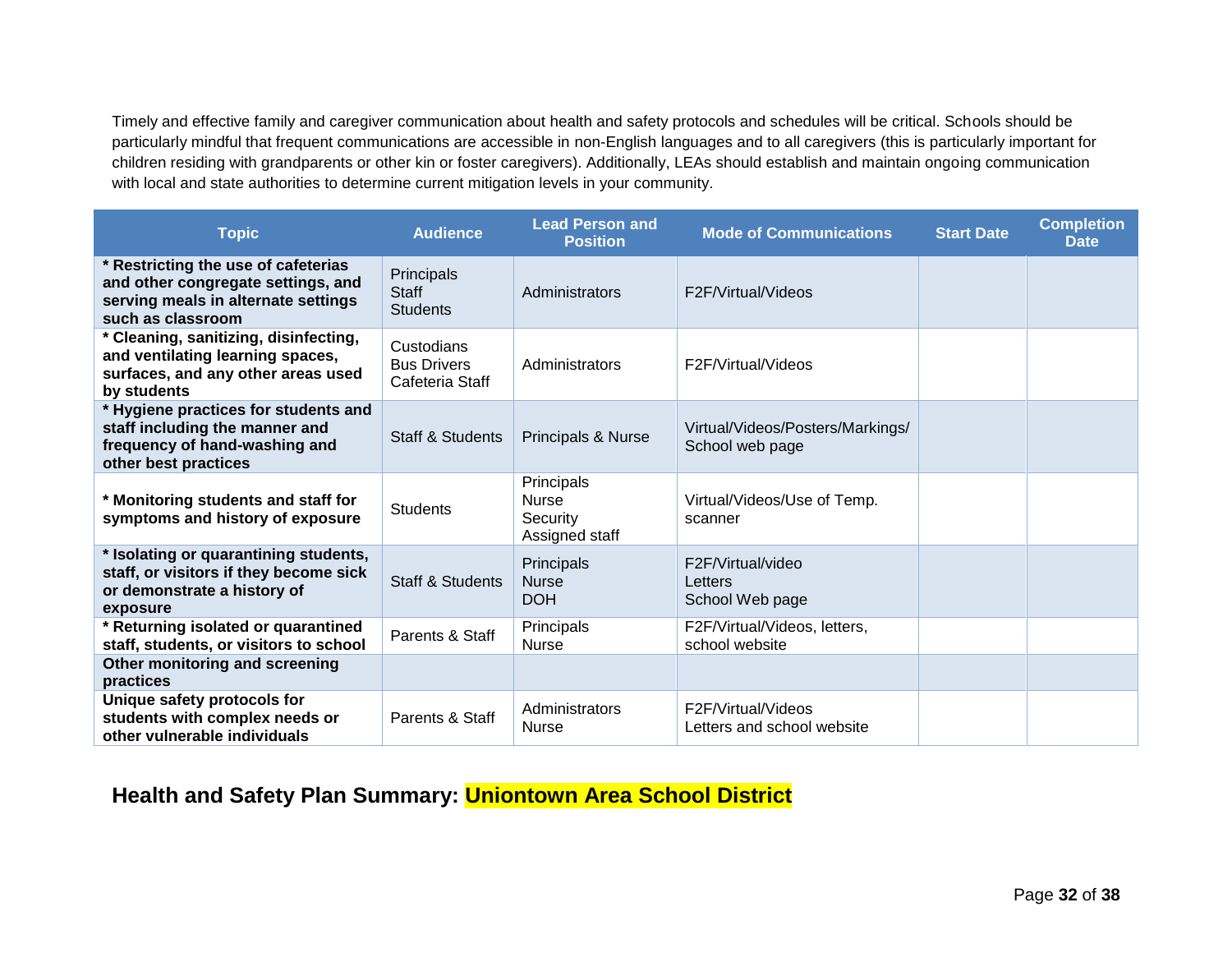#### **Anticipated Launch Date: August 24, 2020**

The Uniontown Area School District's Health and Safety Plan, as outlined by the Commonwealth of Pennsylvania and completed by the school district, represents the current thoughts and intended plan of action to reopen our schools this August. The following provides an overview of school operations and references to key health and safety actions based on the Red, Yellow, and Green designations. Please note, these overviews and the health and safety action steps are subject to change as we adapt to health conditions in our community, guidance from the Department of Health & the Pennsylvania Department of Education, and the interests of our community.

Use these summary tables to provide your local education community with a detailed overview of your Health and Safety Plan. LEAs are required to post this summary on their website. To complete the summary, copy and paste the domain summaries from the Health and Safety Plan tables above.

#### <span id="page-32-0"></span>**Facilities Cleaning, Sanitizing, Disinfecting and Ventilation**

| <b>Requirement(s)</b>                                                                                                                                                                              | <b>Strategies, Policies and Procedures</b>                                                                                                                                                                                                                                                                                                                                                                                                                     |
|----------------------------------------------------------------------------------------------------------------------------------------------------------------------------------------------------|----------------------------------------------------------------------------------------------------------------------------------------------------------------------------------------------------------------------------------------------------------------------------------------------------------------------------------------------------------------------------------------------------------------------------------------------------------------|
| * Cleaning, sanitizing, disinfecting, and ventilating learning<br>spaces, surfaces, and any other areas used by students<br>(i.e., restrooms, drinking fountains, hallways, and<br>transportation) | Buildings will be cleaned, disinfected and ready according to<br>steps indicated in the chart below using OSHA and CDC<br>guidelines with all custodian staff trained. Other<br>recommendations from the CDC will be followed and staff will<br>be provided with appropriate guidance and procedures to<br>ensure their safety. Operations will be evaluated to ensure all<br>required areas are being addressed. Changes will be made as<br>deemed necessary. |

#### <span id="page-32-1"></span>**Social Distancing and Other Safety Protocols**

| <b>Requirement(s)</b>                                                                                                | <b>Strategies, Policies and Procedures</b>                                                                                       |
|----------------------------------------------------------------------------------------------------------------------|----------------------------------------------------------------------------------------------------------------------------------|
| * Classroom/learning space occupancy that allows for 6 feet<br>of separation among students and staff throughout the | The following action steps address all aspects of a school day.<br>The safety protocols and social distancing selected will be   |
| day, to the maximum extent feasible                                                                                  | implemented to the extent possible. Prior to the start of the                                                                    |
| * Restricting the use of cafeterias and other congregate                                                             | school year, the school district will issue letters of intent to<br>parents to determine the number of students who will opt for |
| settings, and serving meals in alternate settings such as<br>classrooms                                              | the full-time remote learning option. This will provide the<br>school district with expected attendance for face to face         |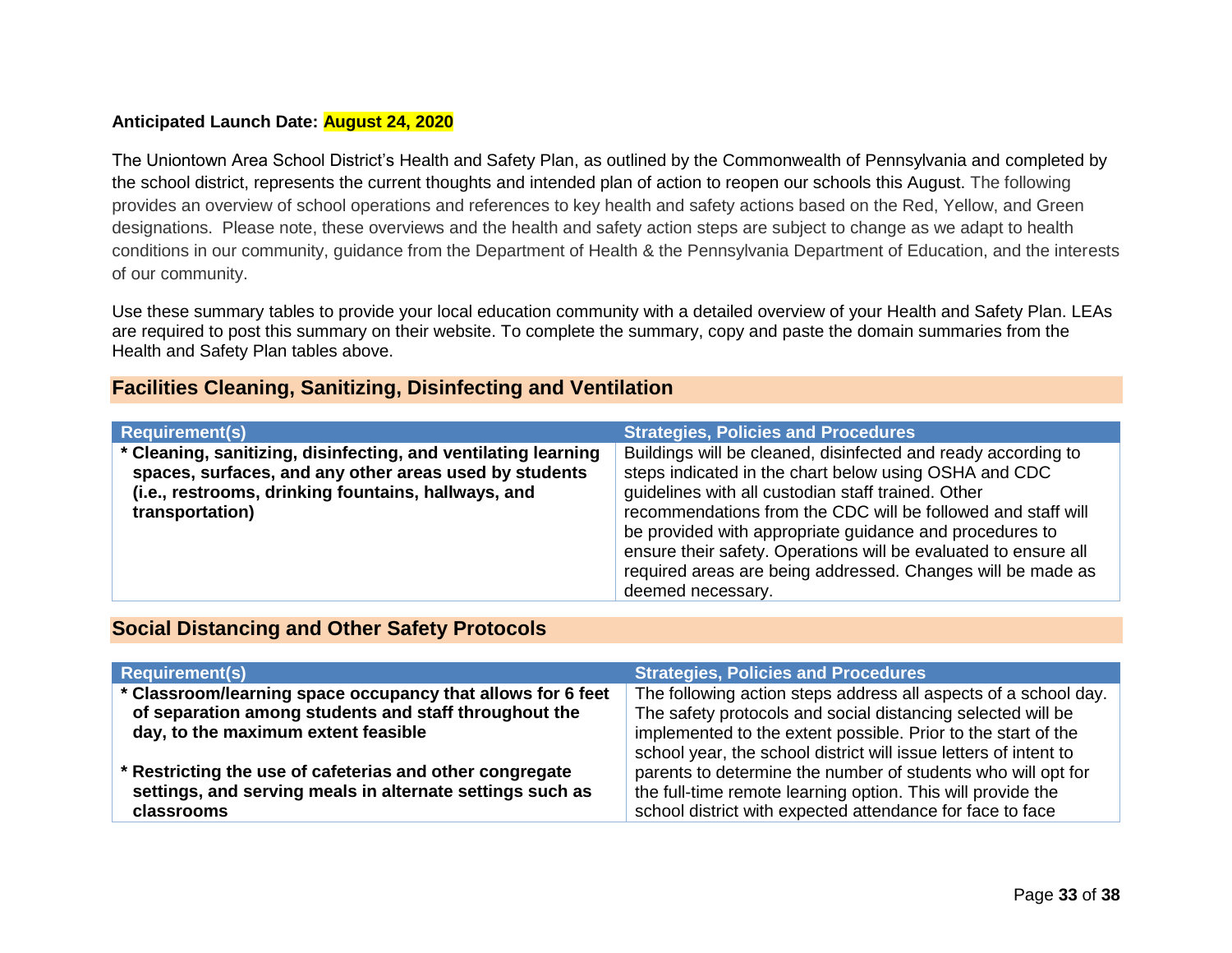| <b>Requirement(s)</b>                                                                                                                                                            | <b>Strategies, Policies and Procedures</b>                                                                                                                                                                                                                                                                                                                                                                                                                         |
|----------------------------------------------------------------------------------------------------------------------------------------------------------------------------------|--------------------------------------------------------------------------------------------------------------------------------------------------------------------------------------------------------------------------------------------------------------------------------------------------------------------------------------------------------------------------------------------------------------------------------------------------------------------|
| * Hygiene practices for students and staff including the<br>manner and frequency of hand-washing and other best                                                                  | instruction and further planning can be done based on those<br>actual numbers.                                                                                                                                                                                                                                                                                                                                                                                     |
| practices                                                                                                                                                                        | In Green Phase: Buildings will operate at full capacity; parents<br>will be given option to send their kids to school or participate in                                                                                                                                                                                                                                                                                                                            |
| * Posting signs, in highly visible locations, that promote<br>everyday protective measures, and how to stop the spread<br>of germs                                               | remote learning. Social distancing will be enforced to the<br>extent practicable throughout instructional and non-<br>instructional settings. It will be required that students and staff<br>wear face coverings in any scenario in which 6ft. distance from                                                                                                                                                                                                       |
| * Handling sporting activities consistent with the CDC<br><b>Considerations for Youth Sports for recess and physical</b><br>education classes                                    | one another cannot be maintained. Under guidance of<br>cleaning and sanitizing procedures, students and staff can<br>resume class changes, following guidelines for hallways, and<br>the use of small group instructional practices. Unnecessary                                                                                                                                                                                                                   |
| Limiting the sharing of materials among students                                                                                                                                 | congregations of students and staff will be minimized.<br>Cafeteria procedures and seating will be established to                                                                                                                                                                                                                                                                                                                                                  |
| Staggering the use of communal spaces and hallways                                                                                                                               | promote social distancing to the extent practicable. Meals will<br>be served by cafeteria staff. Barcodes on Student ID cards will                                                                                                                                                                                                                                                                                                                                 |
| Adjusting transportation schedules and practices to create<br>social distance between students                                                                                   | be scanned to eliminate the use of a pin pad. Accounts made<br>for students and staff will allow for Ala Carte items to be<br>purchased on-line. Hygiene practices will be implemented                                                                                                                                                                                                                                                                             |
| Limiting the number of individuals in classrooms and other<br>learning spaces, and interactions between groups of<br><b>students</b>                                             | throughout the school day and hand sanitizer made readily<br>available to all students and staff. Signage that promote<br>protective measures and how to present the spread of germs<br>will be placed in highly visible areas, including cafeterias,                                                                                                                                                                                                              |
| Coordinating with local childcare regarding on site care,<br>transportation protocol changes and, when possible, revised<br>hours of operation or modified school-year calendars | gymnasiums, and other common areas throughout all<br>buildings. Staff and students will receive training on the<br>protocols.                                                                                                                                                                                                                                                                                                                                      |
| Other social distancing and safety practices                                                                                                                                     | In Yellow Phase: Buildings will operate at 50% capacity;<br>parents will be given option to send their kids to school (2<br>days/week) or participate in full-time remote learning. Social<br>distancing guidelines will be in place to the extent practicable<br>throughout instructional and non-instructional settings. It will<br>be required that students and staff wear face coverings in any<br>scenario in which 6ft. distance from one another cannot be |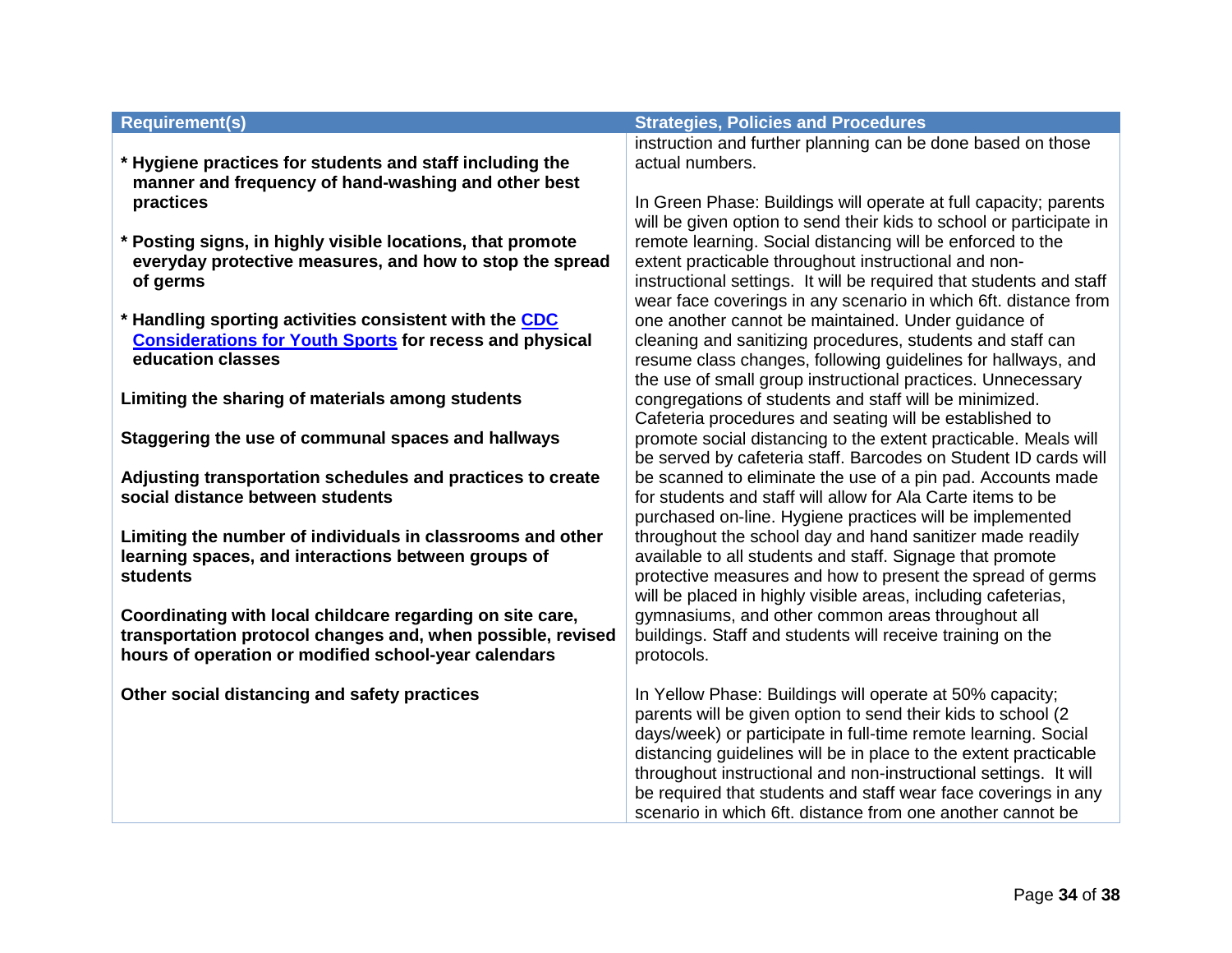| maintained. Under guidance of cleaning and sanitizing<br>procedures, students and staff can resume class changes,<br>following guidelines for hallways, and the use of small group<br>instructional practices. Unnecessary congregations of students<br>and staff will be minimized. Cafeteria procedures and seating<br>will be established to promote social distancing to the extent<br>practicable.). Meals will be served by cafeteria staff. Barcodes<br>on Student ID cards will be scanned to eliminate the use of a<br>pin pad. Accounts made for students and staff will allow for Ala<br>Carte items to be purchased on-line. Hygiene practices will be | <b>Requirement(s)</b> | <b>Strategies, Policies and Procedures</b>               |
|--------------------------------------------------------------------------------------------------------------------------------------------------------------------------------------------------------------------------------------------------------------------------------------------------------------------------------------------------------------------------------------------------------------------------------------------------------------------------------------------------------------------------------------------------------------------------------------------------------------------------------------------------------------------|-----------------------|----------------------------------------------------------|
| made readily available to all students and staff. Signage that<br>promote protective measures and how to present the spread<br>of germs will be placed in highly visible areas, including<br>cafeterias, gymnasiums, and other common areas throughout<br>all buildings. Staff and students will receive training on the<br>protocols.                                                                                                                                                                                                                                                                                                                             |                       | implemented throughout the school day and hand sanitizer |

# <span id="page-34-0"></span>**Monitoring Student and Staff Health**

| <b>Requirement(s)</b>                                            | <b>Strategies, Policies and Procedures</b>                          |
|------------------------------------------------------------------|---------------------------------------------------------------------|
| * Monitoring students and staff for symptoms and history         | The school district will have in place protocols for monitoring     |
| of exposure                                                      | student and staff health, including the use of an isolation room.   |
|                                                                  | Communications regarding those protocols will be prepared for       |
| * Isolating or quarantining students, staff, or visitors if they | use in situations listed in this section. CDC and DOH guidelines    |
| become sick or demonstrate a history of exposure                 | will be followed regarding the quarantine and return to school of   |
|                                                                  | individuals exposed/ tested positive with COVID-19. Employees       |
| * Returning isolated or quarantined staff, students, or          | who have tested positive for COVID-19 are strongly encouraged       |
| visitors to school                                               | to self-report their diagnosis to building administrator and Jackie |
|                                                                  | Blackson. Families with health/safety concerns can opt for          |
| Notifying staff, families, and the public of school closures     | 100% distance learning. The school district's plan that includes    |
| and within-school- year changes in safety protocols              | the dual delivery of instruction by the teacher (face to face and   |
|                                                                  | remote) will allow students to move without interruption from       |
|                                                                  | one mode to another. Our OneCall system will be used to             |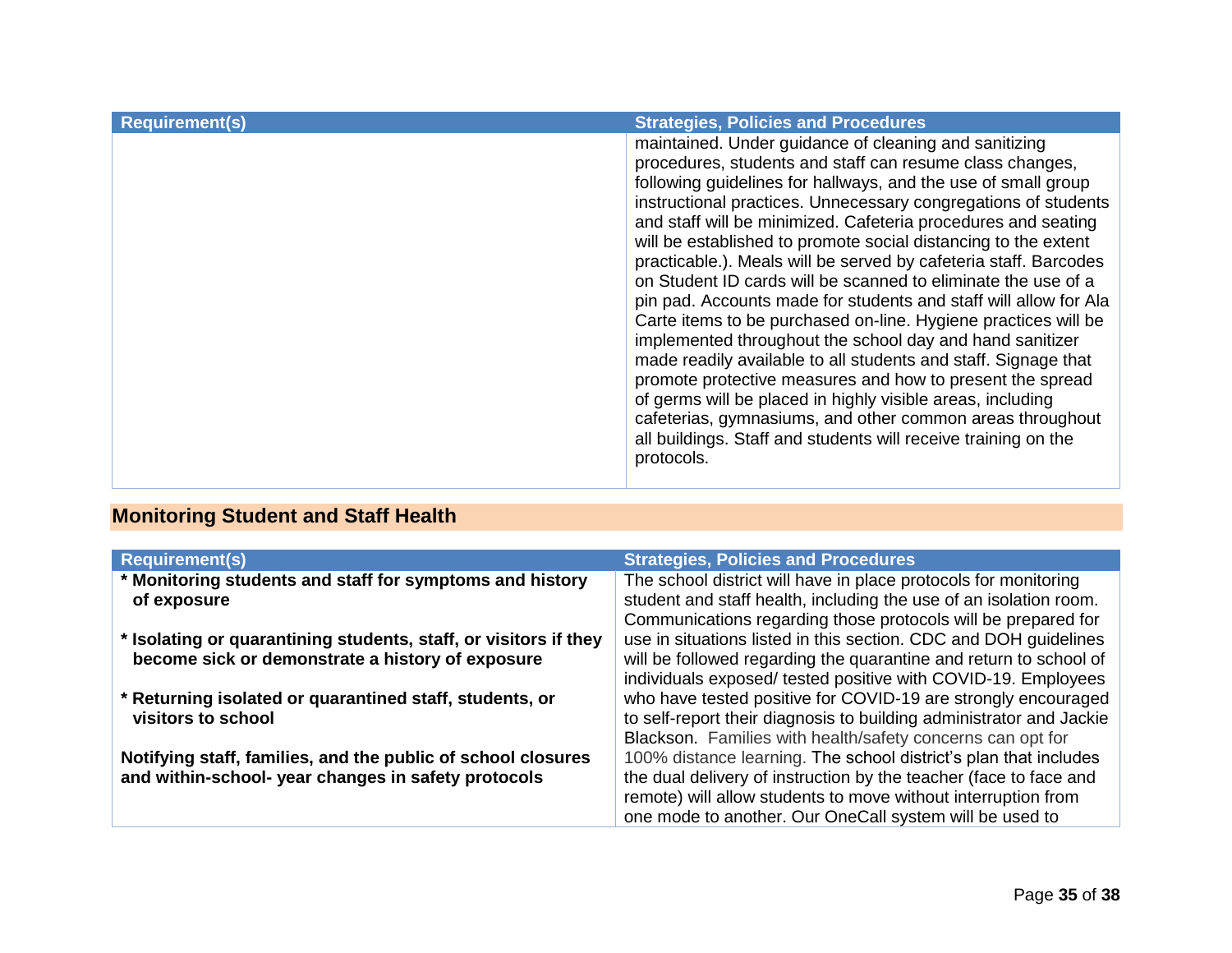| <b>Requirement(s)</b> | <b>Strategies, Policies and Procedures</b>                                                                                                                                                                                                                                                                                                                                                                        |
|-----------------------|-------------------------------------------------------------------------------------------------------------------------------------------------------------------------------------------------------------------------------------------------------------------------------------------------------------------------------------------------------------------------------------------------------------------|
|                       | communicate with families via phone, text, and e-mail. Important<br>updates will be shared on the district's social media page.<br>District e-mail will be utilized to provide faculty and staff with the<br>most up-to-date information. Trainings will be provided, and up-<br>to-date information made available to faculty, staff,<br>administrators, students, parents, and other community<br>stakeholders. |

# <span id="page-35-0"></span>**Other Considerations for Students and Staff**

| <b>Requirement(s)</b>                                                                      | <b>Strategies, Policies and Procedures</b>                                                                                                                                                                                                                                                                                                                                                                                                                                                                                                                                                  |
|--------------------------------------------------------------------------------------------|---------------------------------------------------------------------------------------------------------------------------------------------------------------------------------------------------------------------------------------------------------------------------------------------------------------------------------------------------------------------------------------------------------------------------------------------------------------------------------------------------------------------------------------------------------------------------------------------|
| * Protecting students and staff at higher risk for severe<br><b>illness</b>                | In the green and yellow phase, face masks are required to be<br>worn by students and staff in any scenario in which 6ft. distance<br>from one another cannot be maintained including, schools buses,                                                                                                                                                                                                                                                                                                                                                                                        |
| * Use of face coverings (masks or face shields) by all staff                               | cafeteria, classrooms, hallways, and in other large gatherings.<br>Students and staff may always choose to wear face coverings at                                                                                                                                                                                                                                                                                                                                                                                                                                                           |
| * Use of face coverings (masks or face shields) by older<br>students (as appropriate)      | any time. Face coverings may be removed for the following:<br>1. Eating or drinking when spaced at least 6 feet apart;<br>2. Seated at desks or assigned work spaces at least 6                                                                                                                                                                                                                                                                                                                                                                                                             |
| Unique safety protocols for students with complex needs<br>or other vulnerable individuals | feet apart; or<br>3. Engaged in any activity at least 6 feet apart (e.g. face<br>covering breaks, recess, etc.).                                                                                                                                                                                                                                                                                                                                                                                                                                                                            |
| <b>Strategic deployment of staff</b>                                                       | Any student who cannot wear a mask or face shield due to a<br>medical condition, including those with respiratory issues that<br>impede breathing, a mental health condition, or disability, and<br>students who would be unable to remove a mask without<br>assistance are not required to wear face coverings. Individuals<br>who are communicating or seeking to communicate with<br>someone who is hearing impaired or who has another disability,<br>where the ability to see the mouth is essential to communication,<br>are not required to wear a mask; however, individuals should |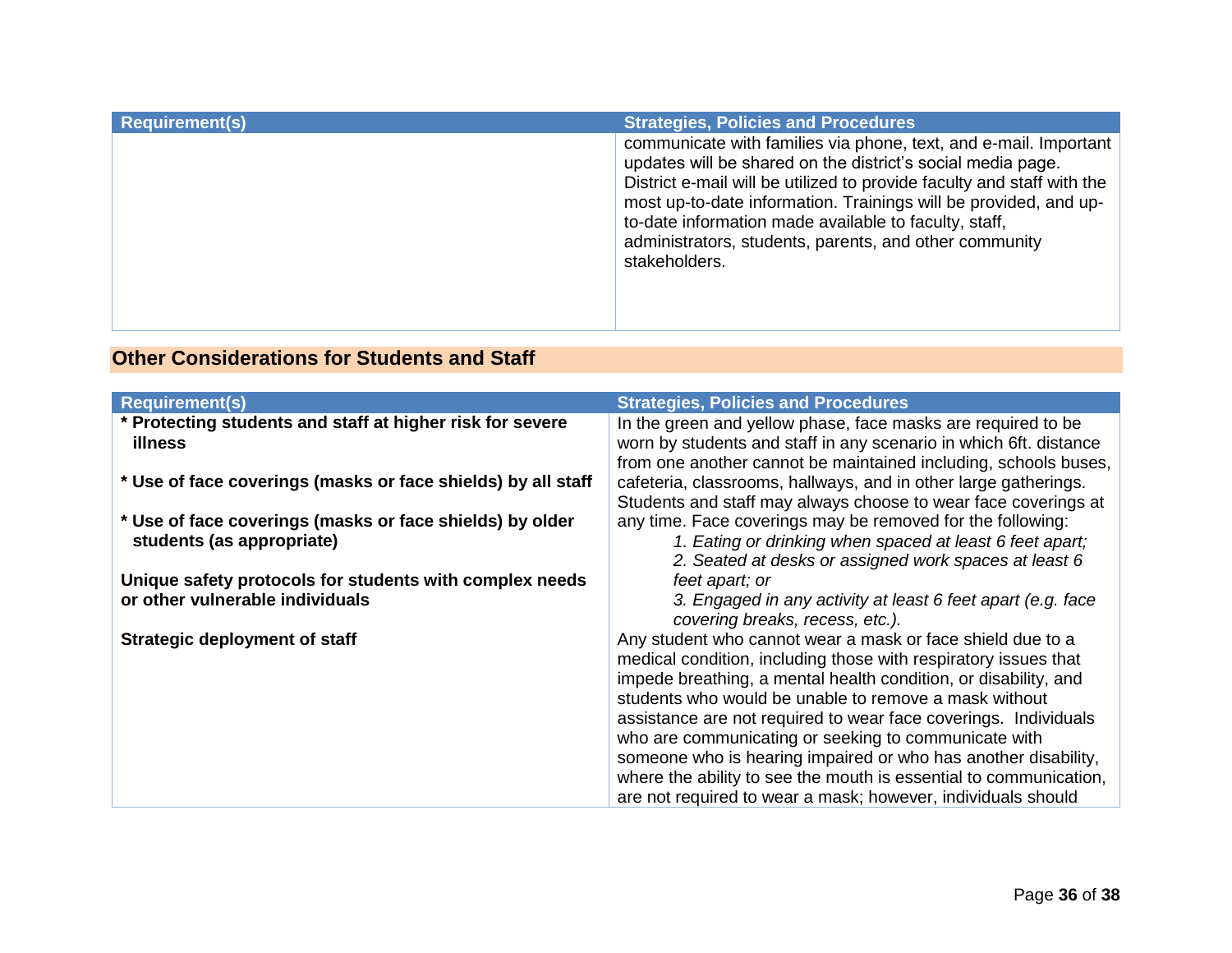| <b>Requirement(s)</b> | <b>Strategies, Policies and Procedures</b>                                                                                                                                                                                                                                                                                                                                                                                     |
|-----------------------|--------------------------------------------------------------------------------------------------------------------------------------------------------------------------------------------------------------------------------------------------------------------------------------------------------------------------------------------------------------------------------------------------------------------------------|
|                       | consider using another type of face covering such as a plastic<br>face shield.                                                                                                                                                                                                                                                                                                                                                 |
|                       | Substitute teachers will receive training on the new protocols<br>prior to the start of the school year and anytime a new substitute<br>teacher is hired. The school district will partner with local<br>agencies to provide social and emotional wellness support to<br>students and staff. The LEA will follow regular protocols for<br>safety contracts, referrals to PA Childline, and referrals to<br>Fayette County CYS. |